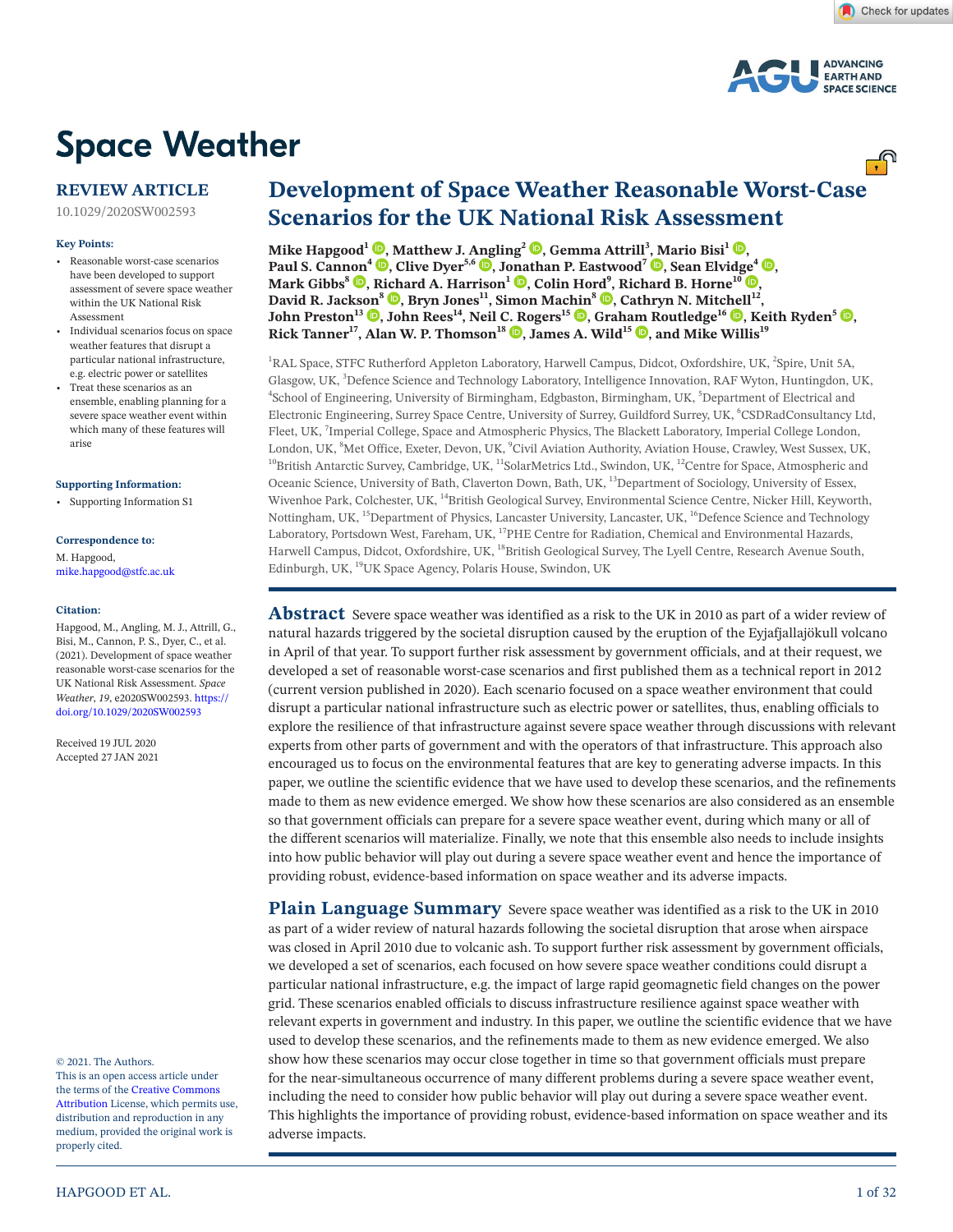

# **1. Introduction**

The past decade has seen increased awareness of the need for societal resilience against the full range of natural hazards that can seriously disrupt everyday life. A key trigger for this was the 2010 eruption of Eyjafjallajökull. The ash clouds from this Icelandic volcano drifted over much of Northern Europe, triggering a shutdown of air space for several days, leading to widespread disruption of air transport, overloading of ground transport, and economic disruption within and beyond Europe (Oxford Economics, [2010\)](#page-30-0). Within the UK, the subsequent reviews quickly identified that these adverse impacts would have been much less if pre-existing scientific knowledge had been factored into the National Risk Assessment process (some background on this process is provided in the Supplementary Information, together with a summary of non-malicious risks considered in the Assessment, including space weather and pandemic disease). Those reviews also opened up a key question: were there any other unassessed natural hazards for which there is credible scientific evidence of potential to cause severe societal and economic disruption? This quickly identified space weather (disturbances of the upper atmosphere and near-space environment that can disrupt technology) as an important issue for the UK National Risk Assessment process (Cabinet Office, [2012](#page-26-0)) and initiated the development of a set of "reasonable worst-case scenario" (RWCSs) for use in the assessment process. To facilitate that development an independent expert group, the Space Environment Impacts Expert Group (SEIEG) was set up in the autumn of 2010 and has also provided support for related activities such as exercises to explore how to manage severe space weather events. This paper provides scientific background to the work undertaken by SEIEG to develop the risk scenarios.

## **1.1. Background: Delivering the RWCS to Government**

The RWCS has been an evolving series of technical reports with three versions formally published since this work started in 2010 (Hapgood et al., [2012,](#page-28-0) [2016,](#page-27-0) [2020\)](#page-27-1). All are openly available on-line, and structured to address the needs of government officials. Those officals need concise information on the severe space weather conditions that may disrupt critical national infrastructures (Cabinet Office, [2019](#page-26-1)). These infrastructures include the power grid, transport (aviation, rail), and satellite applications such as Global Navigation Satellite Systems (GNSS) and communications. They also include generic capabilities such as the electronic control systems that are now ubiquitous in everyday life, not least in the critical infrastructures that sustain that life. As a result, each of the technical reports provides a set of RWCSs, each summarizing the severe space weather conditions relevant to a particular aspect of critical infrastructures. Most importantly, we identify which environmental parameters are crucial to the adverse impacts of space weather on a particular infrastructure, given our appreciation of how space weather impacts engineered systems (e.g. see P. Cannon et al., [2013\)](#page-26-2), and also of the potential societal impacts (e.g. Sciencewise, [2015](#page-30-1)). Thus each infrastructure-specific RWCS provides a concise summary of:

- a rationale for the choice of each environmental parameter, including a summary of anticipated effects on systems at risk from severe values of that parameter
- our assessment of the reasonable worst case values for that parameter, typically conditions that may occur about once per century, a benchmark that is widely used in risk assessment by governments (M. Hapgood, [2018\)](#page-27-2). But rarer events are considered where they may lead to catastrophic impacts, e.g. risks to the operation of nuclear power systems (HSE, [1992\)](#page-28-1)
- the spatial and temporal scales over which severe conditions are thought to manifest
- the provenance of information on severe conditions, with priority given to sources in the peer-reviewed literature
- our assessment of the quality of this information, and where more work may improve that quality. We emphasize that each RWCS is an interpretation of existing scientific literature, and is open to revision as additional scientific knowledge becomes available

This RWCS format was developed in consultation with officials from the UK Government's Civil Contingencies Secretariat. It gives our government colleagues a concise document that they can use when engaging with public and private sector organizations that operate critical infrastructures affected by space weather. As we note above, the latest RWCS report is openly available on-line and we encourage readers to use that as the primary source. To assist readers, we provide cross-references to key RWCS sections at appropriate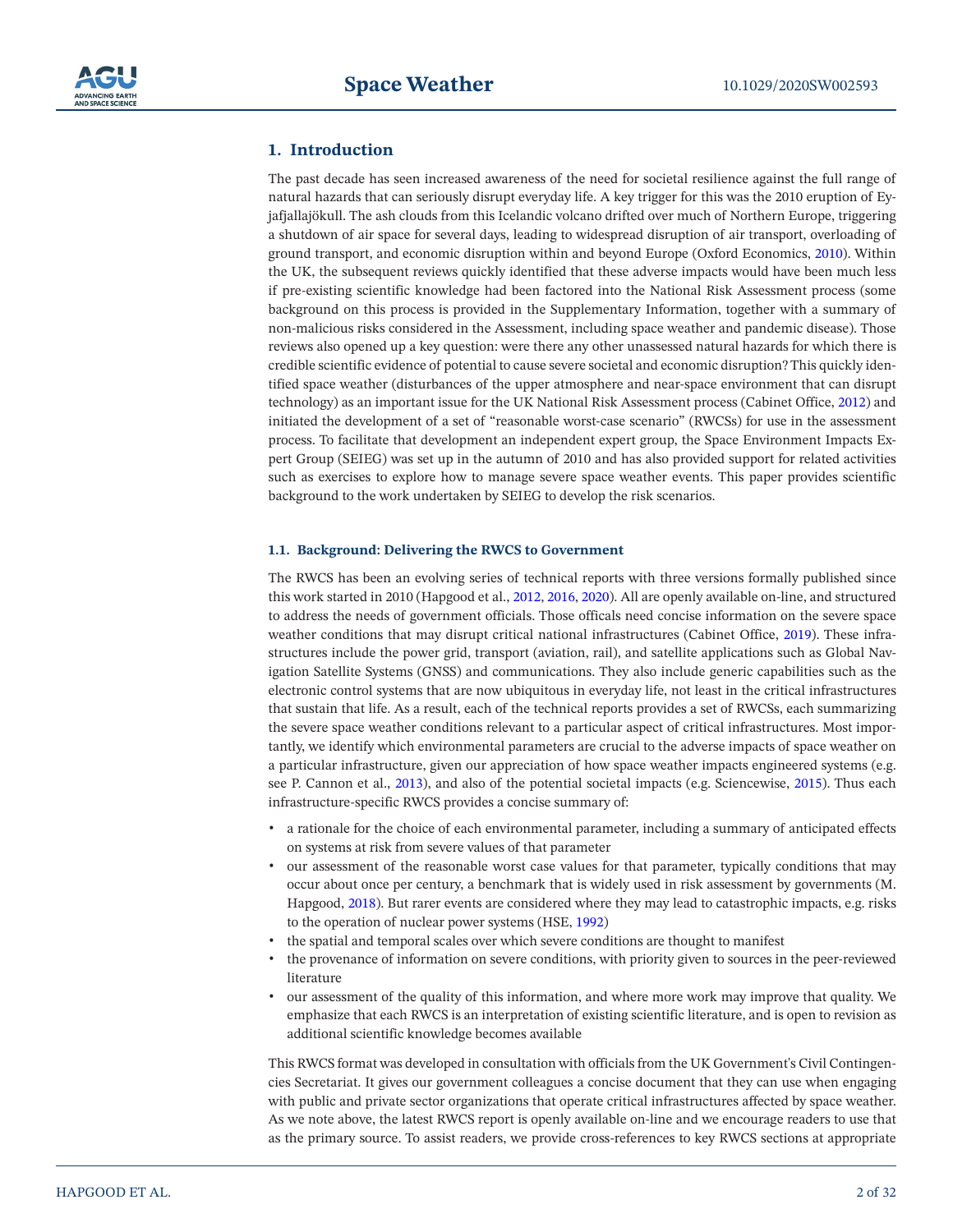

points in later sections of this paper. We do not repeat or summarize the RWCS here as it is important that we avoid creating a secondary source.

#### <span id="page-2-1"></span>**1.2. Purpose of This Paper**

The aim of the present paper is to provide the space weather community with insights into how we developed the technical content of the most recent RWCS reports, though there is significant overlap with the two previous RWCS reports since this development is an evolutionary process that responds to advances in scientific understanding. One major example over the period since the first RWCS report has been the growing set of evidence on historical radiation storms, notably the 774/5 AD event first reported by Miyake et al [\(2012\)](#page-29-0). Subsequent papers including Mekhaldi et al. [\(2015](#page-29-1)), C. Dyer et al. [\(2017](#page-27-3)), O'Hare et al. ([2019\)](#page-29-2), and Miyake et al. ([2020\)](#page-29-3) have expanded our understanding of these extreme events and their implications for the RWCSs on systems affected by space and atmospheric radiation environments.

In the rest of this paper, we first present the details behind the infrastructure-specific RWCSs, and then explore how the individual RWCSs may arise in parallel during a severe space weather event. This parallelism has been an important consideration for us as a severe space weather event will cause problems in different economic sectors close together in time. It is one of the factors that drives the ranking of space weather as a significant risk in the UK National Risk Register. Thus our work has to capture both the detail (which is important for dealing with specific economic sectors) and the potential for diverse problems to occur close together in time.

We group the details into a series of sections. Section [2](#page-4-0) discusses the RWCSs for electrically grounded systems, including electricity transmission networks, pipelines and railway. Section [3](#page-4-1) discusses those for ionospheric space weather effects on a wide range of radio applications including GNSS, high-frequency (HF) radio communications, satellite communications over a range of frequencies (e.g. VHF, UHF, and L-band). Section [4](#page-6-0) discusses the RWCSs for satellite operations including the effects of particle radiation, electrical charging and atmospheric drag, and outlines the potential impacts on satellite launches, a topic that is becoming important as the UK develops its own launch capabilities. Section [5](#page-11-0) discusses the RWCSs for atmospheric radiation effects on aviation, and on terrestrial electronics. Section [6](#page-16-0) outlines how solar radio bursts can impact radio technologies including GNSS and radars. The organization of these sections reflects our way of working, which emerged from the interplay between science, engineering and the need to consider impacts on specific infrastructures. For example, it is natural to group together all impacts that affect satellite operations since that sector is well-structured to handle risks at both design and operations levels. In contrast, the ionospheric effects on radio systems are grouped across infrastructure sectors since the engineering study of radio signal propagation works across sectors. In other cases, there is a natural focus around a physical effect that impacts multiple infrastructures (e.g. electrically grounded systems). This diverse approach has proved effective in establishing the details of the different RWCSs, allowing us to address each area of focus as best suits that area; this is reflected in differences of structure within Sections [2](#page-4-0) to [6](#page-16-0).

The potential for many different space weather effects to occur close together in time is addressed in Section [7](#page-19-0), where we outline how two terrestrial manifestations of space weather each drive a diverse set of RWCSs. Geomagnetic storms contribute to RWCSs for power grids, rail systems, GNSS, HF radio, satellite drag, and charging, while radiation storms contribute to RWCSs for satellite operations, aviation, ground systems, and HF radio. We discuss how these two types of storms generate links between RWCSs, links that need to be appreciated by policy makers and system operators as they cause seemingly different problems to arise simultaneously. This then leads into Section [8,](#page-20-0) where we widen our set of scenarios to discuss the possible effects of severe space weather on public behavior, taking account of the links between RWCSs. In the final section, we review the current state of knowledge concerning severe space weather environments; we identify key areas for improvement, and discuss how these may be addressed.

#### <span id="page-2-0"></span>**1.3. Key Drivers of Space Weather**

The focus of this paper is on the space weather environments that most immediately impact the operation of critical infrastructures. As we will discuss below those impacts can take several forms including: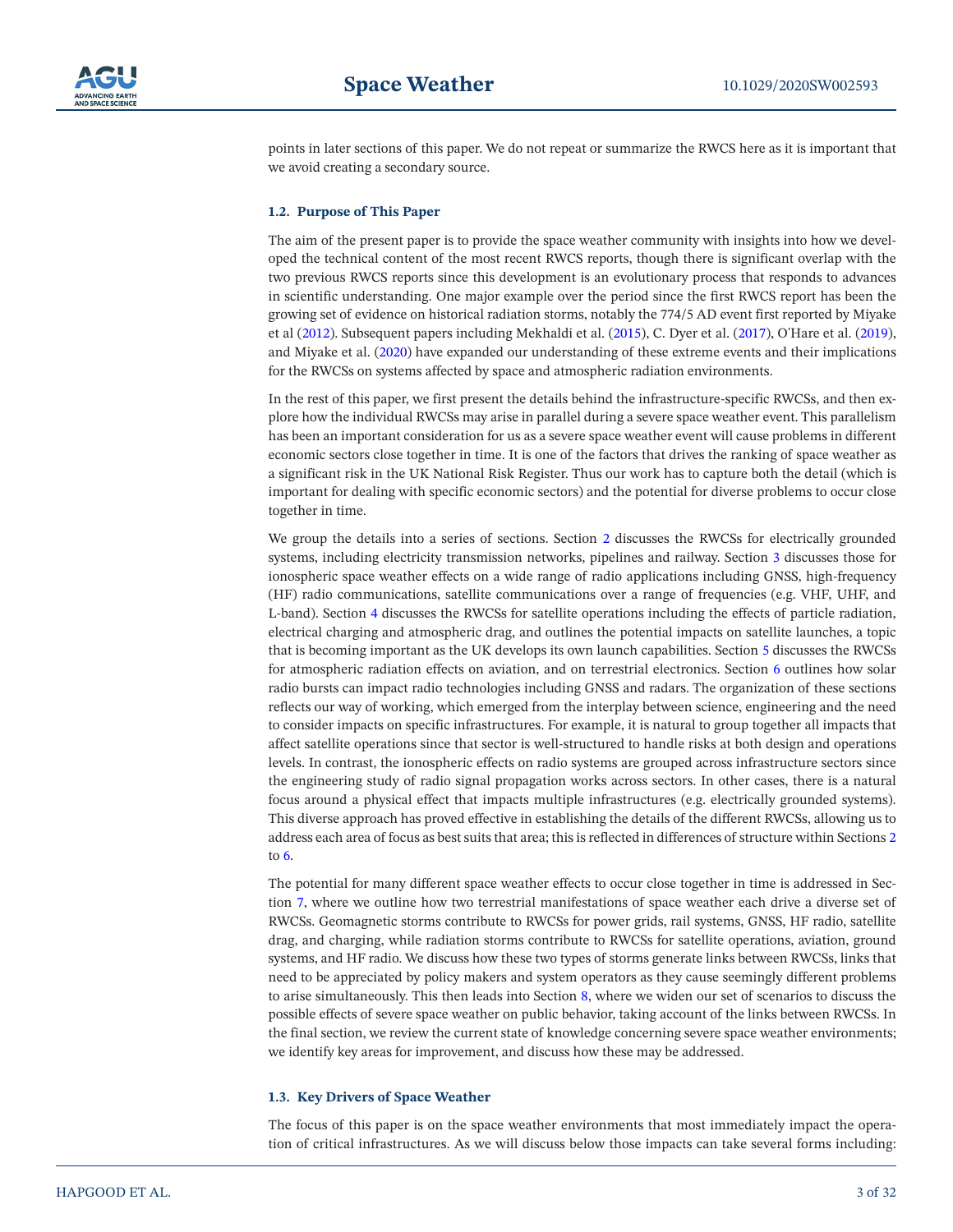(a) interactions with hardware and software systems, (b) delay, distortion and absorption of radio signals during propagation, and (c) human radiation exposure. Thus, we focus mainly on the terrestrial end of the chain of physics by which the Sun generates space weather phenomena at Earth. But, when needed, we do discuss key solar and heliospheric phenomena. These include coronal mass ejections (CMEs), highspeed streams (HSSs), and stream interaction regions (SIRs), as solar wind features that drive geomagnetic activity (both storms and substorms) and radiation belt activity (especially enhanced fluxes of high-energy electrons), (b) solar flares, as the causes of dayside radio blackouts, and (c) solar energetic particles (SEPs) which may be energized in a solar flare reconnection event or a CME-driven shock near the Sun. Solar energetic particle (SEP) events have a direct impact on the Earth and near-Earth environment as they have an immediate impact on satellite operations, as well being the driver of atmospheric radiation storms. Similarly, we directly consider solar radio bursts as they have an immediate effect on some radio receiver systems.

Geomagnetic activity arises when CMEs and SIRs arrive at Earth. If these are preceded by a shock, their arrival can produce a rapid compression of the magnetosphere, which is observed on ground as a sharp increase in the strength of the magnetic field, typically by a few tens of nT, known as a sudden impulse. If followed by a geomagnetic storm, it is also termed a sudden storm commencement. If the CMEs and SIRs contain a southward magnetic field (opposite to the northward field in Earth's magnetosphere) solar wind energy and momentum can flow into Earth's magnetosphere, via magnetic reconnection. This inflow can drive a circulation of plasma and magnetic flux with the magnetosphere, known as the Dungey cycle, in which energy is temporarily stored in the tail of the magnetosphere and then released in bursts that we term substorms. These can produce bursts of electric currents in the ionosphere at high, and sometimes mid, latitudes, and injections of charged particles into the ring current, the torus of electric current that encircles the Earth around 10,000–20,000 km above the equator. Changes in these currents manifest on the ground as variations in the surface geomagnetic field, and are a key driver of the geomagnetically induced currents discussed in Section [2](#page-4-0). If CMEs and SIRs can drive an extended period of geomagnetic activity, often with examples of all these geomagnetic phenomena, it is termed a geomagnetic storm and is typically characterized by the build-up of the ring current to high levels.

Geomagnetic activity also has profound and complex impacts on the upper atmosphere, both the thermosphere and the ionosphere. For example, the heating of the polar thermosphere during geomagnetic activity drives changes in global pattern of thermospheric winds, and also an uplift of denser material from the lower thermosphere – leading to changes in composition and density of the thermosphere, which affect satellite operations as discussed in more detail in Section [4.2.](#page-14-0) These changes in the thermosphere drive further changes in density of the ionosphere, for example by changing the rate at which ionization is lost by dissociative recombination. These storm effects in the ionosphere, and their impacts on radio systems, are discussed in more detail in Sections [3.1,](#page-6-1) [3.2](#page-8-0), [3.3,](#page-8-1) and [3.4.2.](#page-11-1) The ionosphere is also affected by SEPs and solar flares. Both can produce ionization at altitudes below 90 km, leading to the absorption of HF and VHF radio waves as discussed in Section [3.4.1;](#page-10-0) high energy electron precipitation during geomagnetic activity also contributes to this low altitude ionization, and the associated radio wave absorption.

SEPs also have significant impacts on satellites. As discussed in Section [4.1,](#page-12-0) charged particles at energies above 1 MeV can penetrate into satellite systems, causing radiation damage (the displacement of nuclei within the material structure of those systems) and single event effects (SEEs). The latter arise from the generation of ionization within electronic devices leading to a range of adverse effects including the flipping of computer bits in memory (single event upsets), and the generation of electron cascades that damage parts or all of those devices (single gate rupture and burnout); see Box 2 of P. Cannon et al. ([2013](#page-26-2)) for an overview of the wider range of SEEs. SEPs can also penetrate deep into Earth's atmosphere where they collide with atmospheric species to produce enhanced levels of radiation in the form of neutrons and muons. The enhanced atmospheric radiation can have adverse impacts on electronic systems and human health as discussed in Section [5](#page-11-0).

Finally, we note that our remit is to address space weather as a natural hazard (and hence as a "non-malicious risk" within the UK National Risk Assessment). We do not address anthropogenic processes that can generate space weather effects (Gombosi et al., [2017](#page-27-4)), but do note where such effects (e.g. artificial radiation belts) provide helpful insights for our understanding of naturally occurring space weather.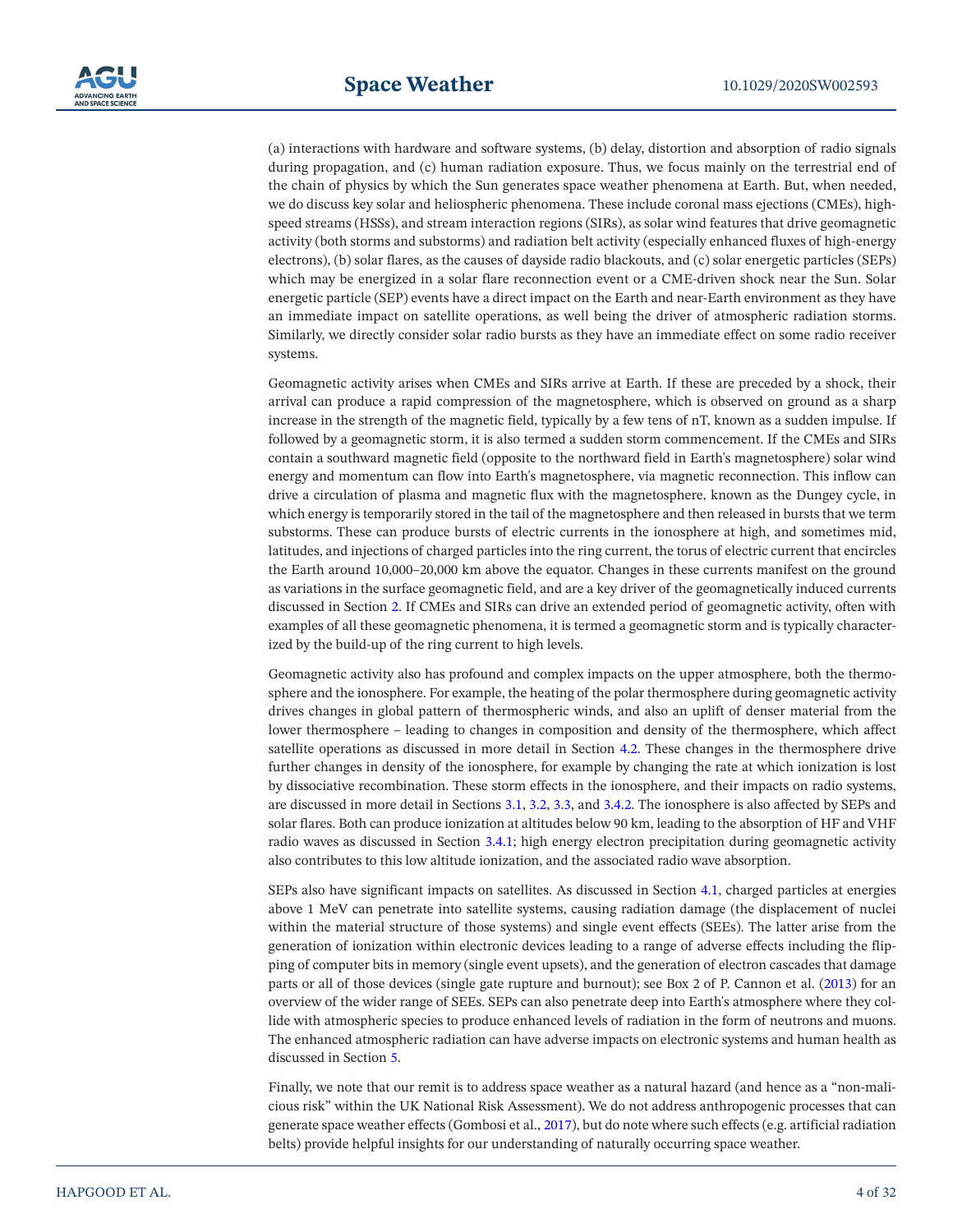#### **1.4. Notes on Nomenclature**

To ensure consistency across the wide range of space weather events and data presented in this paper, we have adopted the following conventions:

- The Carrington event of 1859. We recognize that this severe space weather event is sometimes called the Carrington-Hodgson event to reflect that the initial flare was observed simultaneous by two respected observers in different parts of London (Carrington, [1859;](#page-26-3) Hodgson, [1859](#page-28-2)). For simplicity, we refer to it as the Carrington event in the rest of this paper
- We sometimes use the older term co-rotating interaction region (CIR) alongside the modern term stream interaction region. A CIR is a special case in which an SIR persists for more than a synodic solar rotation period of 27 days, and hence will impact Earth repeatedly at 27-day intervals, perhaps for several months. We use the two terms here to recognize that both are still widely used in the expert community
- Particle fluxes are presented in areal units of cm−2 rather than m−2, as would follow from a strict application of SI units. We do this to recognize that most radiation experts are more used to using  $\text{cm}^{-2}$
- Aircraft flight altitudes are presented in units of feet in line with international aviation practice; we also provide kilometers in parentheses, when a value in feet is first presented

# <span id="page-4-0"></span>**2. Geomagnetically Induced Currents**

Here we discuss impacts of GIC on electricity transmission, pipeline, and rail networks. This underpins a number of RWCSs as discussed in M. Hapgood et al. [\(2020\)](#page-27-1): Section 7.1 for power grids and Section 7.14 for railway signal systems. It is not currently clear if we need RWCSs for pipelines and railway electric traction systems.

#### <span id="page-4-1"></span>**2.1. Introduction**

Rapid, high-amplitude magnetic variations during magnetic storms induce a geoelectric field, *E*, in the conducting Earth, and in conductors at the Earth's surface. This *E*-field causes electrical currents – Geomagnetically Induced Currents (GIC) – to flow in conducting structures grounded in the Earth (e.g. Boteler, [2014\)](#page-26-4). GICs are therefore a potential hazard to industrial networks, such as railways, metal oil, and gas pipelines, and high-voltage electrical power grids, during severe space weather.

The GIC hazard can be assessed using the time rate of change of the vector magnetic field in the horizontal plane  $(dB_H/dt)$  or the induced *E*-field as the key parameter. In the UK, *E*-fields are spatially complex, due to the conductivity and structure of the underlying geology, and of the surrounding seas (e.g. Beggan et al., [2013](#page-26-5)). High values of  $dB_H/dt$  generally occur as short bursts due to rapid changes in ionospheric and magnetospheric current systems, and are most common during geomagnetic storms due to phenomena such as substorms, sudden commencements, or particle injections into the ring current. The largest recorded disturbance of the last 40 years in Europe, in terms of d*B*H/d*t*, was 2,700 nT min−1, measured in southern Sweden in July 1982 (Kappenman, [2006\)](#page-28-3), while the largest UK dB<sub>H</sub>/dt was 1,100 nT min<sup>-1</sup> in March 1989 (e.g. as shown in Figure 6 of A. W. P. Thomson et al., [2011,](#page-30-2) see also in the supplorting information), both during substorms. Extreme value statistical studies (Rogers et al., [2020;](#page-30-3) A. W. P. Thomson et al., [2011\)](#page-30-2) suggest that, for the UK, the largest d*B*<sub>H</sub>/d*t* is of the order of several thousand nT min<sup>-1</sup>. Taking the worst-case as the upper limit of the 95% confidence interval on the predicted extreme values, these studies suggest that the worst-case d*B*H/d*t* in one hundred years is 4,000–5,000 nT min−1 (rising to 8,000–9,000 nT min−1 for the two-hundred year worst case). However, there remains considerable uncertainty in these estimates and further research is required, e.g. to fully understand the occurrence of large, but short-lived, excursions in d*B*H/d*t*, such as in the 1982 and 1989 observations above, also examples reported during the severe storms in May 1921 (Stenquist, [1925](#page-30-4)) and October 2003 (Cid et al., [2015\)](#page-26-6). Local peak electric fields of ∼20–25 V/ km have been estimated for the largest events such as the Carrington Storm of 1859 (e.g. Beggan et al., [2013;](#page-26-5) Kelly et al., [2017](#page-28-4); Ngwira et al., [2013;](#page-29-4) Pulkkinen et al., [2015](#page-30-5)). These intense events may have spatial scales of several hundred km (Ngwira et al., [2015;](#page-29-5) Pulkkinen et al., [2015](#page-30-5)). Thus, a single event, essentially a 1–2 min duration "spike" in  $dB_H/dt$  or *E* during a magnetic storm, could simultaneously cover a sizeable fraction of the UK landmass.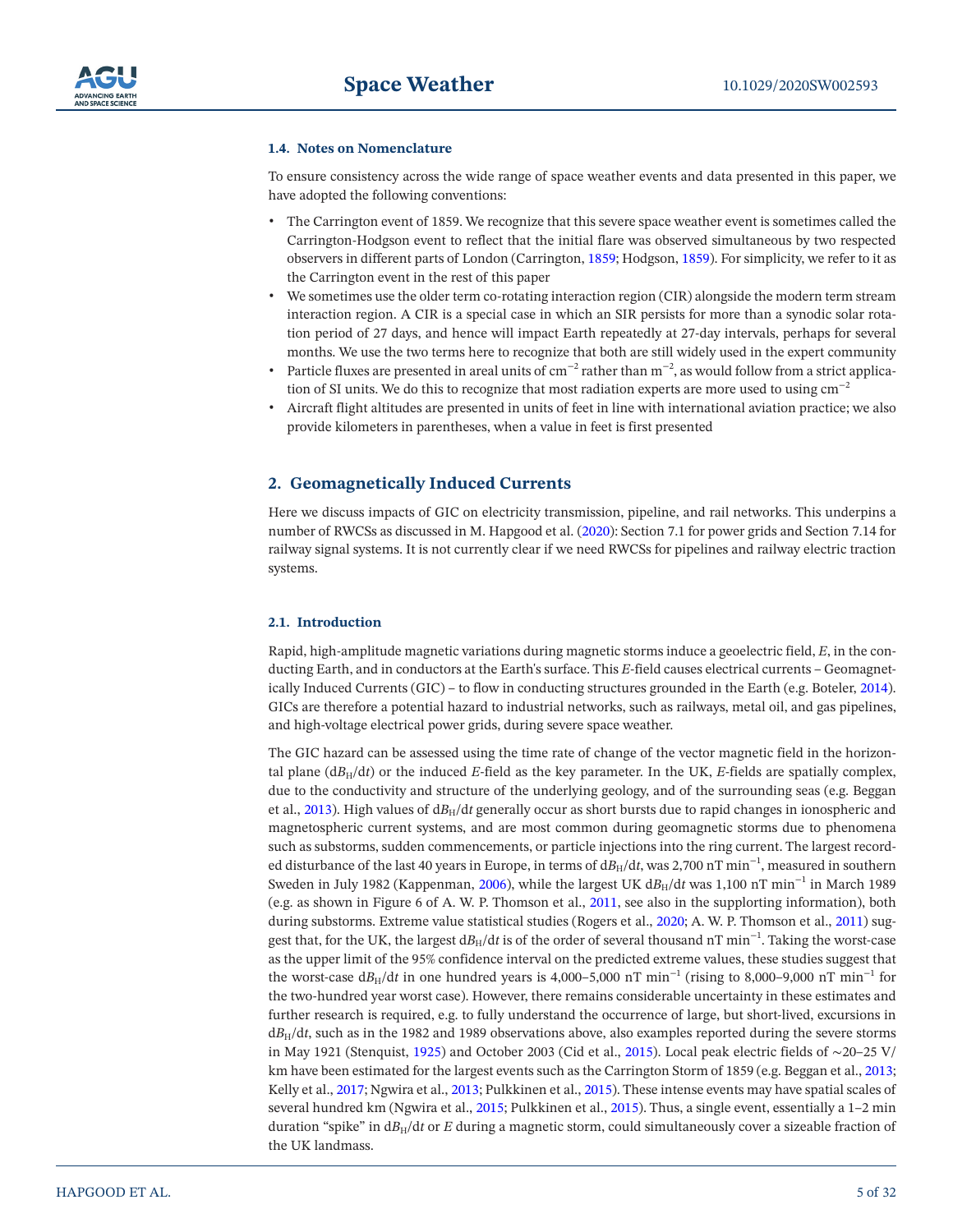



<span id="page-5-0"></span>**Figure 1.** The maximum GIC experienced at each node/substation in the UK transmission system at any time during the March 1989 magnetic storm, according to the model of Kelly et al. [\(2017](#page-28-4)).

The probability of occurrence of these intense localized disturbances is largely determined by the frequency of severe geomagnetic storms, as such storms can produce multiple bursts of large  $dB_H/dt$  at different times and longitudes, as occurred during the 1989 storm (Boteler, [2019\)](#page-26-7), and even repeated large bursts a day or more apart at the same location as occurred in Sweden during the May 1921 storm (M. Hapgood, [2019a\)](#page-27-5). The likelihood of repeated intense events at any particular location over a few days is a significant hazard during the most severe storms (see Table IV of Oughton et al, [2019\)](#page-30-6).

The overall magnitude of severe storms is characterized by large negative values of the hourly disturbance storm time, *Dst,* magnetic activity index. But this is a measure of the total intensity of the ring current, not of  $dB_H$ / d*t*. The ring current builds up during intense magnetic activity, but decays only slowly, often producing the largest negative value of Dst some hours after bursts of large  $dB_H/dt$ , e.g. the 1989 UK large  $dB_H/dt$  disturbance above occurred around 4 h before minimum *Dst*. Thus, we focus here on *Dst* as a tool to assess the frequency of severe geomagnetic storms. Examples of such storms include the Carrington event and the May 1921 storms for which recent estimates of minimum *Dst* are around −900 nT (Cliver & Dietrich, [2013](#page-26-8); Love et al, [2019\)](#page-29-6); the spectacular storm of September 1770 (Hayakawa et al., [2017;](#page-28-5) Kataoka & Iwahashi, [2017\)](#page-28-6) is probably also in this category. The recurrence likelihood of such storms has been the subject of several studies (Chapman et al., [2020](#page-26-9); Elvidge, [2020;](#page-27-6) Jonas et al., [2018;](#page-28-7) Love, [2012;](#page-29-7) Riley, [2012;](#page-30-7) Riley & Love, [2017\)](#page-30-8), all which suggest that we should expect to experience such severe storms on centennial timescales.

To further improve the certainty of what may be considered a *reasonable* worst-case scenario and its impacts, we require independently derived estimates of extremes, in both amplitude and in space/time profile, of the

*E*-field and of  $dB_H/dt$ , together with better models of ground conductivity and the flow of GIC in conducting networks (e.g. Pulkkinen et al., [2017\)](#page-30-9).

#### **2.2. Electrical Transmission and Pipeline Networks**

The consequences of severe space weather for the power transmission system include: tripping of safety systems potentially leading to regional outages or cascade failure of the grid; transmission system voltage instability and voltage sag; premature ageing of transformers leading to decreased capacity in months/years following an event (Gaunt, [2014\)](#page-27-7); and physical damage, e.g. insulation burning, through transformer magnetic flux leakage. According to the executive summary of the report by P. Cannon et al. ([2013\)](#page-26-2), in response to a 1 in 100–200 year reasonable worst-case event of 5,000 nT min−1, "… around six super grid transformers in England and Wales and a further seven grid transformers in Scotland could be damaged … and taken out of service. The time to repair would be between weeks and months. In addition, current estimates indicate a potential for some local electricity interruptions of a few hours. … National Grid's analysis is that around two nodes in Great Britain could experience disconnection." The report later notes that there are over 600 nodes in Great Britain, so the loss of power for an extended period would be limited to a few areas, but would be a severe emergency in those areas. Historical occurrences of  $d_{\text{H}}/dt > \sim 500 \text{ nT min}^{-1}$  have been associated with enhanced risk to the UK grid (e.g. as documented in Erinmez et al., [2002](#page-27-8)). Modeled GIC for a 5,000 nT min−1 d*B*H/d*t*, suggest a per-substation GIC of hundreds of Amps, depending on substation and electrojet locations (Beggan et al., [2013;](#page-26-5) Kelly et al., [2017](#page-28-4)). Figure [1](#page-5-0) shows modeled maxima GIC across the UK for the less severe 1989 storm, according to Kelly et al. ([2017](#page-28-4)).

GICs induced by space weather can interfere with the operation of cathodic protection systems on pipeline networks, disrupting the control of those systems and leading to enhanced corrosion rates (Gummow, [2002;](#page-27-9) Ingham & Rodger, [2018\)](#page-28-8). This impact arises where the induced pipe-to-soil potential (PSP), associated with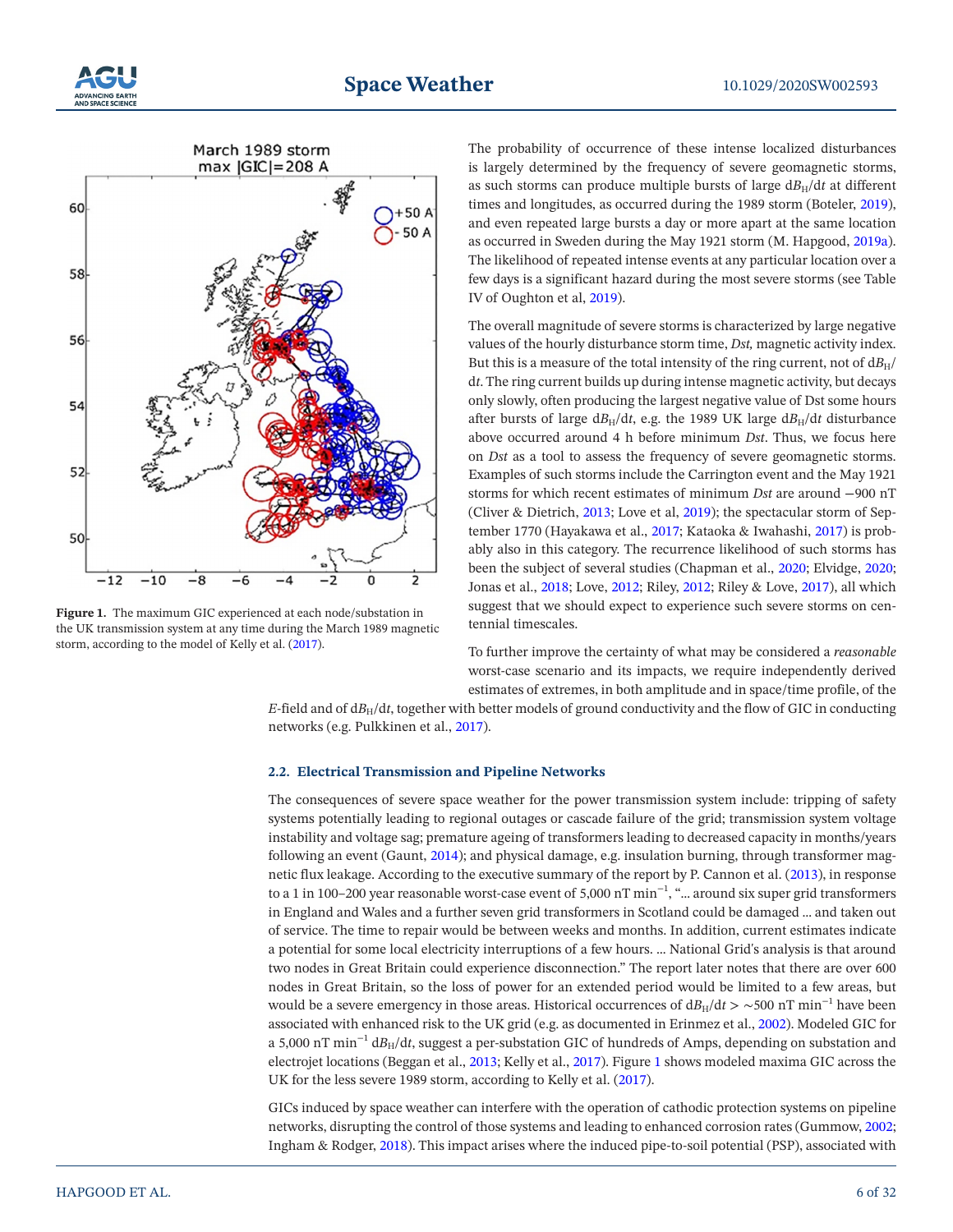

GICs and induced by the *E*-field, lies outside the normal operational limits (of order −1V with respect to Earth) of cathodic protection systems (e.g. Boteler, [2000](#page-26-10)). To date, in the UK, there has been no (or no publicly available) assessment of the space weather hazard to the high-pressure gas transmission system, though interference with cathodic protection systems in Scotland was noted during the March 1989 storm (Hapgood, private communication). However, Boteler [\(2013](#page-26-11)) describes measured and modeled PSP data for North American pipelines, demonstrating that tens of volts of PSP are feasible for *E*-fields of order 1 V/km, particularly at pipe ends and at electrically insulated pipe junctions, in pipes of several hundred km extent. A. W. P. Thomson et al. ([2005](#page-30-10)) estimated that peak UK *E*-fields reached ∼5 V/km during the October 2003 storm, which suggests that UK pipelines, like those in North America, are likely to experience anomalous levels of PSP during severe events.

#### **2.3. Rail Networks**

Railway infrastructure and operations can be affected by induced electrical currents during severe space weather (e.g. Krausmann et al., [2015](#page-28-9)). Studies of railway operations at magnetic latitudes above 50° (Eroshenko et al., [2010](#page-27-10); Wik et al., [2009\)](#page-31-0) have shown that induced and/or stray currents from the ground during strong magnetic storms result in increased numbers of signaling anomalies. Although most such anomalies result in a *right-side failure*, i.e. a fail-safe situation in which signals incorrectly stop trains, a recent detailed analysis by Boteler [\(2020\)](#page-26-12) shows that both *right-* and *wrong-side failures* are possible. In the latter case, signals incorrectly allow trains to enter an already occupied section of track, thus creating a collision risk. A space-weather impact study commissioned by the UK Department for Transport (Atkins, [2014](#page-25-0)) reports that induced direct current flowing in the overhead line equipment could cause a train's on-board transformer to overheat and shut down, while interference with on-board line current (fault) monitoring could also stop train movement. The extent to which track-staff workers are vulnerable to induced currents in cables and track is also unclear, suggesting that maintenance might need to be suspended during severe space weather. The UK railway network relies upon many modern technologies (including power, communications, and GNSS), so a set of complex interdependencies arise and introduce vulnerabilities beyond those associated with individual direct impacts on railway infrastructure. While power supply failures would severely degrade signaling operations, meanwhile, the unavailability of GNSS services would impact many non-safety critical railway systems, with the potential to lead to significant disruption. The study by Atkins [\(2014\)](#page-25-0) notes that GSM-R ("Global System for Mobile Communications – Railway," now the primary communication system on UK railways), may be affected by solar radio bursts around sunrise and sunset (due to the directional antennas used by GSM-R), again leading to a loss of service and disruption to the network. Although these impacts are described here independently, the greatest uncertainty (and risk of disruption and safety issues) arises from the interconnectivity of these systems and from impacts arising from multiple, simultaneous space-weather effects. As noted by Atkins [\(2014](#page-25-0)), accidents are rarely caused by a single failure; compound effects from multiple impacts are more likely to create problems.

#### <span id="page-6-0"></span>**3. Ionospheric Impacts on Radio Systems**

Here we discuss how radio signals propagating through the ionosphere are affected by space-weather-driven changes in the structure of the ionosphere. This underpins a number of RWCSs as discussed in M. Hapgood et al. ([2020](#page-27-1)): Section 7.11 which discusses how ionospheric scintillation affects satcom, Sections 7.9 and 7.10 which discuss ionospheric effects on GNSS, and Sections 7.12 and 7.13 which discuss ionospheric effects on HF radio communications.

#### <span id="page-6-1"></span>**3.1. Background: Ionospheric Storms**

The ionosphere varies on timescales ranging from seconds to years. Many of the diurnal and long-term variations are relatively cyclic and can be well-modeled climatologically. Space weather describes the irregular changes which are superimposed on this climatology. Large ionospheric space weather events are termed storms and are driven by solar and heliospheric phenomena as discussed in Section [1.3](#page-2-0).

The spatial and temporal variations of the ionospheric electron density result in variations in both its local refractive index and the absorption of radio waves. In addition to large-scale variations are electron density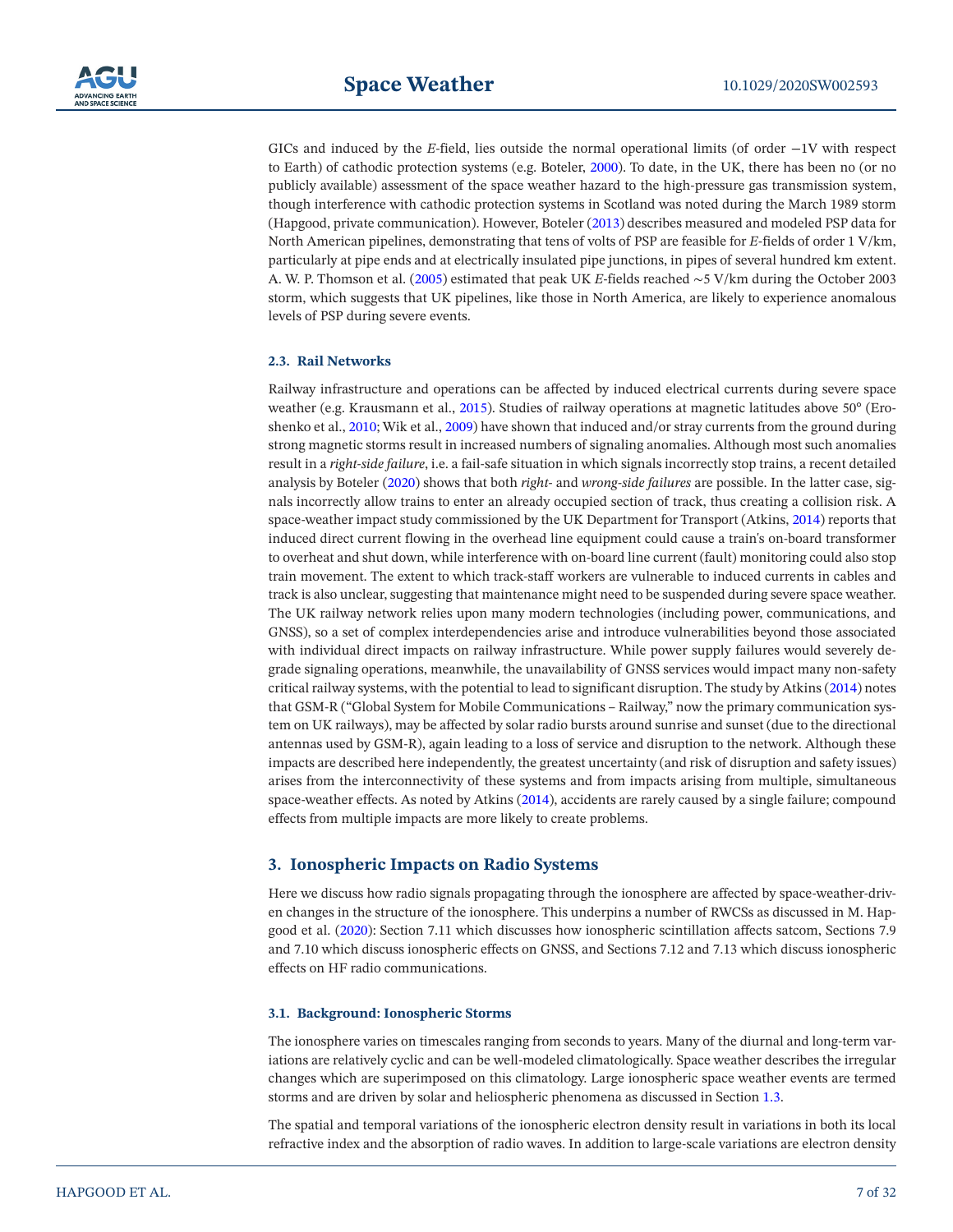



<span id="page-7-0"></span>**Figure 2.** The main ionospheric regions during quiet conditions  $(F10.7 = 100, Kp = 2)$  at 00 UT on 1 September based on the equatorial anomaly description in NeQuick (Nava et al., [2008\)](#page-29-10), the auroral oval model from Zhang and Paxton ([2008\)](#page-31-1) and the ionospheric trough model from Karpachev et al. ([2016](#page-28-10)) and Aa et al. [\(2020\)](#page-25-2).

> irregularities ranging in size from meters to tens of kilometres. These diffract and scatter electromagnetic waves, with the small-scale irregularities causing amplitude and phase variations known as scintillation.

> Ionospheric storm impacts show considerable geographic variations. We divide these into several regions as shown in Figure [2](#page-7-0): the high-latitude region (including the polar cap, auroral zone and trough), the mid-latitude region, and the low-latitude region (including the equatorial anomalies).

> In the high-latitude polar cap, ionospheric storms are associated with convection of patches of enhanced ionization from the dense dayside ionosphere to the less dense nightside ionosphere. These patches are associated with strong gradients and irregularities (Weber et al., [1984\)](#page-30-11).

> At auroral latitudes geomagnetic storms manifest as a series of substorms as energy is released from the tail of the magnetosphere. Enhanced particle precipitation into the D, E, and F-regions occurs and strong electric fields drive plasma instabilities. Together, these cause electron density gradients, irregularities, and new ionospheric layers in the night time E and F regions, and enhanced ionization in the D-region in both the midnight and morning sectors (see Section [3.4.1](#page-10-0) for more detail). During large storms, the auroral ionosphere expands and shifts to lower latitudes. Observations of the visual aurora during the Carrington event indicates that the auroral ionosphere can expand to lower latitudes on multiple nights during a severe space weather event (Green & Boardsen, [2006](#page-27-11)).

> Ionospheric storms at mid-latitudes often start with a positive phase of enhanced electron density lasting a few hours, associated with the sudden commencement signature of the geomagnetic storm. This is followed by a negative phase with decreased electron density, lasting several days associated with the geomagnetic main phase (e.g., Matsushita, [1959\)](#page-29-8). During a severe event, it is possible that the usual mid-latitude phenomenology will be unrecognizable, with the high-latitude ionosphere moving to lower latitudes and the low-latitude ionosphere moving to higher latitudes, so that they are in relatively close proximity.

> Considerable progress has been made in understanding low-latitude ionospheric storm processes in recent years, and it is widely recognized that thermospheric composition, neutral winds, and electrodynamic effects are all important. Notably, near the magnetic dip equator, ionospheric storms cause enhanced uplift of the ionization to high altitudes, which in turn causes electron density enhancements in the anomaly regions poleward of the magnetic equator (e.g., Basu et al., [2002](#page-25-1); Mannucci et al., [2005](#page-29-9)). In the same regions,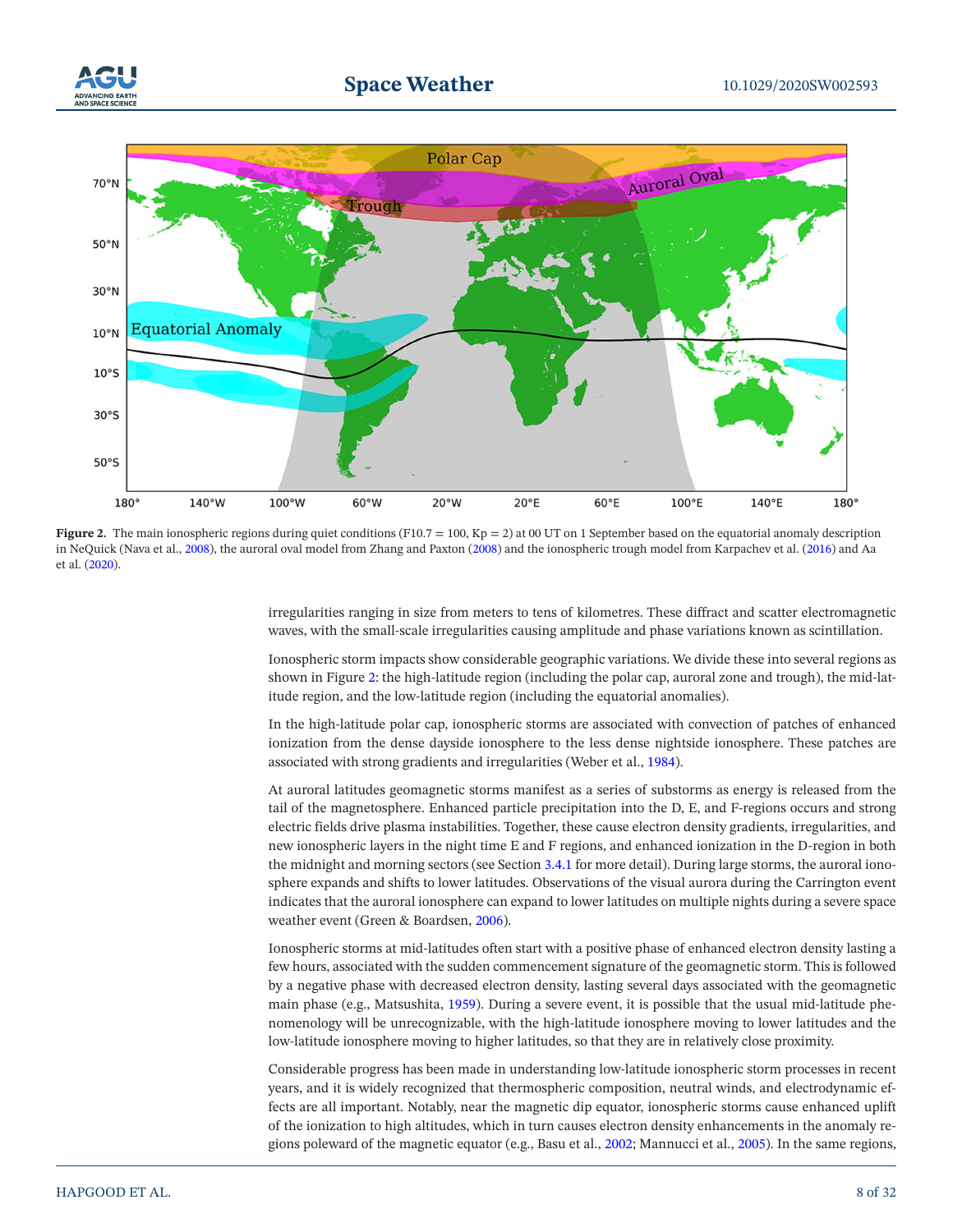Rayleigh-Taylor instabilities can generate small-scale electron density irregularities in the evening sector (P. M. Kintner et al., [2007\)](#page-28-11). During very large storms, localized storm enhancements form at mid-latitudes and are uplifted to high altitudes on the dayside (Yin et al*.,* [2006](#page-31-2)).

In the following sub-sections, the rationale for a range of reasonable worse-case ionospheric parameters are described by reference to the operating requirements of satellite communications, GNSS, and HF communications. In large part, these same ionospheric parameters also define the reasonable worse-case limitations of a number of other ionospheric radio systems, see for example, P. S. Cannon ([2009\)](#page-26-13).

#### <span id="page-8-0"></span>**3.2. Impacts on Satellite Communications**

All communication systems are designed to tolerate variations in the signal amplitude and phase, but when signal fades are too severe and/or the phase too randomized (as in strong scintillation), message errors occur. Error correction codes and interleaving can mitigate these problems to some extent, but these fail if the channel variations are severe.

The effects of scintillation increase as the operating frequency is decreased and consequently, what is a major event at one frequency is minor at another. Even moderate ionospheric storms affect satellite communication systems operating between 150 MHz and 500 MHz. This band supports military applications, together with a number of civilian systems, including the Automatic Identification System (AIS) at 162 MHz, the ARGOS remote telemetry system at 402 MHz, search and rescue transponders at 406 MHz and communications to many small satellite missions. More intense storms can degrade L-band (1–2 GHz) mobile satellite communication systems (e.g. Iridium and Inmarsat) and may even affect S-band (2–4 GHz) communications. Higher frequency systems in the C (4–8 GHz), X (8–12 GHz), Ku (12–18 GHz), and higher frequency bands are unaffected by ionospheric scintillation and may be expected to keep operating normally during a severe space-weather event. Current satellite TV broadcasting in the UK uses frequencies in the Ku band.

Comparing the received signal variations, and in particular the fading, at different frequencies is difficult because of the different techniques and metrics used by different authors (Aarons, [1984;](#page-25-3) Basu et al., [1988\)](#page-26-14). However, many measurements have demonstrated that when the scintillation is intense, the signal amplitude is Rayleigh distributed and this, in turn, implies that the phase is uniformly distributed over  $2\pi$ . During such periods, the ionospheric coherence bandwidth may be reduced below the signal bandwidth resulting in distortion of the signal. P. S. Cannon et al. [\(2006](#page-26-15)) found that the median UHF coherence bandwidth during a strong scintillation event was 2.1 MHz. It is reasonable to suppose that the coherence bandwidth will be substantially less than this during a severe event and that systems may experience frequency selective fading. The performance of systems not specifically designed to operate under such conditions is likely to be significantly impaired.

In summary, during the peak of a severe event, some satellite communication signals will experience Rayleigh amplitude fading, and coherence bandwidths will be less than 2 MHz. Due to the strength of the turbulence that generates the irregularities, these conditions will likely prevail from VHF through to S-band. P. Cannon et al. [\(2013](#page-26-2)) judged that scintillation may cause problems to VHF and UHF links for between 1 and 3 days, but this could be longer if multiple storms occur in succession.

#### <span id="page-8-1"></span>**3.3. Impacts on Global Navigation Satellite Systems (GNSS)**

GNSS systems operate at frequencies between ∼1.1 GHz and ∼1.6 GHz and may employ a single frequency signal (with an associated ionospheric correction model) or signals on two or more frequencies (where no ionospheric correction model is required). Like satellite communications systems, single, multi-frequency and differential GNSS operations suffer from the effects of scintillation.

When just a single frequency is used the signal group delay and phase advance due to the total electron content (TEC) along the signal path has to be accounted for. The TEC is estimated using a model and any deviation from that model introduces errors in the receiver position, navigation and time (PNT) solutions. The model is unlikely to compensate correctly for conditions experienced during severe space weather and may underestimate or overestimate the true TEC. Mannucci et al. [\(2005](#page-29-9)) measured the vertical TEC observations at similar locations at the same time of day during the Halloween storms of 2003 finding that the vertical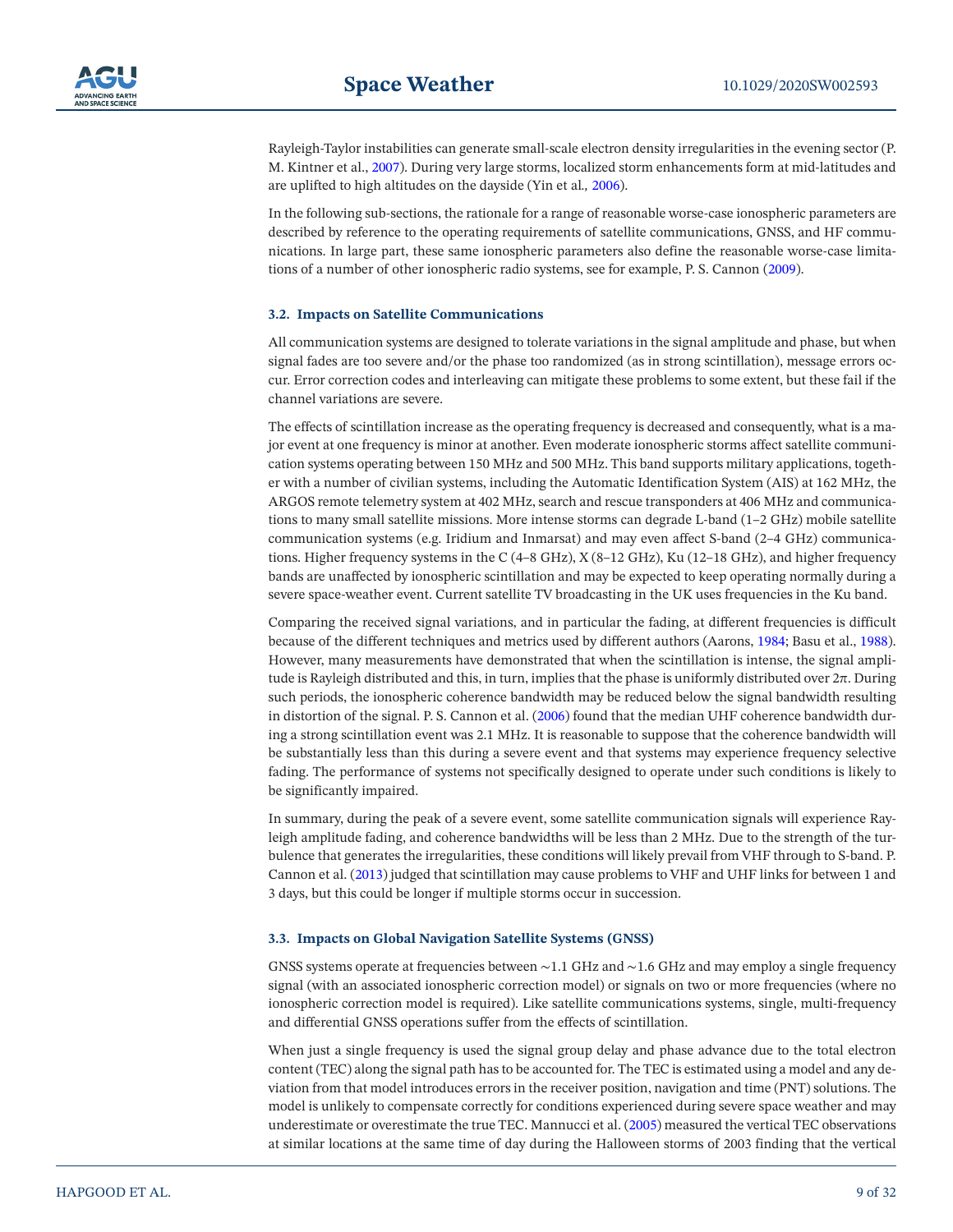TEC varied from a nominal 125 TECu to extremes of over 225 TECu (where 1 TECu =  $10^{16}$  electrons/m<sup>2</sup>). It follows that during severe space weather the vertical error after ionospheric model correction will sometimes be well over 100 TECu (equivalent to a range error of 16 m at the GPS L1 frequency).

Small-scale horizontal spatial gradients, which will be particularly prevalent during severe space weather, will be particularly poorly modeled. These spatial gradients will manifest as temporal gradients as the satellite being tracked moves, and this will be particularly important in some differential applications. During large ionospheric storms, the spatial ionospheric gradients at mid-latitudes can cause, at the GPS L1 frequency, excess signal delays, expressed as range errors, greater than 400 mm km−1 between two separated ground receivers (Datta-Barua et al., [2010](#page-26-16)). The corresponding temporal variation is a function of the satellite velocity, the frontal velocity of a moving ionospheric gradient, and the velocity of the receiver measured relative to the ionospheric pierce point (IPP). The IPP is the intersection point of a satellite-to-receiver path with a co-rotating thin shell at a nominal ionospheric altitude, for example, at 350 km. For a co-rotating receiver i.e. one that is stationary on the Earth's surface, the ray path thus moves across the co-rotating shell as the satellite moves, tracing out a track of IPP locations across the shell, at a velocity defined by the changing geometry of the ray path. Based on Bang and Lee [\(2013\)](#page-25-4), a mid-latitude, large-storm, fixed-receiver IPP velocity of 400 ms<sup>-1</sup> is reasonable resulting in a  $\sim$ 9.6 m min<sup>-1</sup> temporal gradient. Given that the Bang and Lee ([2013\)](#page-25-4) measurements were made during storms that were not as large as a Carrington event, we can be confident that the spatial gradient and their velocities will be higher during a severe event. Consequently, we have chosen to double both the aforementioned spatial gradient and IPP velocity for severe storms, to give a reasonable worst-case spatial gradient of 800 mm km<sup>-1</sup> and a temporal gradient of ~38.4 m min<sup>-1</sup>.

At high latitudes, analysis of data from the October 29–30, 2003 severe storms suggests that multiple coronal mass ejections on successive days can cause daytime TEC enhancements on more than one day, and that TEC enhancements on the dayside can be convected across the polar regions into the night side polar ionosphere, causing night time disruption. These convection events can also cause significant scintillation of signals from multiple GNSS satellites (De Francesca et al., [2008\)](#page-26-17).

During the storms of 2003, the GNSS Wide Area Augmentation System (WAAS), which operates over North America, lost vertical navigation capability for many hours, and the performance of differential systems was significantly impaired (NSTB/WAAS Test and Evaluation Team, [2004\)](#page-29-11).

Scintillation not only reduces the accuracy of GNSS receiver pseudorange and carrier phase measurements, but it can also result in a complete loss of lock of the satellite signal. If loss of lock occurs on sufficient satellites, then the positioning service will also be lost. Conker at al. ([2003\)](#page-26-18) developed a very useful model to describe the effects of ionospheric scintillation on GPS availability by modeling the receiver performance and combining this with the WBMOD propagation model climatology to estimate the service availability for various levels of scintillation. The Conker at al. ([2003\)](#page-26-18) model illustrated that severe service degradation can occur in some regions of the world during highly disturbed periods.

During very severe storms, it is reasonable to assume that Rayleigh amplitude signal fading will prevail on most high latitude and equatorial satellite to receiver paths. However, there will probably be some less severely affected signal paths as well, enabling a few signals to be tracked and decoded. As a consequence, and noting that GNSS receiver types vary in their ability to track the satellite signals in the presence of scintillation, this suggests severely diluted precision or no positioning service at all.

The available evidence suggests that disruption to availability, accuracy, and reliability of GNSS will occur during a severe ionospheric storm event over much of the Earth. Errors will occur in single frequency receivers that rely on an ionospheric model which will be unable to keep up with the dynamics of the prevailing ionosphere, and differential (i.e. multi-receiver) systems will be unable to correct for the unusually severe spatial gradients. The impact of scintillation on a modern multi-frequency and potentially multi-constellation GNSS user is unknown, both because the spatial distribution of irregularities is unknown and because each receiver design has its own vulnerabilities and strengths. P. Cannon et al. ([2013](#page-26-2)) judged that instantaneous errors in positioning of more than 100 m and periodic loss of service, lasting from seconds to tens of minutes, will occur over several days, affecting both single and multi-frequency receivers.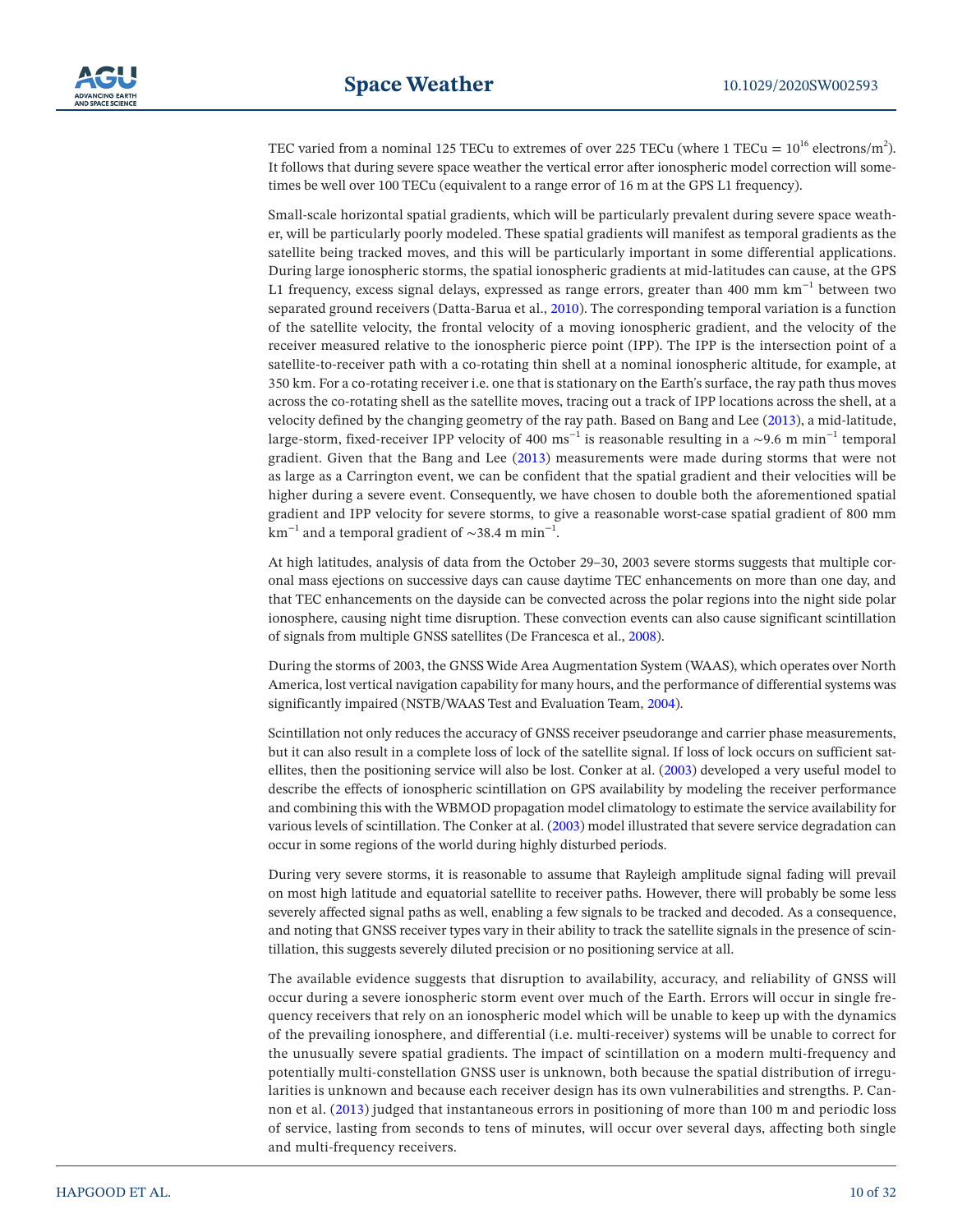#### **3.4. Impacts on HF Radio Communications**

HF (3–30 MHz) point-to-point communications and broadcasting rely on the ionosphere to reflect radio signals beyond the horizon. The ionosphere is, however, a dynamic propagation medium that is highly challenging for HF services even during routine space weather and more so during severe events.

The principal civilian user of HF communications is the aviation industry, which employs it for aircraft flying over areas with limited ground infrastructure, e.g. over oceans. Some countries (notably the USA and Australia) also make extensive use of HF for emergency communications. The potential for space weather disruption of aviation and emergency communications by HF blackout is well illustrated by the very large solar flares of September 2017, when HF communications in the Caribbean were disrupted while emergency managers were attempting to provide support to the region following destructive hurricanes (Redmon et al., [2018](#page-30-12)).

For civilian users, HF will inevitably become less significant in future as other technologies, including satellite-based services, supplement or even displace HF. However, this will be a gradual process (c. 10–15 years) involving changes to international agreements for flight information regions, aircraft equipment, and aircrew procedures. In the interim, HF remains the primary tool for rapid voice communications between aircraft and Air Traffic Control centers for airspace management. Thus, a reasonable worst-case estimate is important as a basis against which propagation-based mitigation strategies may be judged.

#### <span id="page-10-0"></span>**3.4.1. Blackout of HF Radio Communications**

*Polar Cap Absorption (PCA) Events:* A PCA event results from ionization of the polar D-region ionosphere by SEPs. Ionization is caused principally by particles with energies between 1 and 100 MeV which start arriving at the Earth within tens of minutes to a few hours (depending on their energy). While the geomagnetic field shields such particles at low and mid-latitudes, they precipitate into the entire polar cap ionosphere, enhancing the D-region ionization which leads to significant levels of HF radio absorption (PCA). SEPs associated directly with impulsive X-ray flares, with no CME, produce narrow particle beams that intersect the Earth and cause PCA for only a few hours (Reames, [1999\)](#page-30-13). However, SEPs produced by CME-driven shocks cover a broad range of heliospheric longitudes and their associated PCA may persist for several days (Reames, [1999;](#page-30-13) Sauer & Wilkinson, [2008\)](#page-30-14). In a severe case, in July 1959, the PCA lasted for 15 days (Bailey, [1964\)](#page-25-5) due to recurrent solar activity.

Riometer measurements of zenithal cosmic noise absorption at 30 MHz at 15 locations in Canada and Finland during SPEs over solar cycle 23 (1996–2008) typically ranged from 1 to 5 dB, but peaked at 19 dB during the severe July 2000 Bastille Day geomagnetic storm. Noting that dayside PCA events follow an f−1.5 frequency dependence (Parthasarathy et al., [1963](#page-30-15); Sauer & Wilkinson, [2008](#page-30-14)), such an event would attenuate 10 MHz signals by more than 400 dB (peak) over a 1,000 km point-to-point communications path, rendering communications impossible. Historical observations near the peak of solar cycle 19 (1954–1964), which notably had the greatest sunspot number since 1755, showed slightly higher riometer absorption values of 23.7 dB at 30 MHz (see Table 3 of Bailey, [1964](#page-25-5)).

During severe space weather, PCAs will be more intense due to an enhanced flux of energetic particles and the region affected will extend to lower latitudes as the geomagnetic dipole field is effectively weakened by the magnetospheric ring current that develops over the course of the geomagnetic storm. Consequently, the absorption values described above can be adopted as a reasonable worst-case estimate over an enlarged polar cap.

*Auroral Absorption* (*AA*): AA is usually confined to geomagnetic latitudes between ∼60° and 75° but would be expected to move to lower latitudes and expand during a severe event. Under normal conditions, localized (200 by 100 km) absorption regions occur in the midnight sector during substorms when energetic (>10 keV) electrons are accelerated from the Earth's magnetotail along magnetic field lines to the auroral zone ionosphere. This type of AA is sporadic, with events lasting tens of minutes to an hour (Hunsucker & Hargreaves, [2003\)](#page-28-12). In the morning sector (6–12 MLT), and also under normal circumstances, AA is usually less localized and more slowly varying (lasting 1–2 h). It results from a "drizzle" of higher-energy (tens of keV) electrons from the outer Van Allen belt (Hartz & Brice, [1967](#page-28-13)). Auroral absorption rarely exceeds 10 dB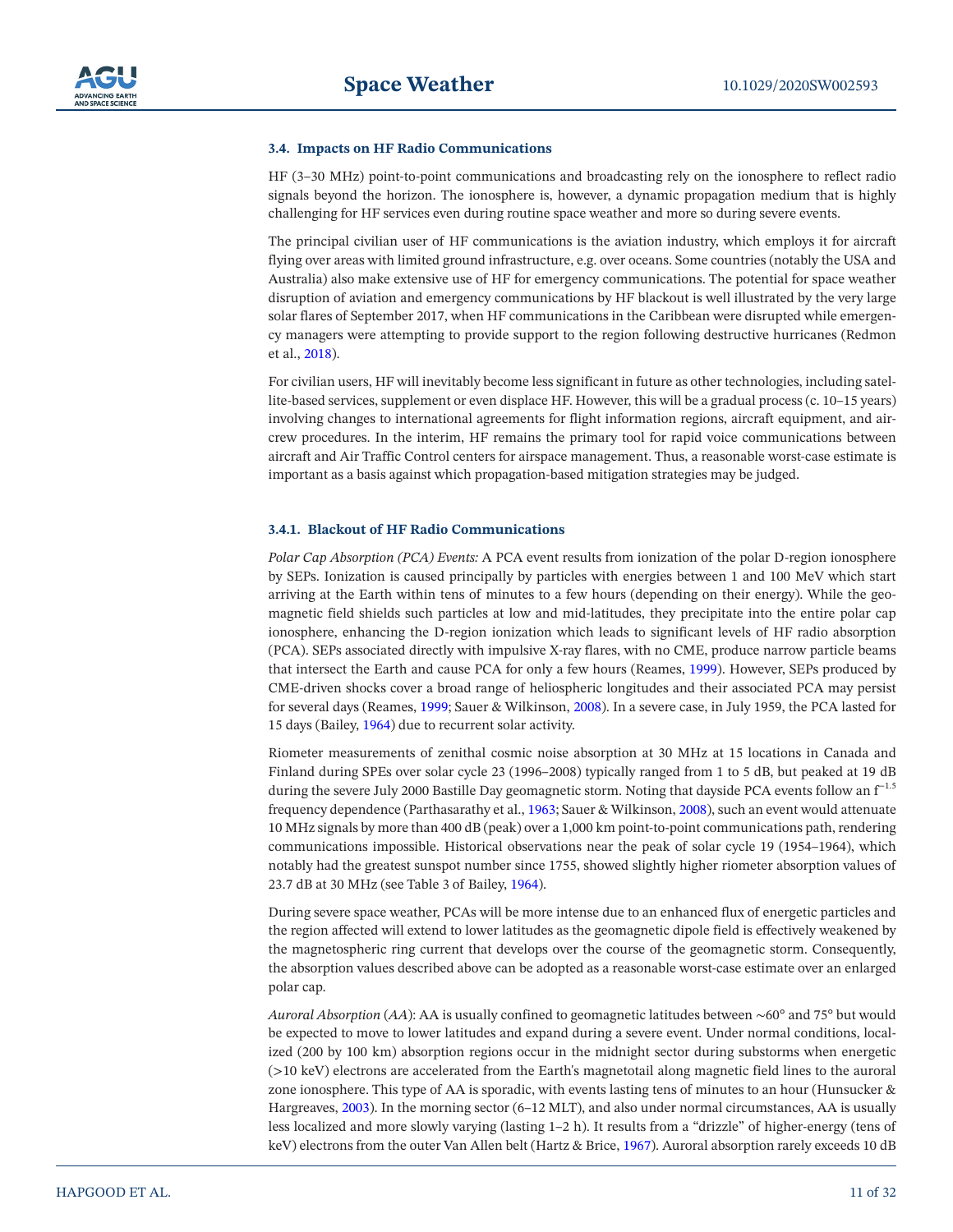on a 30 MHz riometer (Davies, [1990;](#page-26-19) Hunsucker & Hargreaves, [2003\)](#page-28-12) and this value is adopted as a reasonable worst-case value during a severe event.

*Sudden Ionospheric Disturbances* (*SIDs*): X-rays associated with solar flares cause an increase in the electron density of the lower layers of the ionosphere over the entire sunlit side of the Earth, particularly where the Sun is at a high elevation. A single SID typically lasts 30–60 min and can shut down HF communications. During the X45 (N. R. Thomson et al., [2004\)](#page-30-16) flare on November 4, 2003 (the largest in the observational record since 1974), the vertical cosmic noise absorption at the NORSTAR 30 MHz riometer at Pinawa in Manitoba peaked at 12 dB, with 1 dB absorption exceeded for ∼45 min. Even the latter corresponds to > 20 dB (a factor of 100) of attenuation at 10 MHz over a 1,000 km path which, while significantly less than the corresponding PCA attenuation, is likely to close most HF communication links which have insufficient signal-to-noise margin to overcome this loss.

During a severe event, multiple flares will be expected, but the impact of SIDs will be less than PCA events, because the duration of each event is much shorter (tens of minutes, rather than hours or even days in the case of PCA events).

## <span id="page-11-1"></span>**3.4.2. Anomalous HF Propagation**

In addition to the D-region effects that cause signal absorption, geomagnetic storms cause many other ionospheric effects particularly in the high and low latitude F-region. In the context of severe events, these only have practical significance if the absorption does not cause a communications blackout.

At mid-latitudes, severe storms cause a significant reduction in the critical frequency of the F2-region, foF2, for periods of up to 3 days. When this happens the availability of frequencies reduces, especially during local night-time hours, and as a result of this the likelihood of interference increases. This long period of reduced foF2 may be preceded by a few hours of increased foF2 values in the early hours of the storm.

At high and low latitudes, additional reflecting structures, ionospheric gradients, and irregularities occur which affect the propagation of signals on the great circle path and deflect the signals onto non-great circle paths (Warrington et al, [1997](#page-30-17)). As a consequence, HF signals suffer unusual levels of multipath (causing frequency selective fading) and Doppler distortion of the signals. Angling et al. ([1998\)](#page-25-6) reported that on HF communications paths across the disturbed auroral ionosphere, Doppler spreads ranged from 2 to 55 Hz and multipath spreads ranged from 1 to 11 ms. P. S. Cannon et al. [\(2000](#page-26-20)) reported similar, but somewhat lower spreads on an equatorial path in Thailand. During a severe event, these spreads will likely represent a lower bound and, because the high-latitude ionosphere is likely to have expanded to mid-latitudes and the equatorial ionosphere also expanded to mid-latitudes, the anomalous propagation paths will present a major challenge to standard HF communications modems.

#### **3.5. Improving Our Assessments**

Estimating the expected ionospheric changes during a severe space weather event is a challenge and clearly an experimental approach is not possible. Extreme value theory is one technique that can be employed to extrapolate from minor to major events and has already had some success (e.g. Elvidge & Angling, [2018\)](#page-27-12). Physics-based ionospheric modeling, whereby the physical drivers such as electric fields, winds, and composition are ramped up to values that are representative of severe storm conditions, can also elucidate the likely scenarios (P. M. Kintner et al., [2013\)](#page-28-14).

# <span id="page-11-0"></span>**4. Space Weather Impacts on Satellite Operations**

Here we discuss how satellite operations are affected by a wide range of space weather effects including radiation, charging and atmospheric drag. This underpins a number of RWCSs as discussed in M. Hapgood et al. [\(2020\)](#page-27-1): Section 7.3 discusses the high energy ion fluxes that produce Single Event Effects that can disrupt electronic systems; Section 7.4 discusses high-energy electron fluxes that cause internal charging leading to discharges inside or close to electronic systems with the potential to disrupt and damage those systems; Section 7.5 discusses suprathermal electron fluxes that cause surface charging leading to discharges that can generate false signals; Section 7.2 discusses the accumulation of high energy ion and electron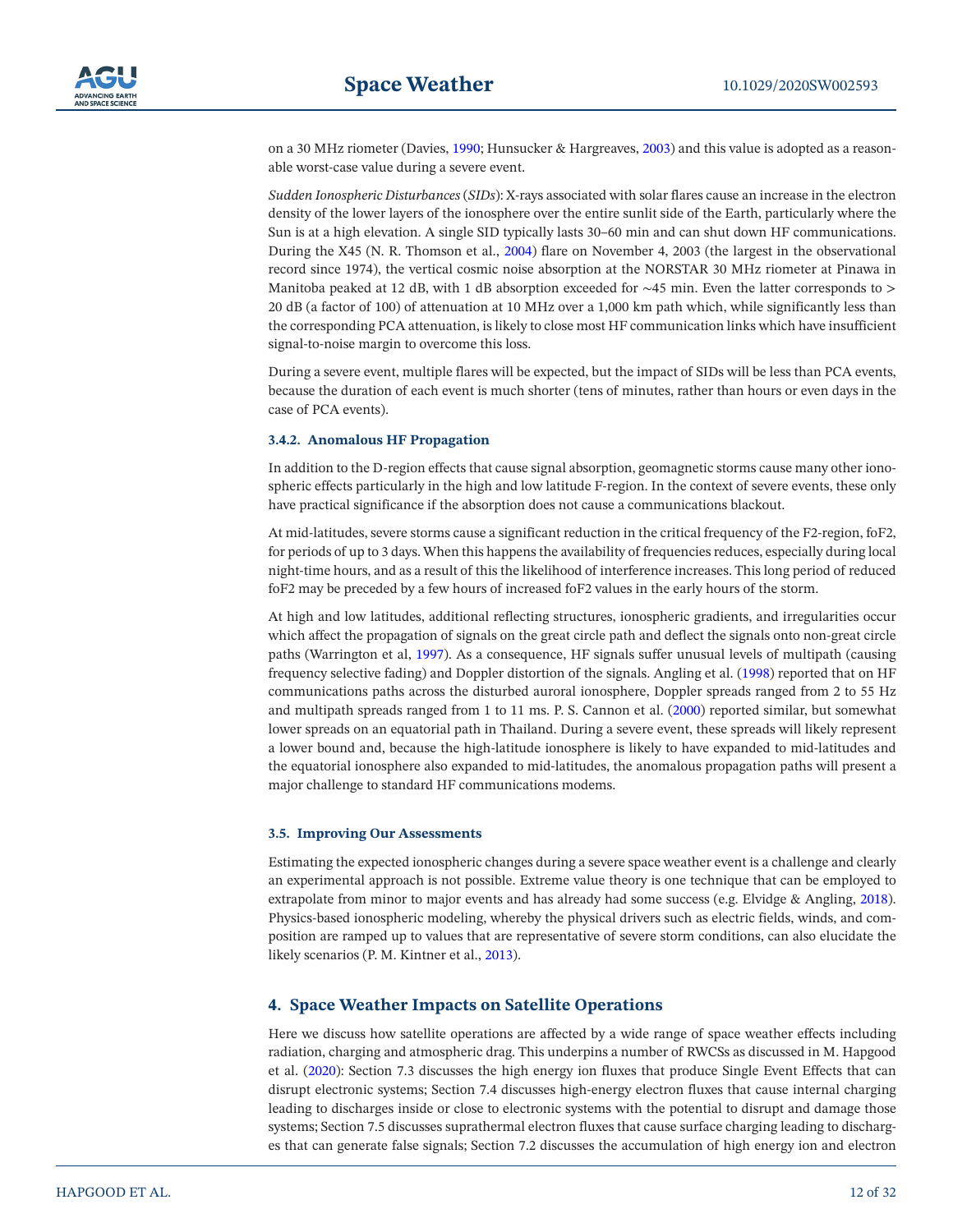

fluxes that is a key driver for radiation damage in electronic components and solar arrays; and Section 7.6 discusses the space-weather-driven increases in atmospheric drag that can lower satellite orbits. We also look toward an RWCS for satellite launches as the UK develops capabilities to launch satellites from its national territory.

#### <span id="page-12-0"></span>**4.1. Impacts of Radiation on Satellites**

#### **4.1.1. Radiation Sources**

The high-energy radiation environment in space derives from three sources:

- galactic cosmic rays (GCRs) from outside the solar system
- radiation storms, high fluxes of SEPs accelerated near the Sun
- radiation belt particles trapped inside the Earth's magnetic field

As a result, the space radiation environment contains particles of different types and energies, and with fluxes varying on timescales from minutes to weeks and longer. This diversity leads to a wide range of effects on satellites, including single event effects (SEE), surface- and internal-charging, and also cumulative dose, as outlined below. Satellite designs mitigate these effects up to levels specified by standards such as ECSS ([2008\)](#page-27-13) which are based on observations of radiation environments during the space age. Therefore, severe events, larger than those observed during the space age, could exceed the normal design envelopes and push satellites into uncharted territory.

The critical parameters for this scenario are both the fluxes and fluences of particles: fluxes are a key environmental parameter to determine immediate or short-term effects such as SEE rates, while fluences (the time integrals of fluxes) are key to assessing cumulative effects such as radiation damage. In the following subsections, we discuss the environments for each effect, broadly in order of the timescales associated with their occurrence (starting with the fastest).

#### **4.1.2. Single Event Effects**

These effects are caused by > 30 MeV per nucleon particles which can penetrate into the electronic devices inside spacecraft. The best evidence on the long-term occurrence of extreme fluxes of very high-energy particles comes from cosmogenic nuclides produced when they interact with Earth's atmosphere, and that are subsequently trapped in dateable natural environments such as tree rings and ice cores. Measurements of the amounts of nuclides deposited in these environments enable us to assess the occurrence of extreme events over the past several thousand years (see also Section [5](#page-11-0)). Interpolating between these measurements implies that the 1-in-100 years event could be about 2.4 times more intense than the worst events of the space age (e.g. October 1989, August 1972). Scaling the CREME96 model (A. J. Tylka et al., [1997](#page-30-18)) based on October 1989 by a factor 4 gives a 1-week worst-case fluence of  $1.6 \times 10^{10}$  cm<sup>-2</sup> at >30 MeV. Scaling by a factor of 2.4 gives a fluence of  $1.0 \times 10^{10}$  cm<sup>-2</sup>, which is reasonably consistent with models that extrapolate the space age data (Gopalswamy, [2018;](#page-27-14) Xapsos et al., [2000](#page-31-3)), as well as the estimate of Cliver and Dietrich [\(2013\)](#page-26-8) based on scaling via flare intensity. The practical advantage in using simple scaling factors on the CREME96 model is that this tool provides methods for estimating SEE rates from both proton interactions and from heavy ions and is frequently used in satellite design. Peak fluxes are important for assessing the adequacy of single event upset (i.e. bit changes in memory) mitigation techniques such as Error Detection And Correction (EDAC) codes and this is  $2.3 \times 10^5$  cm<sup>-2</sup> s<sup>-1</sup> for 1-in-100 years, while cumulative fluences are used to assess hard failure probabilities such as burnout considered over an entire mission.

#### **4.1.3. Surface Charging**

Surface charging is due to low-energy plasma interactions with spacecraft surfaces: the relevant particles have energies up to some 10s of keV. The population is highly dynamic and the severity of charging depends on multiple environmental parameters and on many details of the interactions with surfaces. Sporadic measurements of relevant particles including electron fluxes have been available during the space age from key orbits but the complexity of the surface charging process means that defining an extreme worst-case environment is not yet possible. However, we do recognize there is an especially high risk during substorm electron injection events, when the satellite is in eclipse so there is no photoemission to counter the inflow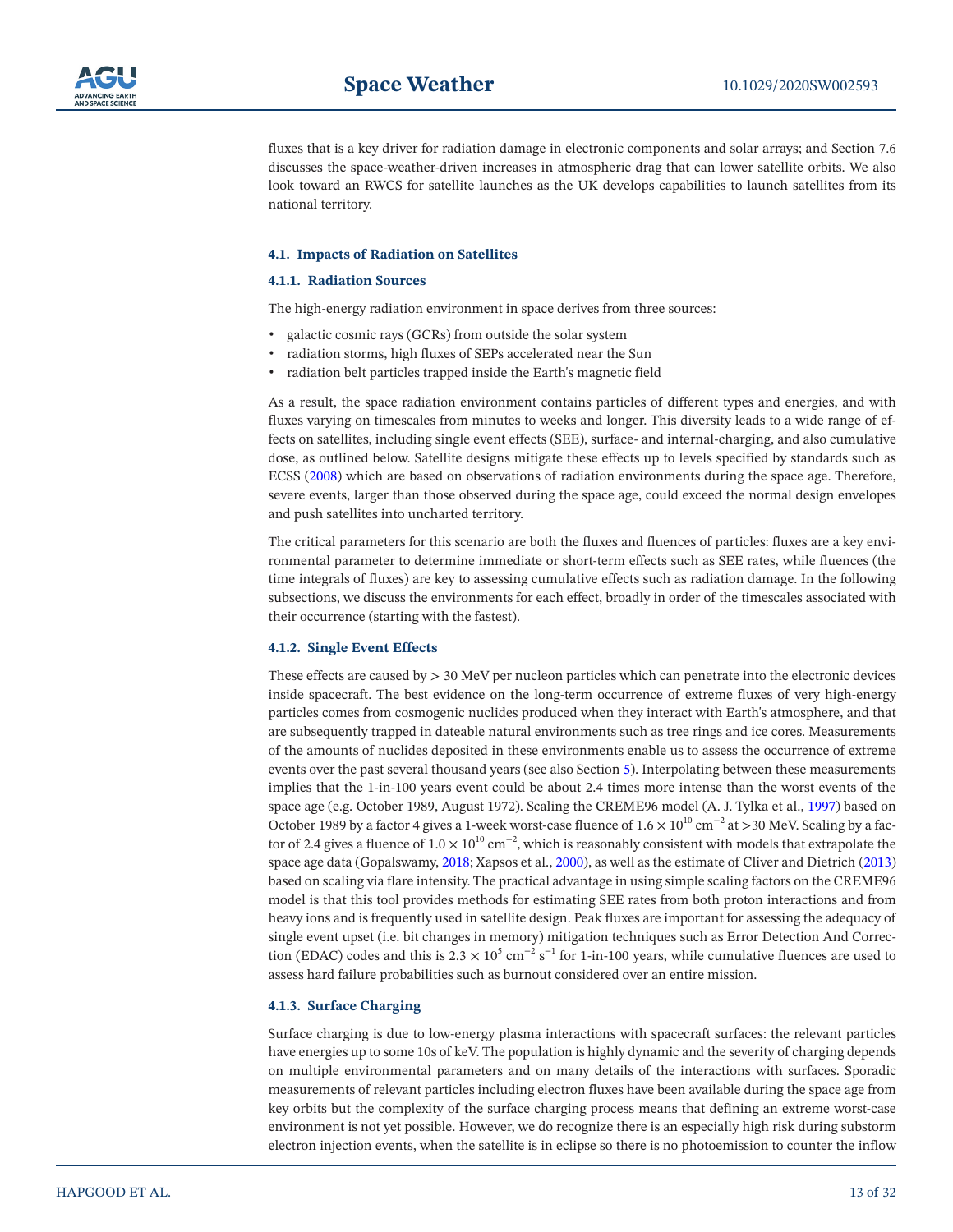

of electrons on to satellite surfaces. At present, a range of potentially "severe" charging environments are available in current standards, and literature, e.g. ECSS [\(2008](#page-27-13)), NASA [\(2017](#page-29-12)), Deutsch [\(1982\)](#page-26-21), and Mullen et al. ([1981](#page-29-13)), based on observations from the space age. A full analysis requires the electron spectrum over a range of energies from 100 eV to 100 keV, but Figure 8 of Fennell et al. ([2001\)](#page-27-15) indicates that flux enhancements in the energy range 10–100 keV are a key factor. Mateo-Velez et al. ([2018\)](#page-29-14) have reviewed these severe environments alongside 16 years of data at geostationary orbit data: the maximum differential flux at 10 keV found in this work is of the order  $5 \times 10^{10}$  cm<sup>-2</sup> s<sup>-1</sup> sr<sup>-1</sup> MeV<sup>-1</sup> as shown in their Figure 13, based on severe conditions reported by Gussenhoven and Mullen [\(1983\)](#page-27-16). However, this is not an extreme value analysis, and therefore the extreme value flux for a 1-in-100 year event could well be much higher. Surface charging should be analyzed with reference to the full versions of these environments and standards.

#### **4.1.4. Internal Charging**

Internal charging is caused by high-energy (>100 keV) electrons. Fluxes in specific energy ranges and in certain orbits have been observed for some decades as discussed in detail below, and more recently, some direct internal charging current observations have become available, as also discussed below. Such data have been subject to extreme values analyses in recent times that provides the basis for our reasonable worst cases for four different orbits as follows:

*Geostationary orbit*: At geostationary orbit, the daily average electron flux greater than 2 MeV for a 1-in-100 year event has been calculated as  $7.7 \times 10^5$  cm<sup>-2</sup> s<sup>-1</sup> sr<sup>-1</sup> at GOES West and  $3.3 \times 10^5$  cm<sup>-2</sup> s<sup>-1</sup> sr<sup>-1</sup> at GOES East (N. P. Meredith et al., [2015](#page-29-15)). These were calculated from an extreme value analysis of 19.5 years of electron data and exceed, by factors of 7 and 3, respectively, an earlier calculation (Koons, [2001\)](#page-28-15), as a result of including dead-time corrections in the detector and considering the two different longitudes of the spacecraft. We also note that N. P. Meredith et al. [\(2015\)](#page-29-15) reported the equivalent fluxes for a 1-in-150 year event:  $9.9 \times 10^5$  cm<sup>-2</sup> s<sup>-1</sup> sr<sup>-1</sup> at GOES West and  $4.4 \times 10^5$  cm<sup>-2</sup> s<sup>-1</sup> sr<sup>-1</sup> at GOES East. We later compare these with simulations of severe events.

None of these values are directly associated with a particular type of severe event such as a CME, being simply based on daily averages. It was shown that the maximum flux varies with longitude due to the difference between the geomagnetic and geographic equator, lower geomagnetic latitudes yielding higher flux. As a result, satellites located near 20°E and 160°W will on average experience local maxima in fluxes, with the latter being the worst-case longitude overall. For comparison, the highest observed average electron flux greater than 2 MeV was on 29 July 2004, observed by both GOES East and GOES West, and corresponded to a 1-in-50 year event.

High fluxes of these electrons typically take the form of bursts that are generated by magnetospheric processes (Horne et al., [2005\)](#page-28-16) following the arrival of enhanced solar wind such as a CME or HSS. Simulations for a severe event driven by a CME show that the electron flux first drops during the main phase of the storm and is then re-formed closer to the Earth. As a result, it was concluded that the main risk of charging is to satellites in medium and low earth orbit (Shprits et al., [2011](#page-30-19)). Recent simulations for a reasonable worst case driven by a HSS lasting 5 days or more show that the electron flux can reach the 1-in-150 year event level stated above and remain high for several days (Horne et al., [2018\)](#page-28-17). Thus, it was concluded that a HSS event is likely to pose a greater risk to satellites at geostationary orbit than a major CME driven event.

*Medium Earth orbit*: The maximum high-energy electron flux in the outer radiation belt varies with geomagnetic activity but usually lies between 4.5 and 5.0 RE (altitudes 22,300–25,500 km). The fluxes are conveniently ordered using the invariant coordinate, *L*\*, developed by Roederer for radiation belt studies (Roederer, [1970;](#page-30-20) Roederer & Lejosne, [2018](#page-30-21)). Lack of data has restricted extreme value analysis to just one or two locations along the equatorial plane. Using 14 years of electron data (2002–2016) from the INTEGRAL spacecraft, the 1-in-100 year differential electron flux at  $L^* = 4.5$ , representative of equatorial medium Earth orbit, was found to be approximately  $1.5 \times 10^7$  cm<sup>-2</sup> s<sup>-1</sup>  $\text{yr}^{-1}$  MeV<sup>-1</sup> at an energy of 0.69 MeV, and  $5.8 \times 10^5$  cm<sup>-2</sup> s<sup>-1</sup> sr<sup>-1</sup> MeV<sup>-1</sup> at 2.05 MeV (N. P. Meredith et al., [2017](#page-29-16)). Note that this is differential and not integral flux. Although this analysis includes data for more than one solar cycle, geomagnetic activity was modest compared to previous cycles and may be lower than for a severe event.

An independent extreme value analysis was also performed on charging plate currents measured by the SURF instrument (Ryden, [2018\)](#page-30-22) on the GIOVE-A spacecraft in a circular orbit with an inclination of 56°.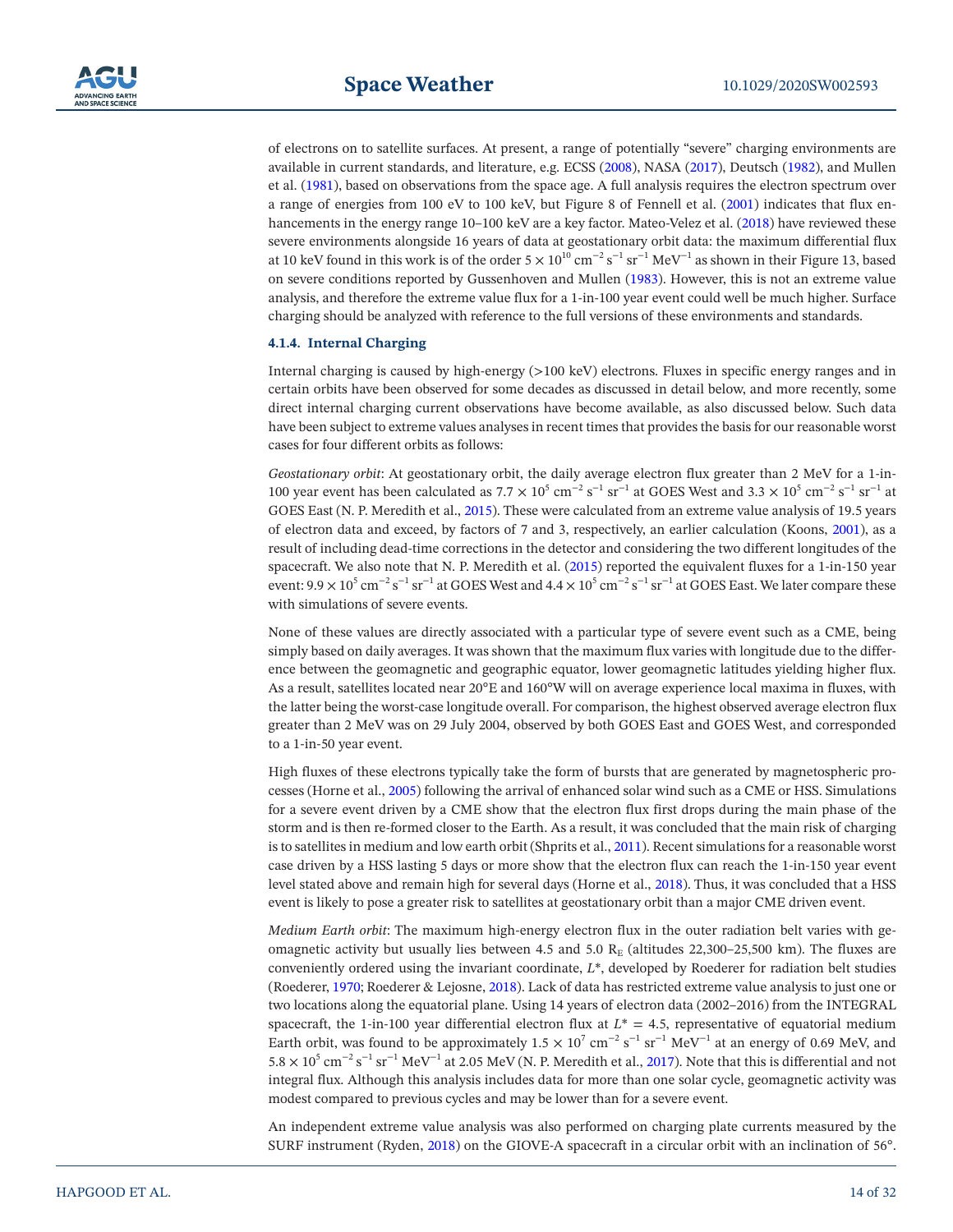The advantage of charging currents is that they can be compared directly against the NASA and ESA design standards (ECSS, [2008;](#page-27-13) NASA, [2017](#page-29-12)). Only 8 years of data were available for this extreme value analysis, obtained between 2005 and 2016, but the results yielded a charging plate current for a 1-in-100 year event of 0.13 pA cm−2 (95% confidence interval from 0.045 to 0.22 pA cm−2) at *L\** = 4.75 for a charging plate located under 1.5 mm of Al equivalent shielding (N. Meredith et al., [2016a](#page-29-17)). For this level of shielding, the plate current responds to electrons above 1.1 MeV with a peak response between 1.6 and 2.1 MeV. As noted by N. Meredith et al. [\(2016a](#page-29-17)), a longer time series is required to improve estimates of the 1 in 100 year plate currents.

*Inner radiation belt*: Much of the published work in this area has used the McIlwain *L* value (McIlwain, [1961;](#page-29-18) SPENVIS, [2018\)](#page-30-23), rather than Roederer's *L*\* coordinate noted above. This work has shown that energetic electrons capable of internal charging can be injected into the inner radiation belt (1.2 < *L* < 1.8) and slot region (2.0 < *L* < 3.0) by rapid compression of the magnetosphere. The fluxes of such electrons can also be artificially enhanced as a result of high altitude nuclear detonations. Observations show that electrons with energies greater than 1.5 MeV were present before such detonations in the 1960s. The resulting artificial radiation belts decayed slowly but were almost gone by 1968 (West & Buck, [1976a,](#page-31-4) [1976b\)](#page-31-5). Sufficient fluxes of energetic electrons were nevertheless present in 2000 to cause internal charging (Ryden, [2018\)](#page-30-22) but initial observations by the Van Allen Probes (VAP) spacecraft indicated a virtual absence of the more energetic electrons greater than 900 keV (Fennell, [2015](#page-27-17)). Temporary injections have since been observed by VAP (Claudepierre et al., [2017](#page-26-22), [2019](#page-26-23)), but fluxes are not yet well determined. The AE8 (Vette, [1991\)](#page-30-24), AE9 (Ginet et al., [2013\)](#page-27-18), and CRRESELE (Brautigam & Bell, [1995](#page-26-24)) models provide the environments for the inner belt but are under review as the environment is more dynamic than previously thought. Thus, this is an area where further work is required to establish the natural 1-in-100 year event level. That work is now timely, perhaps urgent, given the growing practical interest in this region, e.g. for electric orbit raising missions (Horne & Pitchford, [2015](#page-28-18)).

*Low Earth orbit*: An extreme value analysis of satellite data at ∼800 km altitude shows that the electron flux greater than 300 keV for a 1-in-100 year event has a maximum of  $1 \times 10^7$  cm<sup>-2</sup> s<sup>-1</sup> sr<sup>-1</sup> at  $L^*=$  3.5. In general, there is a decreasing trend with increasing *L*\*, with the 1-in-100 year event at *L*\* = 8 being  $3 \times 10^5$  cm<sup>-2</sup> s<sup>-1</sup>  $sr^{-1}$  (N. P. Meredith et al., [2016b\)](#page-29-19).

#### **4.1.5. Cumulative Effects**

Cumulative dose is due to the integrated fluences of SEPs and trapped environments as discussed above, and thus depends on the duration of the event. The dose and damage from an SEP event can accumulate over a day to a week. RWCS fluences are protons, >1 MeV (for solar array damage):  $1.3 \times 10^{11}$  cm<sup>-2</sup>; and protons, >30 MeV (for aging of internal components):  $1.3 \times 10^{10}$  cm<sup>-2</sup> (Xapsos et al., [1999](#page-31-6), [2000](#page-31-3)).

The enhanced electron flux follows several days after the geomagnetic storm and can accumulate over several days: a 1-week duration was selected for the reasonable worst case. This corresponds to > 2 MeV fluences of  $4.4 \times 10^{11}$  cm<sup>-2</sup> sr<sup>-1</sup> for 1-in-100 year event, based on GOES-West. This is magnetically close to the worst-case longitude of 160°W, where fluences will be 1.11 greater according to the AE8 (Vette, [1991](#page-30-24)) model and 1.04 according to the AE9 (Ginet et al., [2013](#page-27-18)) model. The impact of extreme environments in GEO and MEO and the relative importance of protons and electrons for various key orbits has recently been considered by Hands et al. [\(2018](#page-27-19)). In interplanetary space, the entire contribution is from solar particles, while for GEO, electrons are also very significant, and for MEO orbits electrons dominate. Hands et al. ([2018\)](#page-27-19) have also considered the effects on solar arrays for MEO and GEO.

#### <span id="page-14-0"></span>**4.2. Atmospheric Drag**

As previously outlined in Section [3.1](#page-6-1), geomagnetic storms, caused by CMEs and SIRs/CIRs, lead to joule heating and expansion of the polar thermosphere, and associated changes to thermospheric neutral density. However, during some storms, this heating is limited by enhanced radiative cooling when intense particle precipitation produces significant levels of NO in the thermosphere.

The effects of heating quickly spread to all latitudes. E. K. Sutton et al. [\(2009](#page-30-25)) and Oliveira et al. [\(2017\)](#page-29-20) reported that the thermosphere response times were 3–4 h for equatorial regions and less than 2 h at other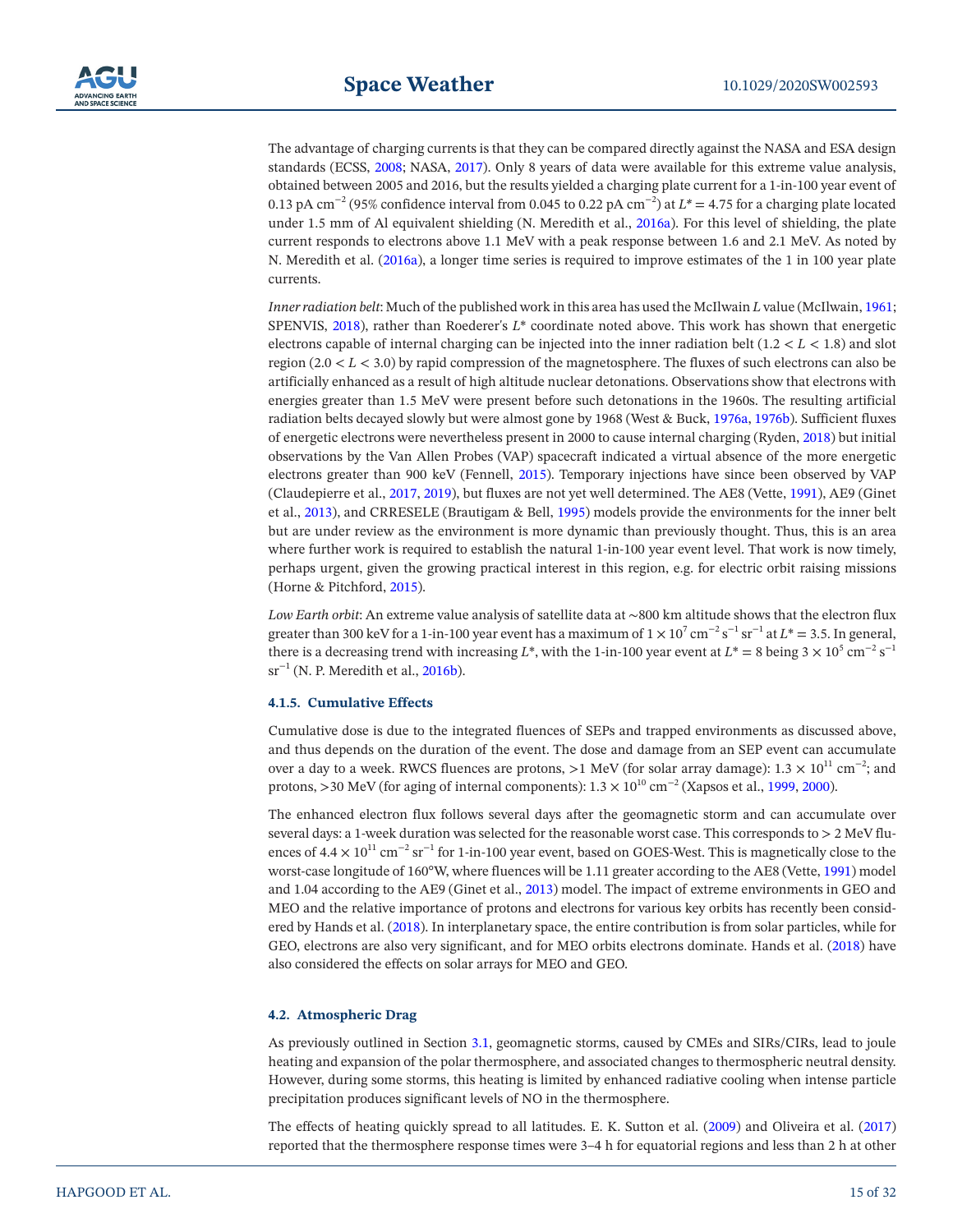latitudes. Largest density changes are associated with CME-driven storms, but SIR/CIR-driven storms also lead to large changes in density (Chen et al., [2014;](#page-26-25) Krauss et al., [2018\)](#page-28-19). While the solar wind driving associated with a SIR/CIR is weaker than that associated with a CME, the driving lasts longer, so thermospheric density changes associated with the arrival of SIRs/CIRs are similar to those for the arrival of all but the largest CMEs. In addition, SIRs/CIRs are much more prevalent than CMEs during solar minimum, so satellite operators need to be aware of this risk at this time. Krauss et al. [\(2018](#page-28-19)) indicate that the larger density changes typically take place within 1 day following CME arrivals and 1–2 days for SIR/CIR arrivals. Knipp et al. ([2017\)](#page-28-20) showed that shock-led CMEs can lead to enhanced NO radiative cooling in the thermosphere and a curtailment of the neutral density enhancement, thus, complicating any forecast of this enhancement.

Neutral density changes associated with solar EUV variations also occur. In particular, enhancement of EUV on timescales of greater than one day, associated with strong solar active regions, can lead to neutral density increases, for a theoretical worst case, of 105% at 250 km and 165% at 400 km (Reeves et al., [2019\)](#page-30-26). At the same time, transient density increases above quiet conditions, due to an assumed theoretical maximum solar flare, can be as high as 20% at 200 km, 100% at 400 km, and 200% at 600 km (Le et al., [2016\)](#page-29-21). These theoretical maximum values are still considerably smaller than the extreme observed and simulated density changes associated with geomagnetic storms discussed below. Therefore, we will not consider density changes associated with EUV changes further here.

Worst-case density changes are reported in analyses of observations from polar orbiting spacecraft: that by E. K. Sutton et al. [\(2005](#page-30-27)), who used CHAMP observations during the October 2003 geomagnetic storm, and those by Krauss et al ([2015](#page-28-21), [2018](#page-28-19)), who used GRACE and CHAMP observations from 2003 to 2015. The largest reported density enhancements (at 490 km) are up to 750% (relative) and up to 4  $\times$  10<sup>-12</sup> kg m<sup>-3</sup> (absolute). The impact of CIR-driven storms on density is similar to that of CME-driven storms, if the strongest 10% of the CMEs are excluded. Krauss et al. ([2015,](#page-28-21) [2018](#page-28-19)) found high correlations between global neutral density and *Dst*, the hourly disturbance storm time index. It is possible to adopt the correlations calculated in Krauss et al. ([2015,](#page-28-21) [2018\)](#page-28-19), and extrapolate to estimate the neutral density change associated with the *Dst* estimated for our assumed worst case, the Carrington storm. However, this is likely to be questionable because of the relatively large spread in the observations used to calculate the correlations, because of the limited amount of observations available, and the sensitivity of results to the period analyzed (e.g. Krauss et al., [[2018](#page-28-19) showed different relationships between Bz, the north-south component of the interplanetary magnetic field, and change in density for 2003–2010 and 2011–2015 periods).

An alternative approach is to model the extreme response. Model simulations of a 1-in-100 year storm (National Science and Technology Council, [2018\)](#page-29-22) indicate a fivefold increase in neutral density over the density reported during the October 2003 Halloween storm. Given that the Halloween storm was around three times stronger than quiet time conditions, this is equivalent to at least a 15-fold increase over quiet time conditions. However, these model results may suffer from using parametrizations based on observations that do not adequately represent the most severe conditions.

The Krauss et al. ([2018\)](#page-28-19) study benefitted from a recalibration of GRACE and CHAMP data to ensure the self-consistency of the data, and further re-calibration is required to ensure we can extend our studies to new datasets (e.g. Swarm). Further exploitation of these satellite accelerometer data, including assimilation into models, will help to improve the assessment and understanding of these very strong events on the thermosphere.

Comparison of CHAMP and GRACE data (satellites that flew at around 300–450 km and 400–500 km altitude, respectively) shows little variation in relative density changes with height. However, the reduction in absolute density with height means that drag effects are larger on CHAMP. Krauss et al. [\(2018](#page-28-19)) have assessed drops in satellite altitude following arrival of CMEs, with the severity of each CME characterized by the minimum value of Bz observed as it passed the Lagrange L1 point. They found that for severe CMEs (Bz = −45 to −55 nT) the altitude drops, over a 1 or 2 days following CME arrival, were 90–120 m for CHAMP, but only 40–50 m for GRACE. Such altitude changes impact satellite orbital tracking. For example, during the very large geomagnetic storm of March 13–14, 1989, tracking of thousands of space objects was lost and it took North American Defense Command many days to reacquire them in their new, lower, faster orbits. Allen et al. ([1989\)](#page-25-7) quote that the SMM satellite dropped ½ km at the start of the big storm and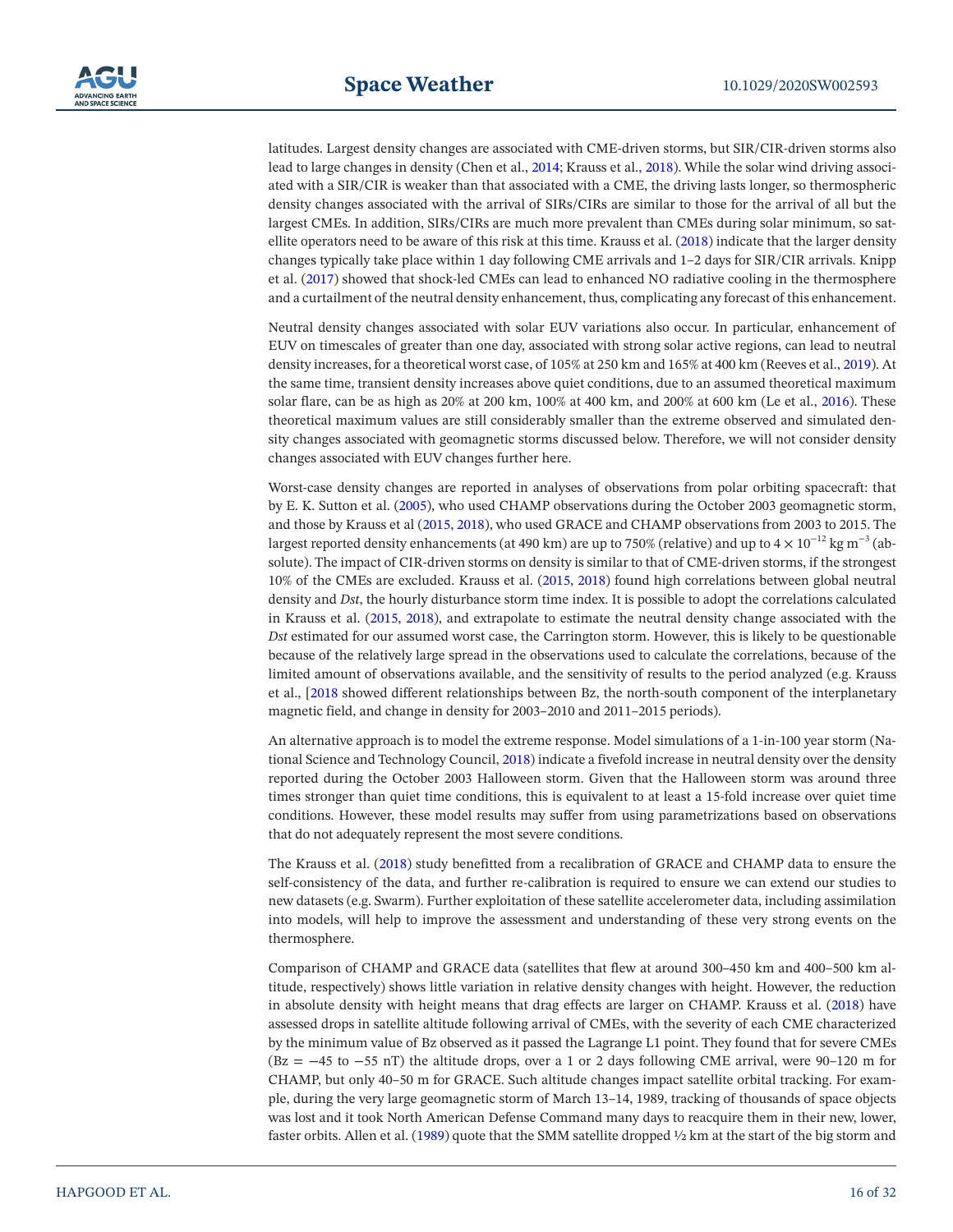

"over three miles" (5 km) during the whole period. The drops in orbital altitude can also lead to premature re-entry for satellites already close to end of life (e.g. the Student Nitric Oxide Explorer during the 2003 Halloween Storm). Severe space weather makes prediction of both re-entry epochs and conjunctions with other satellites harder, and the latter issue may be worse in the future with the onset of new multi-satellite constellations. We need to better understand implications for satellite tracking.

#### **4.3. Space Launches**

This is an area of growing importance for the UK with confirmed plans to build a vertical launch site in the far north of Scotland and ongoing discussions to develop horizontal launch capabilities at other UK sites. It is not explicitly included as a topic in the RWCSs as shown in M. Hapgood et al. [\(2020](#page-27-1)), but will be considered for inclusion in future RWCSs. This will build on the issues discussed in the previous parts of this section, including:

- The radiation environments that pose a risk to space vehicles during the ascent to orbit and during early in-orbit operations that are critical to mission success, e.g. solar array deployment, ejection of shrouds, etc. Risk assessments for space tourist activities may also need this information
- The atmospheric drag environment that can disrupt assessment of the achieved orbit and hence the scheduling of early in-orbit operations. It may also affect the re-entry of discarded elements of the launch vehicle (upper stages, shrouds, etc.)

# <span id="page-16-0"></span>**5. Space Weather and Atmospheric Radiation**

Here we discuss the enhanced levels of atmospheric radiation that can arise from an SEP event with significant fluxes of particles with energies > 400 MeV, and that can affect operations of aircraft and of electronic devices on the ground. This underpins a number of RWCSs as discussed in M. Hapgood et al. [\(2020](#page-27-1)): Section 7.15 discusses the neutron fluxes that can led to significant rates of single event effects in avionics, Section 7.16 which discusses how these neutron fluxes can accumulate to deliver significant radiation doses to aircrew and passengers; and Section 7.7 which complements Section 7.15 by discussing the ground level neutron fluxes that can lead to SEEs in electronic systems on the surface of the Earth.

#### **5.1. Introduction**

When high-energy particles strike the Earth's atmosphere they can interact with the nuclei of oxygen and nitrogen to generate a cascade of secondary particles including neutrons, protons, electrons, and muons. The secondary radiation builds up to a maximum at around 60,000 feet (18 km) and then attenuates down to sea level. This secondary radiation includes both a slowly changing background due to GCRs and episodic increases when SEP events contain significant fluxes of very high-energy particles. Secondary radiation from particles with energies above 400 MeV can reach aircraft cruising altitudes and sea level. The latter class of events occurs approximately once per year and is known as a ground level enhancement (GLE).

The secondary radiation from GCRs is an important practical issue for aviation. However, it is a continuous effect, slowly changing in response to changes in GCR fluxes; thus, we do not consider it as part of this worst-case scenario. Rather, we focus on the enhanced secondary radiation fluxes generated by SEP events.

#### **5.2. Effects on Civil Aviation**

The awareness of the possible impacts on people at aviation altitudes dates to the 1960s (Armstrong et al., [1969;](#page-25-8) Foelsche, [1962](#page-27-20), [1964](#page-27-21)), with the emphasis at that time being on the development of supersonic passenger travel, because such aircraft would need to fly higher. However, in the 1960s, radiation protection for both workers and the public was in its relative infancy, with modern style dose limits for people not being introduced until 1977 (ICRP, [1977](#page-28-22)) with updates following in 1990 (ICRP, [1991](#page-28-23)) and 2007 (ICRP, [2007\)](#page-28-24). More recently, the International Commission on Radiological Protection (ICRP) have made specific recommendations for air crew (ICRP, [2016](#page-28-25)).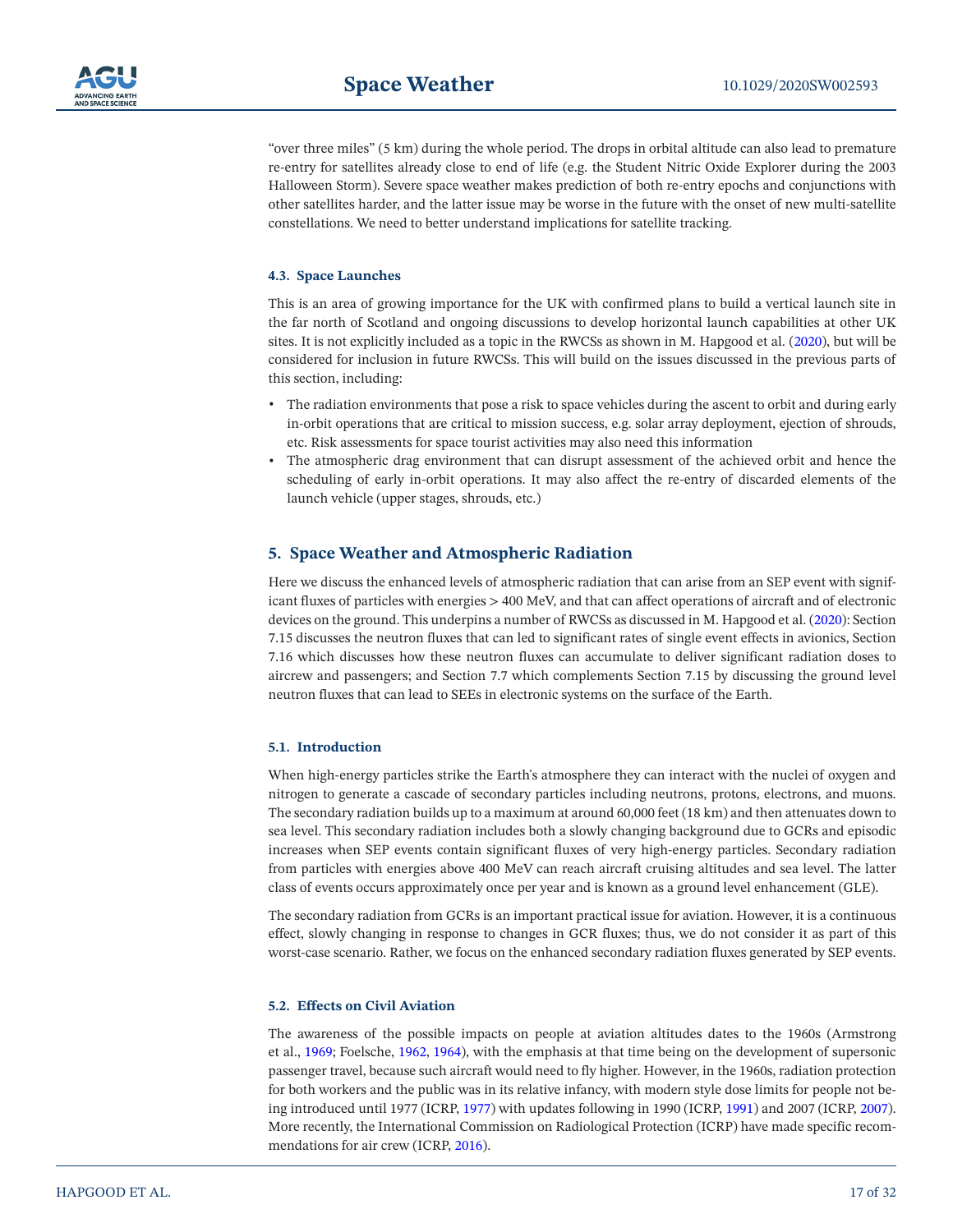Since the late 1980s there has also been increasing awareness of the threat posed to electronics by single event effects (SEEs), caused by the atmospheric radiation environment produced by galactic cosmic radiation, e.g. (C. S. Dyer et al., [1989](#page-27-22); Normand, [1996](#page-29-23); Ziegler, [1996\)](#page-31-7). Such effects are identical to those occurring in space systems and are more fully discussed in P. Cannon et al. ([2013\)](#page-26-2), and in the various standards, e.g. JEDEC [\(2006](#page-28-26)) for sea-level soft errors (i.e. SEE-induced changes to data and/or code within electronic devices), and IEC [\(2016\)](#page-28-27) for effects at aircraft altitudes.

Early attempts to consider the influence of GLEs, such as C. S. Dyer et al. ([2003](#page-27-23)), have recently been greatly improved (C. Dyer et al., [2017\)](#page-27-3), by updated modeling of the largest event directly measured on February 23, 1956 and by generation of the size distribution, using recent events directly observed since 1942, together with evidence for historic events from cosmogenic nuclides, which were first noted by Miyake et al. ([2012\)](#page-29-0). The early ground monitoring by ionization chambers has been reviewed by Shea and Smart ([2000](#page-30-28)), and the first ground level enhancements of 1942 and 1946 were announced by Forbush ([1946](#page-27-24)). Subsequent observations since 1948 were made using ground-level neutron monitors invented by Simpson, as described in his later review (Simpson, [2000](#page-30-29)). By 1956, there were some 17 monitors active when the largest event of modern times occurred on February 23, 1956 (Rishbeth et al., [2009\)](#page-30-30) (this event will subsequently be abbreviated as "Feb56"), when the maximum measured increase was at Leeds UK, where neutron fluxes some 50-times greater than background levels were reached within 15 min (this was the time resolution of the monitor at the time).

Before 1942, we have only indirect measurements of cosmic radiation and solar particle events from cosmogenic nuclides such as  $^{10}$ Be and  $^{36}$ Cl in ice cores, and  $^{14}$ C in tree rings. These results (Mekhaldi et al., [2015\)](#page-29-1) indicate an event some 30 times greater that the Feb56 GLE in 774 CE, and another, 15 times greater than Feb56, in 994 CE. The nuclides from these events were detected at enhanced levels in geographically widely dispersed ice core drillings and tree ring samples, and the relative amounts of  ${}^{36}$ Cl and  ${}^{10}$ Be imply that these large events had hard spectra, similar to GLEs in February 1956 and January 2005. While the 1859 event does not show as a significant feature, there appear to have been some seven events per century in the range 0.5–1 times the Feb56 GLE, between 1800 and 1983 (K. G. McCracken and Beer, [2015\)](#page-29-24). The absence of any cosmogenic nuclide signal from 1859 is probably due to the location of the flare event at 10°W on the Sun. This is a favorable location for major geomagnetic storms from CMEs, but not for major particle events that originate further westward (e.g. 80°W for February 1956).

C. Dyer et al. ([2017\)](#page-27-3) provide probability distributions for event sizes using data from Duggal ([1979](#page-26-26)) and K. G. McCracken et al. ([2012](#page-29-25)) combined with cosmogenic nuclide data from Miyake et al. ([2012](#page-29-0)) and Mekhaldi et al. ([2015\)](#page-29-1). The cosmogenic nuclide data and the implications for space weather effects have recently been extensively reviewed in the book by Miyake et al. [\(2020\)](#page-29-3). There is tentative evidence of a turnover for very large events, which is consistent with Usoskin and Kovaltsov [\(2012\)](#page-30-31), who find no evidence for events beyond 50–100 times Feb56. Interestingly, interpolating between the direct measurements and cosmogenic data suggests that the occurrence rate of a 2.4 times Feb56 event is around 1 per 100 years, so that although the Carrington event itself was not very intense at high energies, the use of 2.4 times Feb56, for 1 in 100 years events, appears reasonable.

In C. Dyer et al. ([2017\)](#page-27-3), the Feb56 GLE was characterized in detail, to serve as a yardstick for quantifying hazards, based on the A. J. Tylka and Dietrich ([2009\)](#page-30-32) global average spectrum.

In the RWCS tables in M. Hapgood et al. ([2020](#page-27-1)), we present secondary particle fluences and dose equivalent rates in polar regions for events recurring every 100 years, and also every 150 years. The energy threshold of 10 MeV for neutrons is commonly used in the literature and in standards as single event effects commonly have cross-sections that plateau above this energy, and fall-off rapidly below. Protons also give nuclear interactions producing SEEs but with a higher threshold energy (some 20 MeV). Local conditions (hydrogenous materials) can thermalize the low energy neutrons and this can greatly enhance SEE rates in certain electronic components that contain the <sup>10</sup>B isotope of boron (20% of naturally occurring boron). For many modern devices, with very small feature sizes, direct ionization by protons and muons can deposit sufficient charge to lead to SEEs.

The work of C. Dyer et al. ([2017\)](#page-27-3) also presents a worst-case time profile based on the recent work of Mc-Cracken et al. [\(2016](#page-29-26)) using ionization chamber data, which had analogue outputs and hence improved time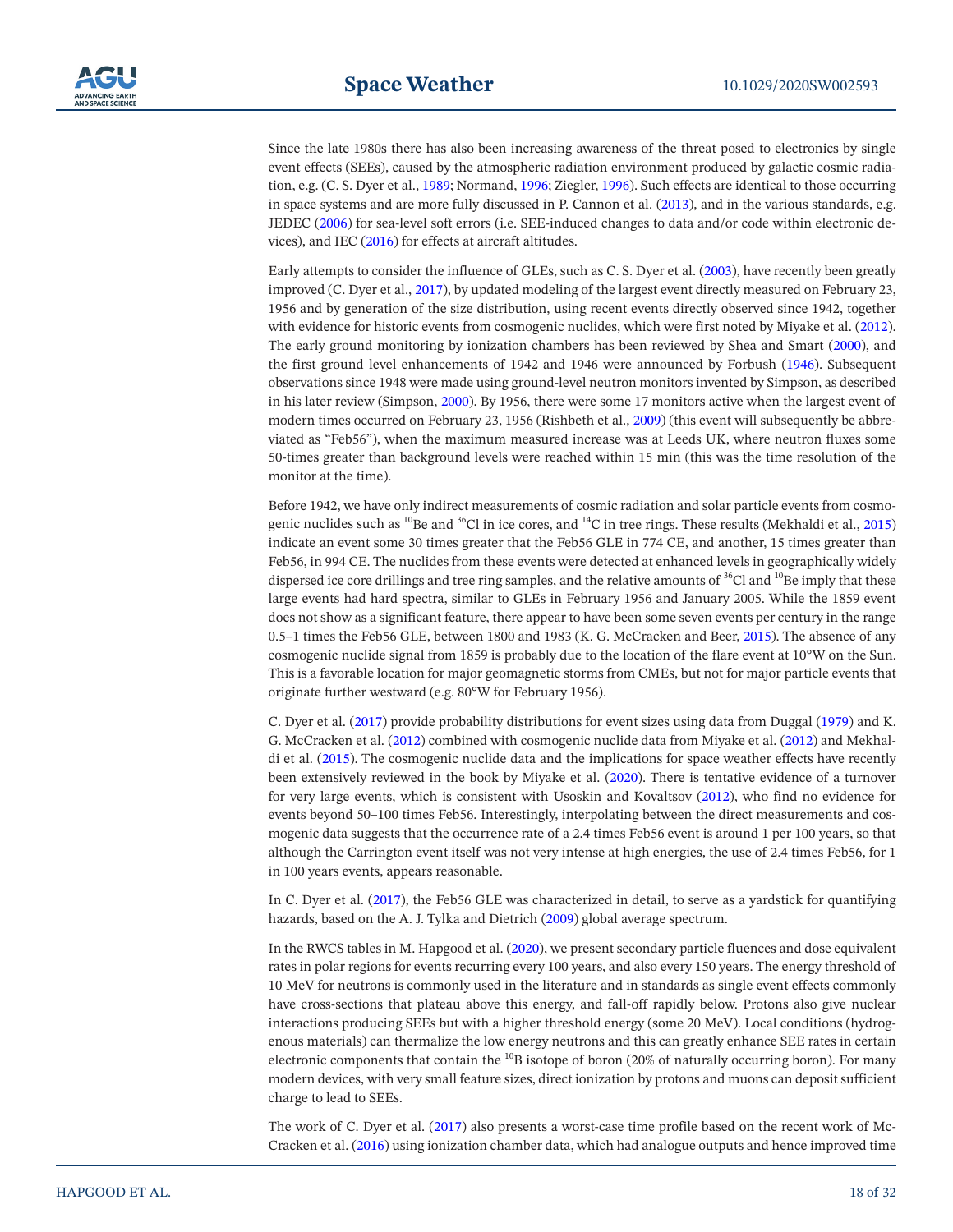resolution compared with the neutron monitors of the time. Peak rates are enhanced by about a factor of 3, compared with the hourly average rates.

The influence of radiation dose on crew and passengers should also be considered with regards to operational airline planning and public health protection, reflecting the public health principle of keeping radiation exposure as low as reasonably achievable (CDC, [2015;](#page-26-27) ICRP, [2007\)](#page-28-24). For instance, an event comparable to Feb56 could give ∼7 milliSieverts (C. Dyer et al., [2017](#page-27-3)), or 35% of the annual dose limit of 20 milliSieverts (ICRP, [2007](#page-28-24)) used in Europe for aircrew (Euratom, [1996](#page-27-25), [2013](#page-27-26)) in a single high-latitude 40,000 ft (12 km) altitude flight: this is above the dose levels at which airlines sometimes re-roster crew to lower dose activities in order to keep annual dose below 6 milliSieverts, the level at which crew are required to be classified (Air Navigation Order, [2019\)](#page-25-9). Classified workers are subject to annual medical examinations and additional training requirements, and dose record-keeping, all of which have added cost implications. Dose limits do not apply to passengers, but there will be public concern about the receipt of such a dose.

For a 1-in-150 years event, the doses received could reach ∼28 milliSieverts (C. Dyer et al., [2017](#page-27-3)), about 1.4X the occupational dose limit. Both a Feb56 and a 1-in-150 year event may cause operational difficulties for airlines, since crew may have come close to, or exceeded, their annual dose allowance. For a 1-in-1,000 year event, the distribution given in C. Dyer et al. [\(2017\)](#page-27-3) implies radiation levels some 20 times Feb56, so that the doses could reach 150 milliSieverts. Even at this level, no acute, short-term effects would occur, but those exposed would have a small increased lifetime risk of stochastic effects, such as cancer: the threshold for acute effects is more than an order of magnitude higher, but an individual receiving 150 milliSieverts will have an increase of about 1% in their lifetime risk of fatal cancer.

It is hard to estimate exactly how many people could be exposed to these levels of radiation because it will depend on the global range and duration of the high-dose rates, and whether airlines have modified their flight patterns in response to the perceived risk. However, the number of people exposed could exceed 10,000, with one estimate putting the number at 13,000 (P. Cannon et al., [2013\)](#page-26-2). Experience from nuclear accidents shows that the public can be very concerned about exposures to ionizing radiation, and at times of heightened solar activity, media coverage has concentrated on the prospect of radiation doses; significant public concern can be anticipated. However, at such dose levels, there would be more severe operational problems for airlines. In addition, the SEE rates in aircraft engine and flight systems could pose a very significant challenge to flight safety, especially as decreasing feature sizes in avionic systems may increase vulnerability to SEEs (P. Cannon et al., [2013](#page-26-2); IEC, [2017\)](#page-28-28).

Many flights now reach 43,000 ft (13 km) altitude for which flux rates increase by about 30% with respect to 40,000 ft (12 km) and executive jets reach 49,000 ft (15 km), so dose rates would be higher in both those cases. Dose gradients with respect to altitude are very steep, for example for Feb56 a factor 15 between 40,000 ft and 20,000 ft (6 km), and a factor of 3 between 40,000 ft and 30,000 ft (9 km), at 80° North. As a result, flying at lower altitudes is highly beneficial, if alerts can be provided in time, and Air Traffic Control is able to coordinate emergency descents to ensure safe separation is maintained between aircraft, and that aircraft have sufficient fuel.

The dependence of neutron fluxes on altitude for several GLEs and for cosmic rays is given in detail in C. S. Dyer et al. ([2003\)](#page-27-23). It should be noted that the altitude gradients vary with geomagnetic latitude and differ somewhat between different particle species and even between the different dosimetric quantities. For accurate assessment of the advantages of altitude and route variation, use should be made of the detailed models available (e.g. Models for Atmospheric Ionizing Radiation Effects, MAIRE, see [https://www.rad](https://www.radmod.co.uk/maire)[mod.co.uk/maire](https://www.radmod.co.uk/maire)).

The International Civil Aviation Organization (ICAO) has recently published the first suggested solar radiation storm hazard levels, but recognizes that more scientific rigor and detail needs to be brought forward to improve operational and health decisions (ICAO, [2018](#page-28-29), [2019](#page-28-30)): their recommended threshold for severe events is 80 microSieverts h<sup>-1</sup>, which could be breached during many radiation storms with hard SEP spectra (and that also produce GLEs). If this recommended threshold is applied, the impact may be financial rather than connected to increased risks to passengers and crew.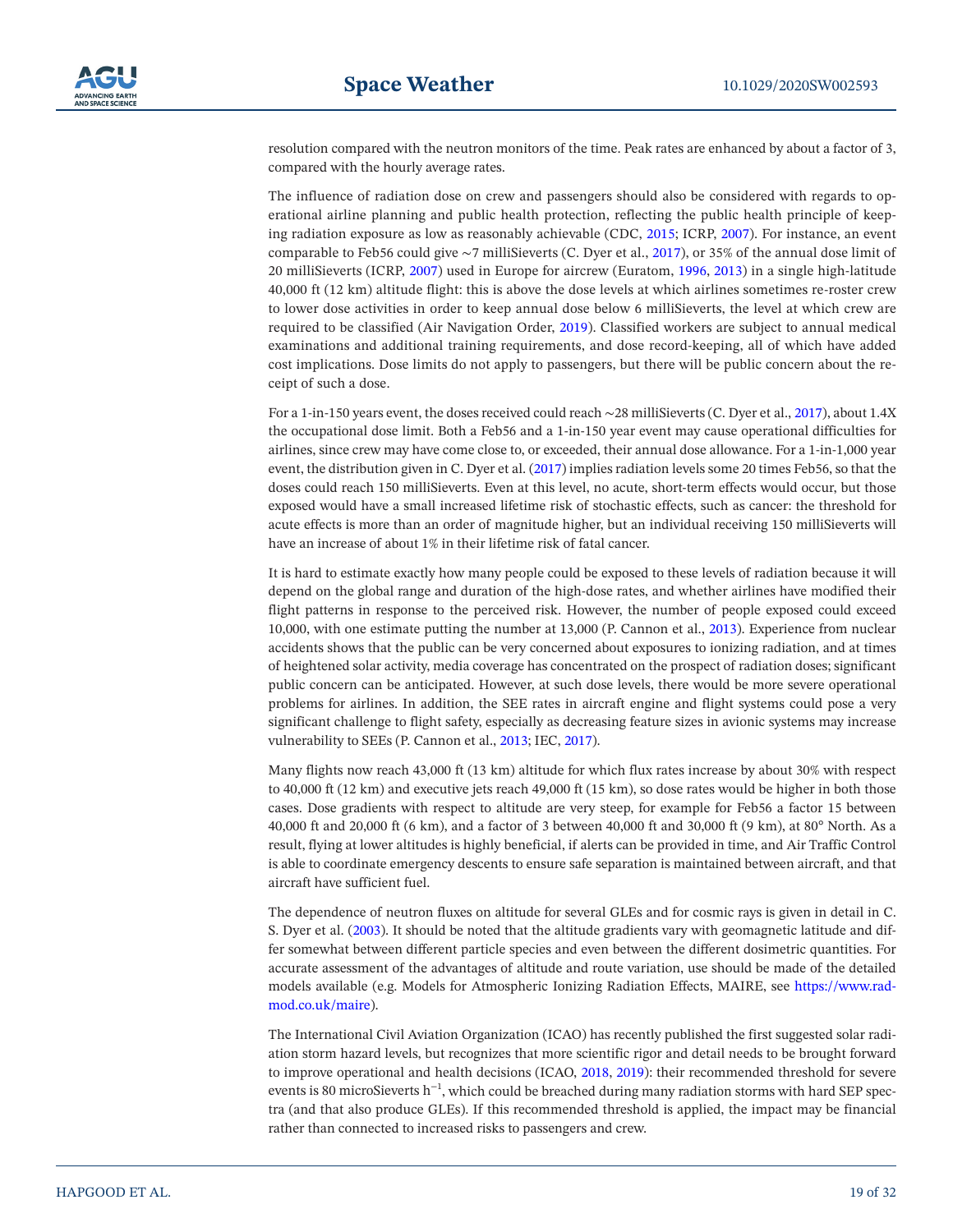There is also a strong latitude gradient (for example, a factor of 18 between 80° North and 51° North, along the Greenwich meridian at 40,000 ft) and this can be exploited to reduce the radiation hazard. However, it should be noted that if a severe geomagnetic storm is in progress this advantage is greatly diminished because the storm reduces the ability of Earth's magnetosphere to deflect energetic particles, and thus enables them to reach lower latitudes than would be possible under quiet geomagnetic conditions. An example of this reduction in geomagnetic shielding of energetic particles was observed in flight data during the GLE of October 24, 1989 (Dyer et al., [2003](#page-27-23), [2007](#page-27-27)). The simultaneity of geomagnetic storms and atmospheric radiation increases due to SEP events is probably quite common and should be explored further. It was certainly evident for the GLEs of November 1960 and December 2006. Indeed, for the Carrington event virtually no geomagnetic protection can be assumed, as aurorae were seen in the tropics (Green & Boardsen, [2006](#page-27-11)).

#### **5.3. Effects on Terrestrial Electronics**

Sea-level ambient dose equivalent rates from a Feb56 event are low (2.5 microSieverts per hour) even at the poles where there is no geomagnetic shielding, and even lower (0.6 microSieverts per hour) at the latitude of the UK; these levels are of little concern. However, SEE rates could be of concern for safety-critical systems such as nuclear power, national grid, railways and autonomous vehicles (whether cars, ships or aircraft), particularly for 1-in-150 or 1-in-1,000 year events. The implications for ground level infrastructure have been extensively discussed in A. Dyer et al. [\(2020](#page-27-28)).

## <span id="page-19-0"></span>**6. Solar Radio Burst Impacts on Radio Systems**

Here we discuss how strong signals from solar radio bursts can inject spurious signals into radio and radar receivers, and potentially interfere with the intended signals that those receivers are seeking to collect. This underpins RWCS Section 7.8 which assesses the strength of those radio bursts and whether they can interfere with a number of different radio technologies (e.g. GNSS, aviation control radars, etc.).

The Sun has long been known to be an important source of radio noise (Hey, [1946\)](#page-28-31), and can sometimes produce intense bursts of radio noise that disrupt wireless systems. These solar radio bursts (SRBs) are often associated with the launch of CMEs or the energization of electrons by plasma processes (e.g. magnetic reconnection or shocks) in the solar atmosphere (Bastian, [2010](#page-25-10)).

SRBs have the potential to affect a wide range of terrestrial and space-based radio systems. Like D-region absorption in HF systems, SRBs reduce the signal-to-noise ratio (SNR), but do so by increasing the background noise. The level of impact is determined by the intensity and duration of the SRB, the technical characteristics of the affected radio system, and whether the receiving system is pointing toward the Sun. Bala et al. ([2002\)](#page-25-11) examined over 40 years of SRB data to determine the duration of the events and their intensity, finding that 50% had a duration > ∼12 min and 30% had a duration > ∼25 min at frequencies above 1 GHz.

Using the equations given in Bala et al. ([2002\)](#page-25-11), SRBs with an intensity of ~1,000 SFU (1 SFU =  $10^{-22}$  W  $m^{-2}$  Hz<sup>-1</sup>) should cause more than a 3 dB (noticeable) increase in noise at cellular mobile base stations at dawn and dusk, when the antenna is pointing toward the Sun (at 900 MHz, assuming an antenna gain of 16 dB and a receiver noise figure of 2 dB). Bala et al. [\(2002](#page-25-11)) also determined that in the period 1960–1999 there were 2,882 SRB events (assuming a 12-min window) with an intensity >1,000 SFU, i.e. more than one per week. However, somewhat surprisingly, there is only one published report of an SRB impact on a cellular mobile system (Lanzerotti et al., [1999\)](#page-29-27).

Moreover, no issues have been reported in the literature for the largest SRB on record, which occurred between 19:30 and 19:40 UT on December 6, 2006, and which exhibited an intensity of more than one million SFU. Again, adapting the equations provided by Bala et al. [\(2002](#page-25-11)), the base station noise level should have increased by ∼35 dB from the pre-SRB level (at 900 MHz, assuming antenna gain 16 dB, receiver noise figure of 2 dB), and the mobile noise level should have increased by ∼14 dB (at 900 MHz, assuming an antenna gain 0 dB, noise figure of 6 dB). In the context of a base station, with its horizontally directed antennae, the absence of any recorded issues is understandable because the Sun was not close to the horizon over any major populated region. Mobiles though, unlike base stations, have no such constraint on solar elevation, and the lack of any reported issues may be due to commercial sensitivity.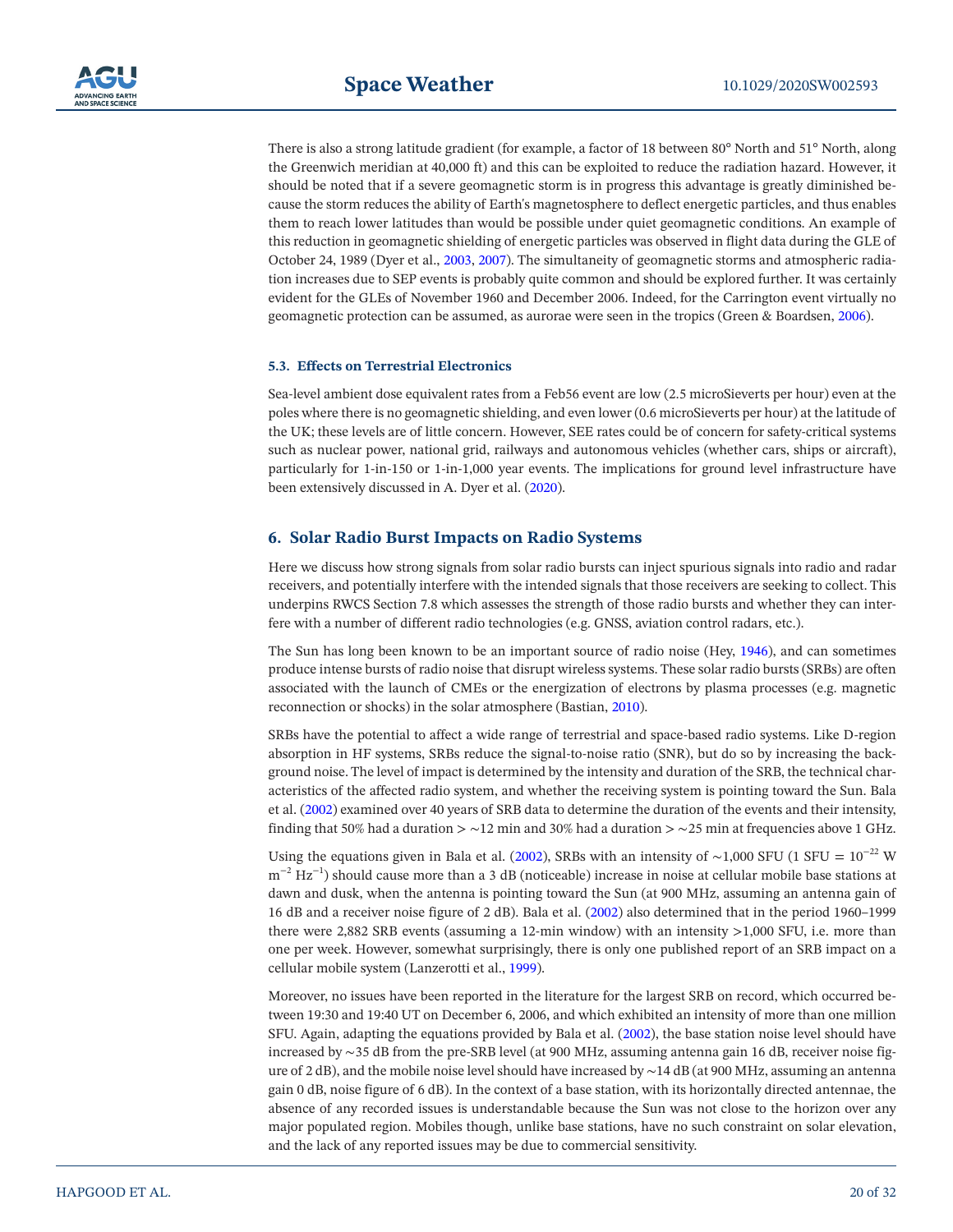In contrast, the December 2006 SRB event did cause outages in the International GNSS Service (IGS) network, WAAS ,and other GNSS networks (Cerruti, [2008\)](#page-26-28). Those networks use semi-codeless receivers that have enabled civil access to dual-frequency GNSS measurements without full knowledge of the pseudorandom codes embedded in GNSS signals; however those receivers are more vulnerable to reductions in the SNR than code-tracking receivers (which have knowledge of those codes). Carrano et al. [\(2009](#page-26-29)) also reported substantial degradation of tracking and positioning by AFRL-SCINDA receivers during the December 6 SRB event, but less significant degradation during the other less intense SRB events that same month. Mobile satcom (UHF and L-band) operation may also be affected by SRBs. Similar to cellular communications the impact of SRBs is likely to be highly dependent on the design of individual systems. No recorded impacts have been identified, but technical analysis suggests impacts are possible for geostationary satellites around equinox, when the satellites lie close to the direction of the Sun (at certain times of day), and for mobile systems with large beamwidths and low link margins (Franke, [1996\)](#page-27-29).

There is also practical evidence that radars monitoring air traffic can be disrupted by SRBs. This was the basis of the early SRB impacts noted above (Hey, [1946](#page-28-31)), where SRBs interfered with military radars. These impacts have generally been well-mitigated in recent decades, but an incident in November 2015 showed that we need to maintain awareness of this potential impact. During that incident, an intense SRB (around 100,000 SFU at 1 GHz) caused extensive interference to air traffic control radars in Europe, generating many false echoes in radars in Belgium, Estonia and Sweden, and has been discussed by Marqué et al. [\(2018](#page-29-28)). In Sweden, these echoes caused the air traffic control system over the south of that country to shut down for several hours, severely disrupting flights not just in Sweden, but also those transiting Swedish airspace. It also prompted a major security alert, given the role of aviation as a critical infrastructure.

In conclusion, the event on December 6, 2006 sets a lower boundary for a severe event and consequently, our reasonable worst-case SRB intensity is set at 2 million SFU with a period of 20 min above this threshold. The consequence is likely to be short-period degradation of GNSS systems and some mobile cellular networks. There is also potential to disrupt air traffic management if aviation radars are not operated with an awareness of SRBs. There is further potential for impact on satellite communications, but this has not been demonstrated in the course of operations.

# <span id="page-20-0"></span>**7. Cross-Cutting Issues**

As we indicated in Section [1.2,](#page-2-1) many of the impacts discussed above will occur close together in time because of the interconnections between the space weather effects that cause these impacts. Thus, it is essential to provide the users of individual RWCSs with insights into these interconnections, so they can appreciate how adverse impacts on their activities are linked with impacts on what appear to be very different activities.

For example, during a geomagnetic storm, we may expect to see impacts that include: (a) GICs in a range of engineered systems, (b) changes in satellite drag, (c) disruption of key radio technologies including GNSS, HF communications, and VHF/UHF/L-band satellite links, and (d) increased anomalies on satellites, particularly those exposed to the outer radiation belt (i.e. geosynchronous and medium Earth orbits). So it is important to outline to RWCS users how these diverse impacts will all arise during the course of a severe geomagnetic storm, as magnetospheric processes interact with the ionosphere and thermosphere. Thus, all the RWCSs that arise from geomagnetic storms can occur at more or less the same time. There may some phasing with some effects arising early in the storm and others later. But the bottom line is that these RWCSs should be considered as an ensemble when assessing the potential impact of a severe space weather event. They will occur close together in time with the order determined by the sequence of events on the Sun.

A solar radiation storm will also produce a range of effects, but these will depend on the energy of the solar energetic particles that form the storm and the location at which the effect is experienced. We may expect to see impacts that include: (a) increased anomaly rates and radiation damage on satellites, particularly on those in high orbits such as geosynchronous, which are fully exposed to high energy particles coming from the Sun; and (b) a blackout of HF communications in polar regions. If the storm has significant particle fluxes above 400 MeV, there will also be an atmospheric radiation storm (i.e. enhanced fluxes of energetic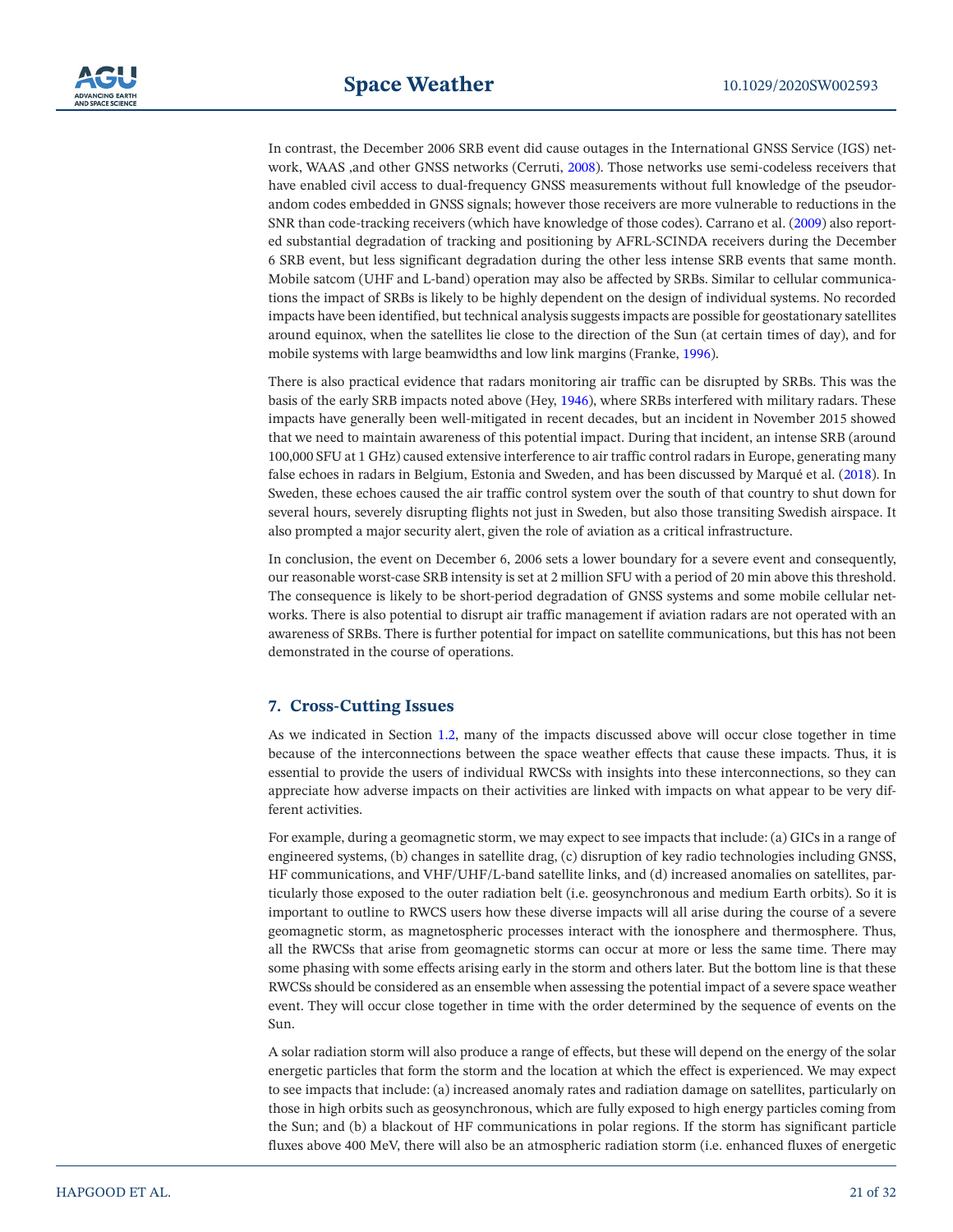



<span id="page-21-0"></span>Figure 3. A concrete example that the onset of geomagnetic and radiation storms can coincide due to the timing of two separate bursts of solar activity. A very large geomagnetic storm started on November 12, 1960 with a sudden commencement at 13:48 UT, indicating the arrival of a large coronal mass ejection (CME) at Earth, as shown by a brief rise in the ring current index, *Dst*, followed by a large decrease in *Dst* during the main phase of the storm. At almost exactly the same time, an intense radiation storm started, leading to a ground level enhancement (GLE) of radiation as seen here in data from ground-based cosmic ray (CR) monitors at Climax in Colorado, and Mawson in Antarctica. (Note that the Mawson CR counts have been increased by a factor of 9 to facilitate plotting on the same scale as Climax data; Climax is a high altitude (3,400 m) site so experiences much higher cosmic ray counts than the sea-level site at Mawson.) The radiation storm was associated with intense solar flare and radio burst activity that was first observed around 13:20 UT the same day (NOAA, [1960\)](#page-29-29). The CME launch was probably associated with solar flare activity around 03:00 UT on the previous day, as indicated by a major blackout of high frequency (HF) communications in East Asia and Australia (NOAA, [1961\)](#page-29-30); no direct solar flare observations were available at that time (NOAA, [1960](#page-29-29)). The figure also shows that there was further solar activity leading to another radiation storm on 15 November and another geomagnetic storm (dip in *Dst*) on 16 November.

neutrons), leading to (c) increased anomaly rates and some potential for damage to avionics, (d) increased radiation doses accumulated by aircrew and passengers, perhaps giving a small increase in lifetime risk of cancer, and (e) enhanced rates of single event effects in electronic systems on the ground (but no significant impact on human health). So it is equally important to outline to RWCS users how this other set of diverse impacts will all arise close together in time, but in this case as the result of a severe radiation storm. Thus, we have a second set of RWCSs that should be considered as an ensemble when assessing the potential impact of a severe space weather event.

While there are some overlaps between the two ensembles in that they can both disrupt satellite operations and radio systems, it is important to recognize that there are also major differences between the two ensembles, especially in terms of their solar-heliospheric drivers: CMEs and SIRs/HSSs, on the one side, and, SEPs on the other side. These different physical drivers mean that the two ensembles do not necessarily occur simultaneously and one must be cautious in making links between the two. For example, experience shows that some users may mistakenly associate GIC and atmospheric drag with radiation storms. Thus, we need to provide clear advice that can avoid such misunderstandings.

Nonetheless, strong solar activity leading to severe space weather is highly likely to cause both geomagnetic and radiation storms over the course of multiple days. It is also possible (there are examples in the 20th century observational record such as that shown in Figure [3\)](#page-21-0) that major solar events a day or so apart can cause the simultaneous occurrence of a severe radiation storm and a severe geomagnetic storm at Earth. In these cases, the radiation fluxes reaching the atmosphere will be enhanced since, during geomagnetic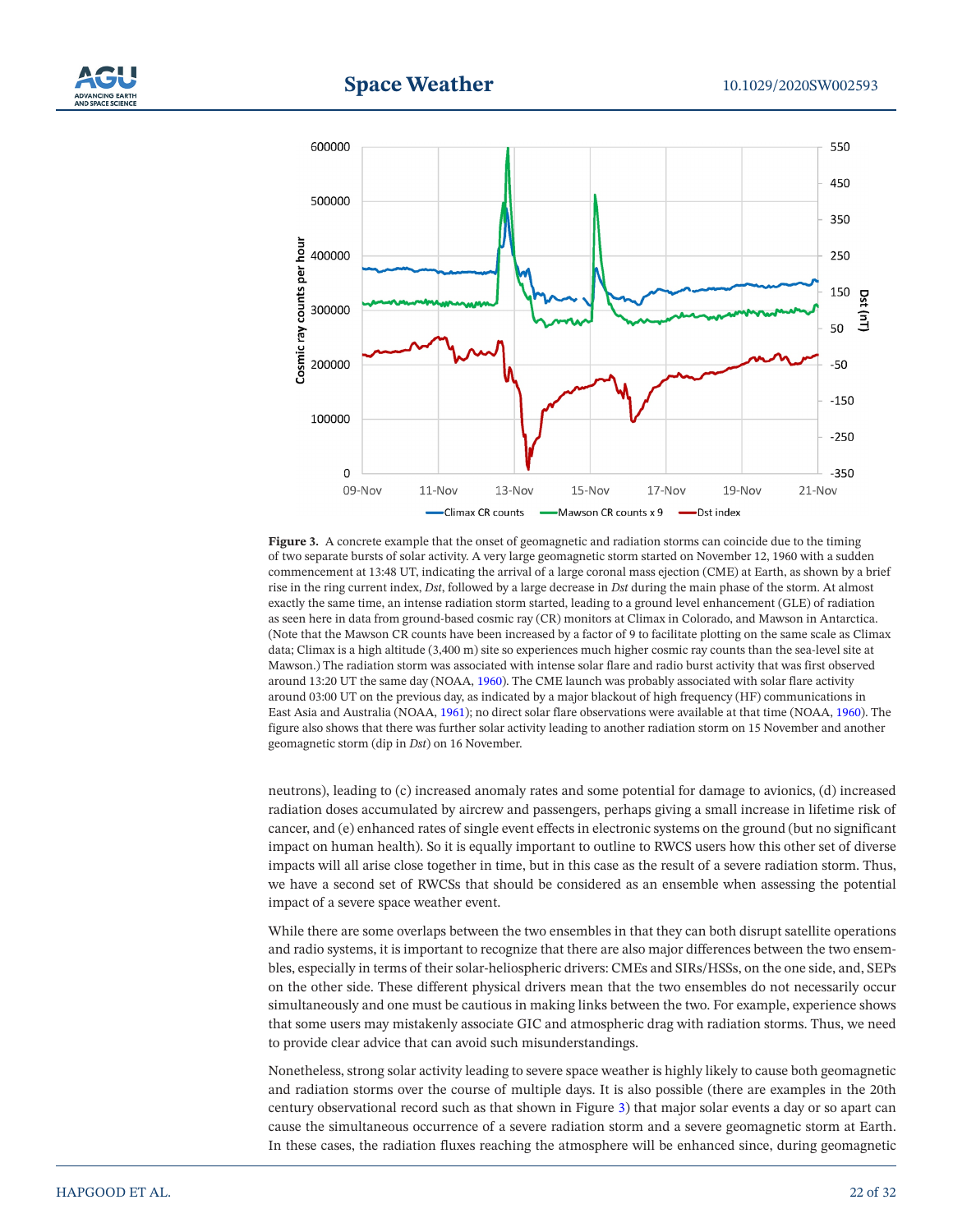

storms, the magnetosphere is more open to inflows of energy and particles coming from the Sun, e.g. as in a radiation storm on October 24, 1989 studied by C. S. Dyer et al. ([2003\)](#page-27-23). Thus, the potential for geomagnetic and radiation storms to occur close in time reinforces the importance of considering space weather RWCSs as an ensemble.

# **8. Public Behavior**

Here we assess how public behavior may respond during a severe space weather event. RWCS Section 7.17 summarizes the points raised here.

In 2017, with much encouragement from Government, we started to extend the space weather RWCSs to include an assessment of public behavior in response to severe space weather. This human environment cannot be characterized in the same way as the physical environments discussed in previous sections, but is closely linked, both as a human response to the consequences of those environments, and as a response that can be influenced by an appreciation of scientific understanding of those environments. Therefore, we have developed a narrative assessment as follows.

Public behavior, particularly after a severe space weather event, is difficult to predict as the frequency of such events does not give us a robust baseline. The 1859 Carrington Event preceded most of our contemporary technologies and it is hence hard to draw public behavior lessons from this (Cliver & Svalgaard, [2004\)](#page-26-30). In practice, much will depend on the scale of the event. For example, the 1989 geomagnetic storm that caused a blackout in Quebec, closing schools and businesses, did not result in notable public behavior anomalies, but in this case the impact on the electricity grid was short lived (Béland & Small, [2004](#page-26-31)).

Severe space weather is a High Impact, Low Probability event where there is little public understanding of causes and consequences. A telephone survey of 1,010 adults in England and Wales conducted in 2014 found that 46% of the sample had never heard of space weather and an additional 29% had heard of it but know almost nothing about it (Sciencewise, [2015\)](#page-30-1). It has been suggested that expectations of greater civilian activity in space might increase public knowledge and interest in space weather (J. Eastwood, [2008\)](#page-27-30) and so we may see knowledge increase over time. Scientific understanding of space phenomena can be undermined by conspiracy theories which may propagate online through the echo chamber effects of social media. For example, online rumors concerning the existence of a so-called "Planet X" or "Nibiru," which will collide with Earth have circulated online since 1995 despite the absence of scientific evidence (Kerr, [2011](#page-28-32)).

How the public would react to the secondary consequences of space weather, primarily its impact on infrastructures (such as the electricity grid or telecommunications – P. Cannon et al., [2013\)](#page-26-2) is reasonably well understood. A recent comparison (Preston et al., [2015](#page-30-33)) of international case studies of public behavior in infrastructure failure shows that communities will usually react responsively and pro-socially with at least neutral, or even positive, impacts on social cohesion. Communities would only be expected to react negatively to official help and advice in a space weather event (reframing) when they consider that the official response is not equitable. For example, if power is restored to communities in a way that is perceived to be unfair then it is likely that there will be negative political consequences that may result in demonstrations or public disorder (Preston et al., [2015\)](#page-30-33).

Space weather would result in an increased demand for essential goods and services with associated stockpiling by consumers. Goods that are stockpiled usually include petrol, bottled water, canned goods and toilet paper. Stockpiling is a rational behavior in disasters and emergencies and is not a problem as long as retail stocks and supply chains are not compromised. However, if people consider that stocks and supply chains may be compromised in the future, or that they need excess supplies at home for an anticipated event, this may increase demand to the extent that it outstrips supply. This can become a self-fulfilling prophecy as in the COVID-19 pandemic when in March 2020 many supermarkets were experiencing shortages. Fear of shortages leads to stockpiling which in turn leads to shortages that exacerbate demand through (so-called) "panic buying" (which is a misnomer for the rational purchasing behavior that actually occurs, see Drury et al., [2013\)](#page-26-32) resulting in further shortages. Prices may rise rapidly, queuing may occur, stocks can be depleted and (rarely) some individuals may resort to theft to obtain supplies. Supply chains in the UK are lean (i.e. little stock is held) and are particularly vulnerable to excessive buying in a crisis (House of Lords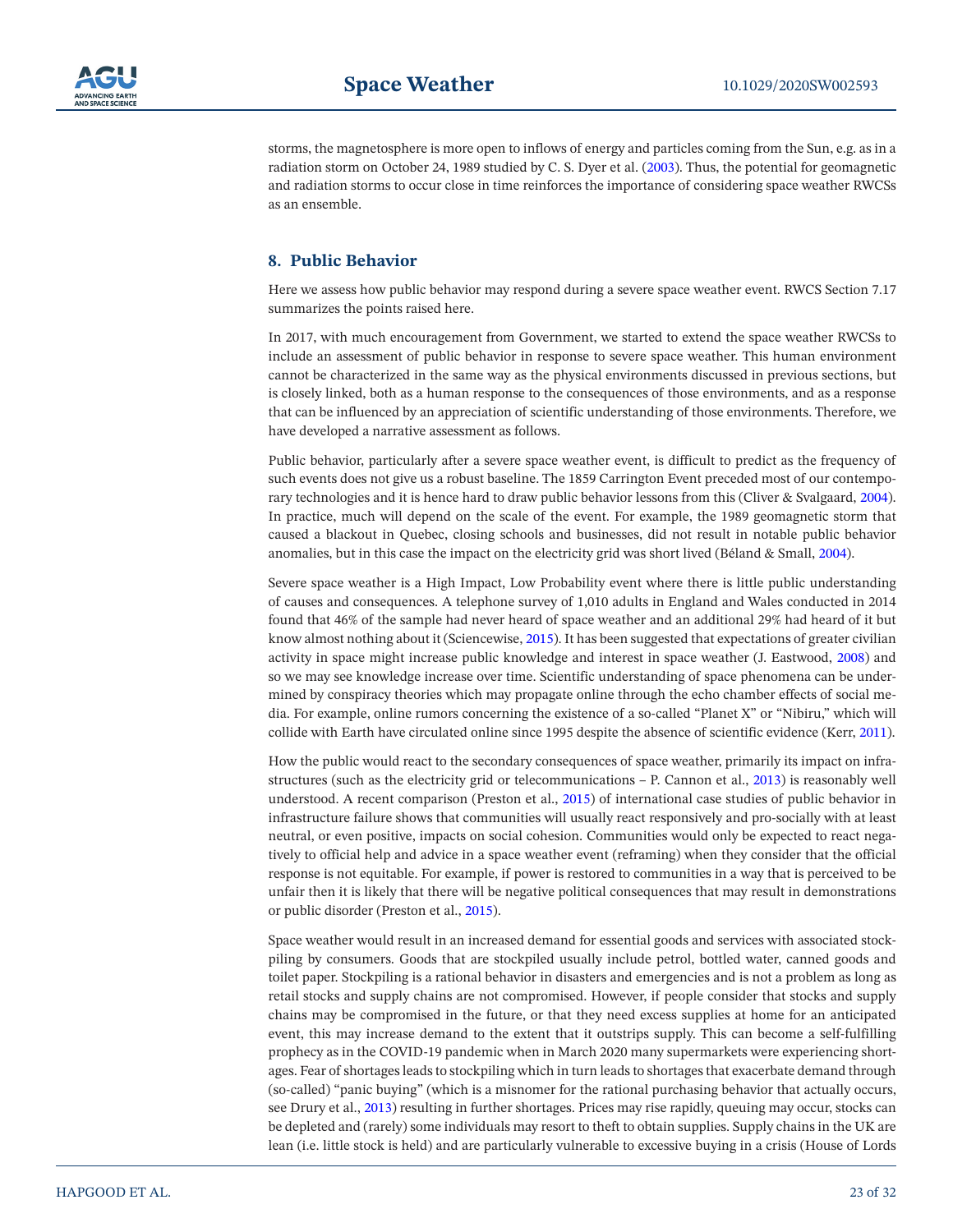Scientific Committee, [2005](#page-28-33), p. 124). We may therefore expect consumer behavior to be self-reinforcing if there are media reports of queues or shortages following (or just before) a space weather event.

We know very little about how the specific context of a space weather event (the fact that it emerges from space) might impact on public behavior. There may be something unusual about the context of space weather, as 35% of respondents in the Sciencewise ([2015\)](#page-30-1) study would be more concerned about a power cut in their area caused by space weather when compared to other causes. Unlike an accidental event, or malicious attack, some fringe groups might consider that there is a particularly apocalyptic message behind a space weather event. At the extremes, this may lead to unusual forms of behavior. Millenarianism refers to a view of certain religious sects, or individuals, who consider that certain events are a sign that the world is coming to an end. These events are often linked to space events such as comets (McBeath, [1999\)](#page-29-31) and pseudo-scientific concepts such as changes in "galactic alignment" or cataclysmic "pole shifts." Sometimes religious cults use space events as a justification for mass suicides or violent events. For example, the 1999 suicide of 31 members of the "Heaven's Gate" cult in San Diego, California was planned after their observations of the Hale-Bopp comet in 1997 (the cult believed a spacecraft trailing the comet would take them from Earth). Fifty-three members of The Order of the Solar Temple, who worship the Sun, died in Switzerland in 1994 (Palmer, [2016\)](#page-30-34). There is a distinction between these cults as "Heaven's Gate" were motivated by a specific space event whereas The Order of the Solar Temple were more generally motivated by recurrent events such as the solstice. Many of these deaths were not necessarily suicide and resulted from the murder of their own members. Such events are extreme and difficult to predict but may coincide with a solar event such as severe space weather. We would highlight the specific "space" focus of many contemporary cults, and conspiracy theorists, as an area of concern during a space weather event.

#### **8.1. Anxiety**

The UK National Risk Assessment (Cabinet Office, [2017\)](#page-26-33) recognizes that one key element in the impacts of natural hazards is the psychological impact on the wider population, including widespread anxiety. Anxiety is an important psychological impact as it can impose large costs on society and the economy, in particular through lost employment, but also through the costs of treating anxiety (McCrone et al., [2008\)](#page-29-32). Anxiety is likely to arise during severe space weather through several mechanisms, in particular loss of electric power. This is supported by the Sciencewise [\(2015](#page-30-1)) public dialogue study discussed above; during this study the public response always focused back on loss of electric power as the primary concern. There was a clear recognition by members of the general public that their lives would be severely disrupted by loss of this technology, much more so than loss of GNSS or even aviation radiation risks. The Sciencewise study also highlighted that the public recognized the value of good honest advice in dealing with the impacts of space weather. The risk of anxiety during a severe space weather event can be reduced by providing good transparent information, and where feasible, engaging in dialogue. Conversely, it can be magnified by poor information, whether overly optimistic or overly pessimistic, and, perhaps even worse, by a lack of information.

#### **9. Discussion**

Severe space weather was formally recognized as a significant natural hazard in the UK in 2011, because scientific evidence, as outlined here, showed that severe space weather conditions are to be expected on similar timescales to extremes of other natural hazards considered in the UK National Risk Register (Cabinet Office, [2017](#page-26-33)). This was strongly complemented by engineering assessments that demonstrated that the operation of many critical national infrastructures might be disrupted in these severe space weather conditions (P. Cannon et al., [2013](#page-26-2)). The recognition of space weather as a significant risk was reinforced by the uncertainties noted in both sets of evidence, i.e. these uncertainties were recognized as a further risk factor.

Since that time, there has been significant progress in resolving some of those uncertainties, as shown by many of the post-2011 references cited in this paper. A prime example is progress in understanding the size and likelihood of very intense atmospheric radiation storms following the detection of cosmogenic isotope signatures of several such storms over the past 3,000 years (Mekhaldi et al., [2015;](#page-29-1) Miyake et al., [2012;](#page-29-0) O'Hare et al, [2019](#page-29-2)). These new data have helped to put the limited observational record (∼80 years) in a longer-term context, giving better insights into the centennial timescale risk from atmospheric radiation storms (Dyer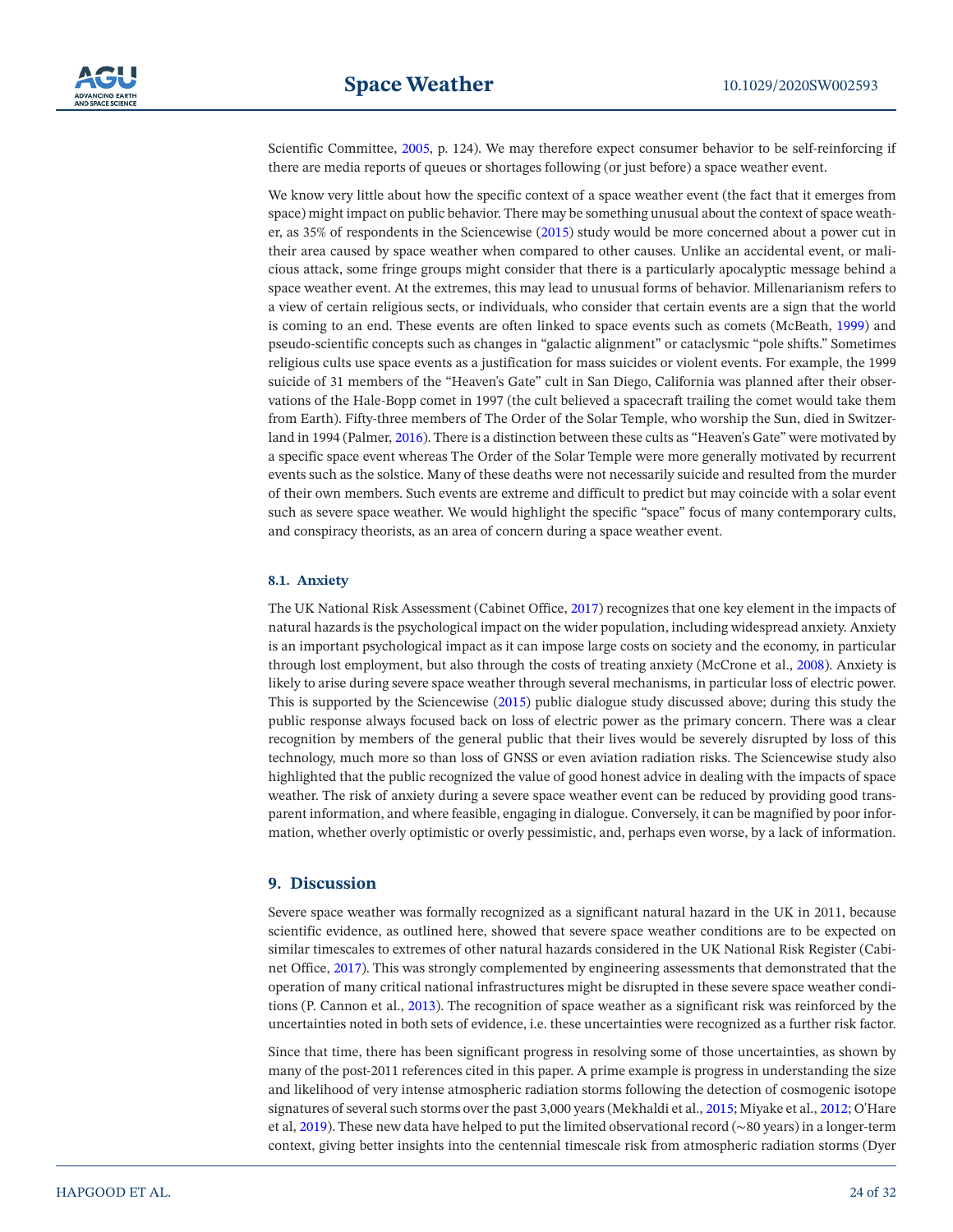et al., [2017](#page-27-3), [2020](#page-27-28)). Another important example is in better understanding the nature of the risk posed by GICs: (a) the importance of ground and sea conductivity in creating the geoelectric fields that drive these currents (Kelly et al., [2017](#page-30-9); Pulkkinen et al., 2017); (b) that the large geomagnetic variations (dB<sub>H</sub>/dt) that create the most intense geoelectric fields can often occur as short bursts, sometimes with limited (a few hundred km) spatial extent (Cid et al., [2015;](#page-26-6) Ngwira et al., [2015;](#page-29-5) Pulkkinen et al., [2015\)](#page-30-5); and (c) that large geomagnetic storms will generate multiple instances of such bursts, generally at different locations, and at different times within the storm (e.g. Boteler, [2019](#page-26-7); J. P. Eastwood et al., [2018;](#page-27-31) M. Hapgood, [2019a;](#page-27-5) Oughton et al, [2019](#page-30-6)). This better understanding has the potential to enable improved modeling and forecasting of the impacts of large GICs on all electrically grounded infrastructures.

These are just two examples of improved understanding of space weather environments. Other examples include better assessment of charged particle environments in space, through the provision of better quality data and through the use of extreme value statistics. But there remains much scope for further improvement in all these areas, e.g. to exploit newly exposed data on historical events such the 1770 geomagnetic storm (Hayakawa et al., [2017\)](#page-28-5) and the ∼660 BC radiation storm (O'Hare et al., [2019\)](#page-29-2), as well as deeper analyses of existing datasets. Another important area for future work is to understand better the physics at work in extreme space weather conditions, e.g. a highly compressed magnetosphere as during the August 1972 storm (Knipp et al., [2018\)](#page-28-34) and to incorporate that knowledge in models of severe space weather. This approach mirrors work to simulate extreme tropospheric weather such as hurricanes (Smith, [2006\)](#page-30-35) and has the potential to simulate future events that human societies may otherwise have to wait decades or even centuries to experience (M. A. Hapgood, [2011](#page-28-35)).

The need for improved understanding of space weather is recognized by UK funding bodies, as demonstrated by recent support for a wide range of research projects in key areas such as GICs, radiation effects on satellites and on ground-based infrastructures. A very recent major step forward was the September 2019 announcement of £20 million funding for the Space Weather Instrumentation, Measurement, Modeling and Risk (SWIMMR) project [\(https://www.ralspace.stfc.ac.uk/Pages/SWIMMR.aspx](https://www.ralspace.stfc.ac.uk/Pages/SWIMMR.aspx)). This will support a range of projects, with an emphasis on work that transitions space weather models into operations and develops new UK space-weather monitoring capabilities that will feed data into those operations. It is important to recognize that the need for improved understanding is not limited to the refinement of existing evidence. Our society's vulnerability to space weather is ultimately driven by our growing dependence on advanced technologies to deliver services used in everyday life (M. Hapgood, [2019b\)](#page-27-32). Thus, we need to monitor emerging technologies to understand whether they are vulnerable to space weather and, if so, to determine what extreme environments they will encounter. A prime example today is the development of autonomous vehicles (cars, ships, and aircraft) where GNSS is an important (but not sole) element in vehicle navigation, and, hence, there is a potential space weather vulnerability arising from ionospheric impacts on GNSS. This need to monitor emerging technologies is complemented by a need to maintain awareness of space weather as existing technologies are refined, lest new vulnerabilities are inadvertently created. A modern example of this issue is the November 2015 disruption of air traffic in Northern Europe, when a large solar radio burst generated large number of false signals in radar systems in Belgium, Estonia, and Sweden (Marqué et al., [2018\)](#page-29-28). The potential for radar interference from the Sun has been known for over 70 years (Hey, [1946\)](#page-28-31) but was clearly missed in this case, so the lesson was re-learned the hard way. As a result, we have included the risk of radar interference in our set of reasonable worst-case scenarios. It is a risk that is generally well-mitigated, but does need to be included in our scenarios so as to support that mitigation.

Moving away from individual risk factors, we must recognize that these impacts on different technologies will occur close together in time, most obviously as a magnetically complex active region crosses the face of the Sun as seen from Earth (as happened in major past events such as that of March 1989). Thus, the range of adverse space weather environments, as discussed in Sections [2](#page-4-0)–[6](#page-16-0), need to be considered both individually (for their impacts on specific technologies) and as an ensemble that will all occur during a future major event, as we note in Section [7.](#page-19-0) It is this ensemble that will disrupt a diverse host of societally vital infrastructures including energy, communications, and transport. Thus, it is important to provide policy-makers with cross-cutting scenarios, such as that in P. Cannon et al. [\(2013](#page-26-2)), that highlights such ensembles.

Another cross-cutting issue that we have considered is public behavior, i.e. to consider how people may respond when a severe space weather event next occurs. This is recognized by the UK Government as an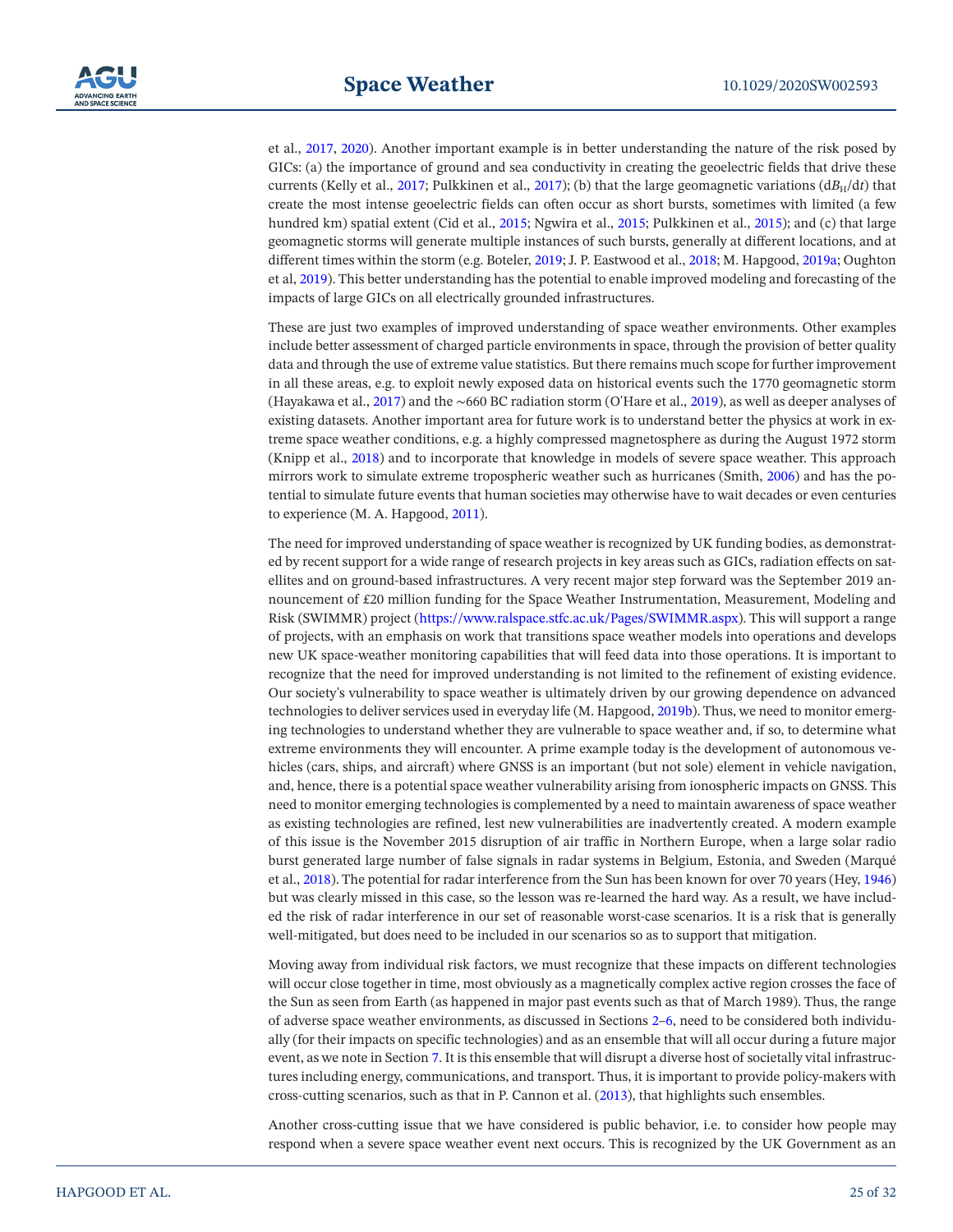important element of the wider environment within which major risks affect society. We have, therefore, included this is our assessment, taking account of studies that have explored how the public can engage with space weather (Sciencewise, [2015](#page-30-1)), and also of wider studies on the public behavior in response to unusual but stressful events. These make it clear that the public value good, honest and transparent advice from experts and Government, and that this can reduce the anxiety that naturally arises when people face serious risks. However, further work is needed to explore how best to provide that advice, recognizing that for severe space weather, communications may be disrupted. We anticipate that this will become an important area for future work, given that the 2020 COVID-19 pandemic is likely to stimulate a wider focus on the communication of information about societal risks and their impacts on everyday life. It will be important to understand where space weather can have similar societal impacts to those seen during this pandemic, e.g. the disruption of supply chains for some products, and also to understand where space weather can have opposite societal impacts. For example, the COVID-19 pandemic has led to greater use of cashless transactions, but severe space weather is likely to disrupt electronic payments systems (Haug, [2010](#page-28-36)), thus, driving a switch back to cash.

In summary, this paper outlines how we have developed a set of reasonable worst-case space weather scenarios that can assist UK policy-makers in planning for the impact of severe space weather on our country. We provide both specific scenarios for a wide range of critical technologies, and cross-cutting views of how these scenarios could combine to create greater risk during a severe space weather event. We also consider public behavior in response to information about an event and note that good messaging is critical to helping people to deal with the stress that will naturally arise.

Finally, while the target for these scenarios is the UK, we note that they contain many ideas that may be of assistance to other countries. We welcome and encourage productive dialogue with other countries, and recognize the valuable role of international discussions that have already occurred, e.g. support for the development of the US Space Weather Benchmarks (National Science and Technology Council, [2018](#page-29-22); Reeves et al., [2019](#page-30-26)).

# **Data Availability Statement**

Figure [3](#page-21-0) is generated for this paper using *Dst* index from the World Data Center for Geomagnetism in Kyoto (see <http://wdc.kugi.kyoto-u.ac.jp/dstdir/>), and cosmic ray data from the World Data Center for Cosmic Rays in Nagoya ([http://cidas.isee.nagoya-u.ac.jp/WDCCR/\)](http://cidas.isee.nagoya-u.ac.jp/WDCCR/). Sudden commencement times were sourced from the International Service on Rapid Magnetic Variations [\(http://www.obsebre.es/php/geomagnetisme/](http://www.obsebre.es/php/geomagnetisme/vrapides/ssc_1960_d.html) [vrapides/ssc\\_1960\\_d.html](http://www.obsebre.es/php/geomagnetisme/vrapides/ssc_1960_d.html)). All other data are sourced from the references below.

# **References**

<span id="page-25-2"></span>Aa, E., Zou, S., Erickson, P. J., Zhang, S., & Liu, S. (2020). Statistical analysis of the main ionospheric trough using Swarm in situ measurements. *Journal of Geophysical Research: Space Physics*, *125*, e2019Ja027583.<https://doi.org/10.1029/2019JA027583>

<span id="page-25-3"></span>Aarons, J. (1984). Equatorial trans-ionospheric propagation conditions affecting digital communications. *Paper presented at propagation influences on Digital transmission, NATO-AGARD, Electromagnetic Propagation Panel, Athens, Greece, 4–8 June* (SEE N85-19269 10-32). Air Navigation Order. (2019). Available at<http://www.legislation.gov.uk/uksi/2019/1115/contents/made>

<span id="page-25-9"></span><span id="page-25-7"></span><span id="page-25-6"></span>Allen, J., Frank, H., Sauer, L., & Reiff, P. (1989). Effects of the March 1989 solar activity. *Eos*, *70*, 1479. <https://doi.org/10.1029/89EO00409> Angling, M. J., Cannon, P. S., Davies, N. C., Willink, T. J., Jodalen, V., & Lundborg, B. (1998). Measurements of Doppler and multipath

spread on oblique high-latitude HF paths and their use in characterizing data modem performance. *Radio Science*, *33*, 97–107. [https://](https://doi.org/10.1029/97RS02206) [doi.org/10.1029/97RS02206](https://doi.org/10.1029/97RS02206)

<span id="page-25-8"></span>Armstrong, T., Alsmiller, R., Jr, & Barish, J. (1969). Calculation of the radiation hazard at supersonic aircraft altitudes produced by an energetic solar flare. *Nuclear Science & Engineering*, *37*, 337–342. <https://doi.org/10.13182/NSE69-A19110>

<span id="page-25-0"></span>Atkins. (2014). *Rail resilience to space weather: Final phase 1 report*. Atkins Ltd. [https://www.sparkrail.org/Lists/Records/DispForm.](https://www.sparkrail.org/Lists/Records/DispForm.aspx?ID=21810) [aspx?ID=21810](https://www.sparkrail.org/Lists/Records/DispForm.aspx?ID=21810)

<span id="page-25-5"></span>Bailey, D. K. (1964). Polar cap absorption, Planet. *Space Science*, *12*, 495–541. [https://doi.org/10.1016/0032-0633\(64\)90040-6](https://doi.org/10.1016/0032-0633(64)90040-6)

<span id="page-25-11"></span>Bala, B., Lanzerotti, L. J., Gary, D. E., & Thomson, D. J. (2002). Noise in wireless systems produced by solar radio bursts. *Radio Science*, *37*, 1018. <https://doi.org/10.1029/2001rs002481>

<span id="page-25-4"></span>Bang, E., & Lee, J. (2013). Methodology of automated ionosphere front velocity estimation for ground-based augmentation of GNSS. *Radio Science*, *48*, 659–670. <https://doi.org/10.1002/rds.20066>

<span id="page-25-10"></span>Bastian, T. (2010). Radiative signatures of energetic particles. In C. J. Schrijver, & G. L. Siscoe (Eds.), *Heliophysics: Space storms and radiation: Causes and effects* (p. 79). London: Cambridge University Press. ISBN: 9780521760515.

<span id="page-25-1"></span>Basu, S., Groves, K. M., Basu, S., & Sultan, P. J. (2002). Specification and forecasting of scintillations in communication/ navigation links: Current status and future plans. *Journal of Atmospheric and Solar-Terrestrial Physics*, *64*, 1745–1754. [https://doi.org/10.1016/S1364-6826\(02\)00124-4](https://doi.org/10.1016/S1364-6826(02)00124-4)

#### **Acknowledgments**

The authors of this paper are members (past and present) of the Space Environment Impacts Expert Group (SEIEG), an independent group of space weather experts that provides advice to UK government bodies. SEIEG was set up in 2010 with strong encouragement from the Civil Contingencies Secretariat (CCS), part of Cabinet Office, and, in particular, has developed and maintained the set of reasonable worst-case scenarios discussed in this paper. The authors thank the UK government bodies that have encouraged us to develop these scenarios: in particular CCS, the Government Office for Science, and the Department for Business, Energy, and Industrial Strategy. They have provided much useful guidance, as well as venues where SEIEG members could meet to progress our ideas.

M. Hapgood, M. Bisi, and R. A. Harrison acknowledge support provided by STFC, including grant ST/M001083/1. R. B. Horne was supported by NERC National Capability grants NE/ R016038/1 and NE/R016445/1 and Highlight Topic Grant NE/P01738X/1 (Rad-Sat). A. W. P. Thomson acknowledges support under NERC Highlight Topic grant NE/P017231/1 (Space Weather Impact on Ground-based Systems, SWIGS). J. Eastwood acknowledges support under NERC Highlight Topics Grants NE/P017142/1 (SWIGS) and NE/P017347/1 (Rad-Sat). J. A. Wild and N. C. Rogers acknowledge support under NERC Highlight Topic grant NE/P016715/1 (SWIGS). NCR acknowledges support under NERC grant NE/V002686/1 (Space Weather Instrumentation, Measurement, Modeling and Risk, SWIMMR). C. N. Mitchell acknowledges NERC grant NE/P006450/1. The authors thank Prof. Farideh Honary for helpful discussions and support. The authors also express our thanks to Catherine Burnett for her support and encouragement of the work of SEIEG, not least this paper.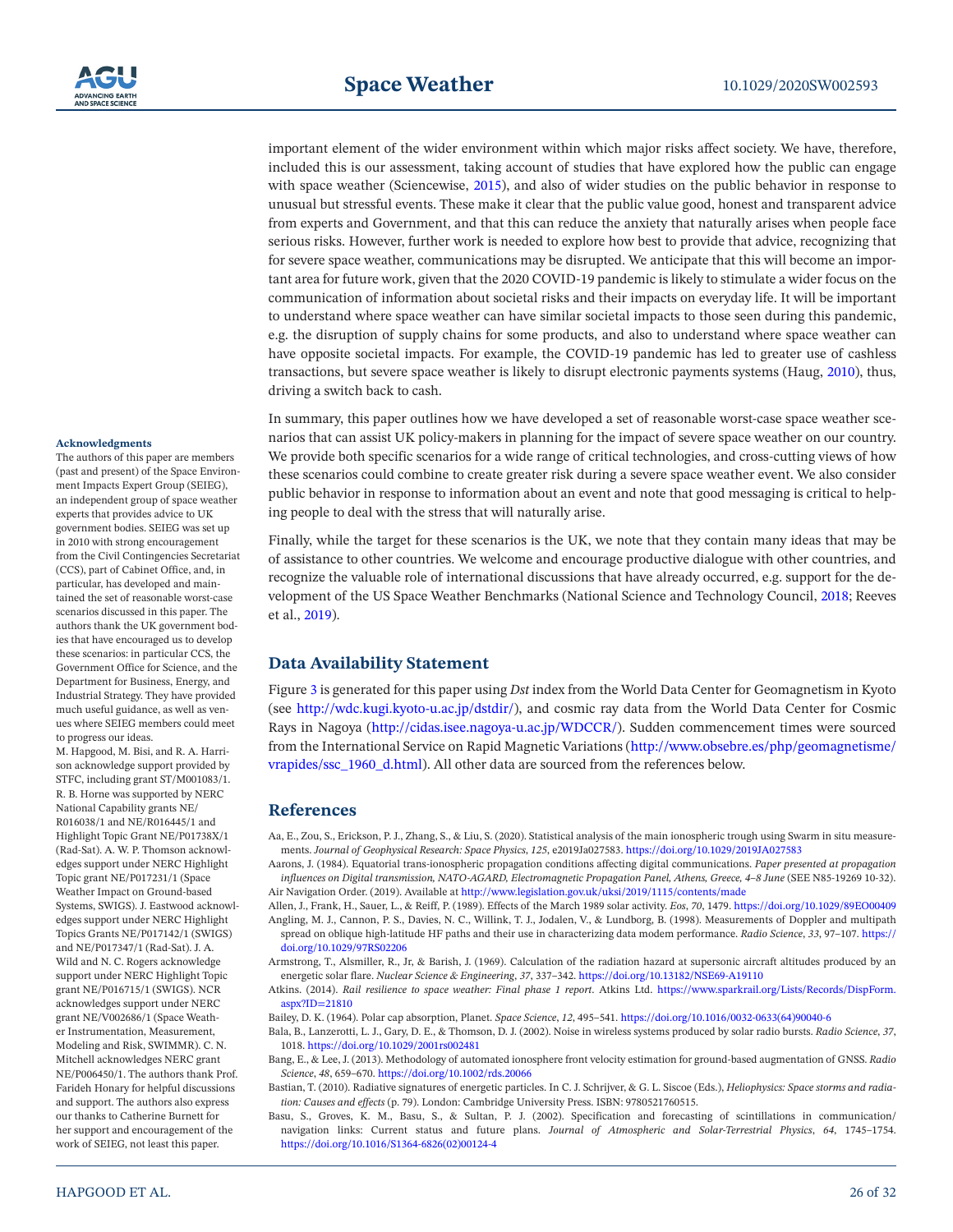- <span id="page-26-14"></span>Basu, S., MacKenzie, E., & Basu, S. (1988). Ionospheric constraints on VHF/UHF communications links during solar maximum and minimum periods. *Radio Science*, *23*, 363–378.<https://doi.org/10.1029/RS023i003p00363>
- <span id="page-26-5"></span>Beggan, C. D., Beamish, D., Richards, A., Kelly, G. S., & Thomson, A. W. P. (2013). Prediction of extreme geomagnetically induced currents in the UK high-voltage network. *Space Weather*, *11*. <https://doi.org/10.1002/swe.20065>
- <span id="page-26-31"></span>Béland, J., & Small, K. (2004). Space weather effects on power transmission systems: The cases of Hydro-Québec and Transpower New Zealand Ltd. In I. A. Daglis (Ed.), Effects of space weather on technology infrastructure. NATO science series II: Mathematics, physics and chemistry (Vol. 176). Dordrecht: Springer. [https://doi.org/10.1007/1-4020-2754-0\\_15](https://doi.org/10.1007/1-4020-2754-0_15)
- <span id="page-26-10"></span>Boteler, D. H. (2000). Geomagnetic effects on the pipe-to-soil potentials of a Continental pipeline. *Advances in Space Research*, *26*(1), 15–20. [https://doi.org/10.1016/S0273-1177\(99\)01020-0](https://doi.org/10.1016/S0273-1177(99)01020-0)
- <span id="page-26-11"></span>Boteler, D. H. (2013). A new versatile method for modeling geomagnetic induction in pipelines. *Geophysical Journal International*, *193*, 98–109. <https://doi.org/10.1093/gji/ggs113>
- <span id="page-26-4"></span>Boteler, D. H. (2014). Methodology for simulation of geomagnetically induced currents in power systems. *Journal of Space Weather and Space Climate*, *4*, A21.<https://doi.org/10.1051/swsc/2014018>
- <span id="page-26-7"></span>Boteler, D. H. (2019). A 21st century view of the March 1989 magnetic storm. *Space Weather*, *17*, 1427–1441. [https://doi.](https://doi.org/10.1029/2019SW002278) [org/10.1029/2019SW002278](https://doi.org/10.1029/2019SW002278)
- <span id="page-26-12"></span>Boteler, D. H. (2020). Modeling geomagnetic interference on railway signaling track circuits. *Space Weather*, *18*, e2020SW002609. [https://](https://doi.org/10.1029/2020SW002609) [doi.org/10.1029/2020SW002609](https://doi.org/10.1029/2020SW002609)
- <span id="page-26-24"></span>Brautigam, D. H., & Bell, J. T. (1995). CRRESELE documentation, PL-TR-95-2128. Environmental research papers, 1178. Phillips Laboratory.
- <span id="page-26-0"></span>Cabinet Office. (2012). *National Risk Register of Civil Emergencies* (2012 edition). [https://assets.publishing.service.gov.uk/government/](https://assets.publishing.service.gov.uk/government/uploads/system/uploads/attachment_data/file/211858/CO_NationalRiskRegister_2012_acc.pdf) [uploads/system/uploads/attachment\\_data/file/211858/CO\\_NationalRiskRegister\\_2012\\_acc.pdf](https://assets.publishing.service.gov.uk/government/uploads/system/uploads/attachment_data/file/211858/CO_NationalRiskRegister_2012_acc.pdf)
- <span id="page-26-33"></span>Cabinet Office. (2017). *National Risk Register of Civil Emergencies*. [https://www.gov.uk/government/collections/](https://www.gov.uk/government/collections/national-risk-register-of-civil-emergencies) [national-risk-register-of-civil-emergencies](https://www.gov.uk/government/collections/national-risk-register-of-civil-emergencies)
- <span id="page-26-1"></span>Cabinet Office. (2019). *Sector resilience plans*.<https://www.gov.uk/government/collections/sector-resilience-plans>
- <span id="page-26-2"></span>Cannon, P., Angling, M., Barclay, L., Curry, C., Dyer, C., Edwards, R., & Mitchell, C. N. (2013). *Extreme space weather: Impacts on engineered systems and infrastructure*. Royal Academy of Engineering. ISBN 1-903496-95-0 [https://www.raeng.org.uk/publications/reports/](https://www.raeng.org.uk/publications/reports/space-weather-full-report) [space-weather-full-report](https://www.raeng.org.uk/publications/reports/space-weather-full-report)
- <span id="page-26-13"></span>Cannon, P. S. (2009). Mitigation and exploitation of the ionosphere: A military perspective. *Radio Science*, *44*, RS0A20. [https://doi.](https://doi.org/10.1029/2008RS004021) [org/10.1029/2008RS004021](https://doi.org/10.1029/2008RS004021)
- <span id="page-26-20"></span>Cannon, P. S., Angling, M. J., Clutterbuck, C., & Dickel, G. (2000). Measurements of the HF channel scattering function over Thailand. *Paper presented at Millenium Conference on Antennas and Propagation (AP2000), Davos, Switzerland*. Pub. ESA Publications Division, c/o ESTEC. PO Box 299, 2200 AG Noordwijik, The Netherlands.
- <span id="page-26-15"></span>Cannon, P. S., Groves, K. M., Fraser, D. J., Donnelly, W. J., & Perrier, K. (2006). Signal distortion on V/UHF trans-ionospheric paths: First results from WIDE. *Radio Science*, *41*, RS5S40.<https://doi.org/10.1029/2005RS003369>
- <span id="page-26-29"></span>Carrano, C. S., Bridgwood, C. T., & Groves, K. M. (2009). Impacts of the December 2006 solar radio bursts on the performance of GPS. *Radio Science*, *44*, RS0A25. <https://doi.org/10.1029/2008rs004071>
- <span id="page-26-3"></span>Carrington, R. C. (1859). Description of a singular appearance seen in the Sun on September 1. *Monthly Notices of the Royal Astronomical Society*, *20*, 13–15. <https://doi.org/10.1093/mnras/20.1.13>
- <span id="page-26-27"></span>CDC (Centers for Disease Control and Prevention). (2015). *Alara – As low as reasonably achievable*. [https://www.cdc.gov/nceh/radiation/](https://www.cdc.gov/nceh/radiation/alara.html) [alara.html](https://www.cdc.gov/nceh/radiation/alara.html)
- <span id="page-26-28"></span>Cerruti, A. P., Kintner, P. M., Gary, D. E., Mannucci, A. J., Meyer, R. F., Doherty, P., & Coster, A. J. (2008). Effect of intense December 2006 solar radio bursts on GPS receivers. *Space Weather*, *6*, S10D07. <https://doi.org/10.1029/2007SW000375>
- <span id="page-26-9"></span>Chapman, S. C., Horne, R. B., & Watkins, N. W. (2020). Using the aa index over the last 14 solar cycles to characterize extreme geomagnetic activity. *Geophysical Research Letters*, *47*, e2019GL086524. <https://doi.org/10.1029/2019GL086524>
- <span id="page-26-25"></span>Chen, G., Xu, J., Wang, W., & Burns, A. G. (2014). A comparison of the effects of CIR- and CME-induced geomagnetic activity on thermospheric densities and space-craft orbits: Statistical studies. *Journal of Geophysical Research: Space Physics*, *119*, 7928–7939. [https://doi.](https://doi.org/10.1002/2014JA019831) [org/10.1002/2014JA019831](https://doi.org/10.1002/2014JA019831)
- <span id="page-26-6"></span>Cid, C., Saiz, E., Guerrero, A., Palacios, J., & Cerrato, Y. (2015). A Carrington-like geomagnetic storm observed in the 21st century. *Journal of Space Weather and Space Climate*, *5*, A16. <https://doi.org/10.1051/swsc/2015017>
- <span id="page-26-22"></span>Claudepierre, S. G., O'Brien, T. P., Fennell, J. F., Blake, J. B., Clemmons, J. H., Looper, M. D., et al. (2017). The hidden dynamics of relativistic electrons (0.7–1.5 MeV) in the inner zone and slot region.*Journal of Geophysical Research: Space Physics*, *122*, 3127–3144. [https://](https://doi.org/10.1002/2016JA023719) [doi.org/10.1002/2016JA023719](https://doi.org/10.1002/2016JA023719)
- <span id="page-26-23"></span>Claudepierre, S. G., O'Brien, T. P., Looper, M. D., Blake, J. B., Fennell, J. F., Roeder, J. L., et al. (2019). A revised look at relativistic electrons in the Earth's inner radiation zone and slot region. *Journal of Geophysical Research: Space Physics*, *124*, 934–951. [https://doi.](https://doi.org/10.1029/2018JA026349) [org/10.1029/2018JA026349](https://doi.org/10.1029/2018JA026349)
- <span id="page-26-8"></span>Cliver, E. W., & Dietrich, W. F. (2013). The 1859 space weather event revisited: Limits of extreme activity. *Journal of Space Weather and Space Climate*, *3*, A31.<https://doi.org/10.1051/swsc/2013053>
- <span id="page-26-30"></span>Cliver, E. W., & Svalgaard, L. (2004). The 1859 solar-terrestrial disturbance and the current limits of extreme space weather activity. *Solar Physics*, *224*, 407–422.<https://doi.org/10.1007/s11207-005-4980-z>
- <span id="page-26-18"></span>Conker, R. S., El-Arini, M. B., Hegarty, C. J., & Hsiao, T. (2003). Modeling the effects of ionospheric scintillation on GPS/Satellite-Based Augmentation System availability. *Radio Science*, *38*, 1001. <https://doi.org/10.1029/2000RS002604>
- <span id="page-26-16"></span>Datta-Barua, S., Lee, J., Pullen, S., Luo, M., Ene, A., Qiu, D., & Enge, P. (2010). Ionospheric threat parameterization for local area global-positioning-system-based aircraft landing systems. *Journal of Aircraft*, *47*, 1141–1151.<https://doi.org/10.2514/1.46719>
- <span id="page-26-19"></span>Davies, K. (1990). Ionospheric radio. In IEE electromagnetic waves series (Vol. 31). London: Peter Peregrinus Ltd. on behalf of the Institution of Electrical Engineers.
- <span id="page-26-17"></span>De Franceschi, G., Alfonsi, L., Romano, V., Aquino, M., Dodson, A., Mitchell, C. N., & Wernik, A. W. (2008). Dynamics of high-latitude patches and associated small-scale irregularities during the October and November 2003 storms. *Journal of Atmospheric and Solar-Terrestrial Physics*, *70*, 879–888. <https://doi.org/10.1016/j.jastp.2007.05.018>
- <span id="page-26-21"></span>Deutsch, M.-J. C. (1982). Worst case earth charging environment. *Journal of Spacecraft*, *19*, 82–4223.<https://doi.org/10.2514/3.62287>
- <span id="page-26-32"></span>Drury, J., Novelli, D., & Stott, C. (2013). Representing crowd behavior in emergency planning guidance: 'mass panic' or collective resilience?. *Resilience*, *1*(1), 18–37. <https://doi.org/10.1080/21693293.2013.765740>
- <span id="page-26-26"></span>Duggal, S. P. (1979). Relativistic solar cosmic rays. *Reviews of Geophysics*, *17*, 1021–1058. <https://doi.org/10.1029/RG017i005p01021>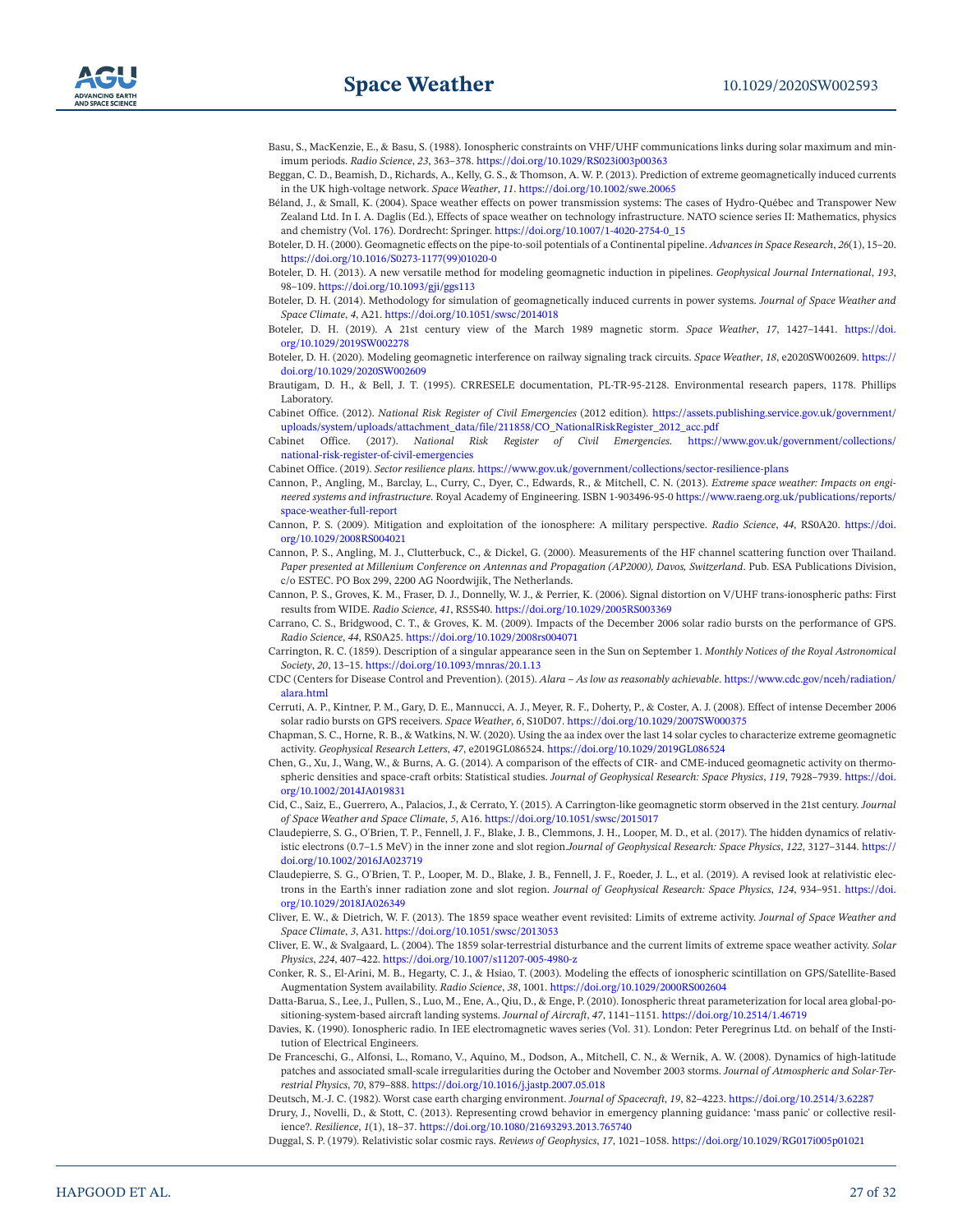- <span id="page-27-28"></span><span id="page-27-3"></span>Dyer, A., Hands, A., Ryden, K., Dyer, C., Flintoff, I., & Ruffenach, A. (2020). Single event effects in ground level infrastructure during extreme ground level enhancements. *IEEE Transactions on Nuclear Science*, *67*, 1139–1143. <https://doi.org/10.1109/TNS.2020.2975838> Dyer, C., Hands, A., Ryden, K., & Lei, F. (2017). Extreme atmospheric radiation environments & single event effects. *IEEE Transactions on Nuclear Science*, *65*, 432–438.<https://doi.org/10.1109/TNS.2017.2761258>
- <span id="page-27-23"></span>Dyer, C. S., Lei, F., Clucas, S. N., Smart, D. F., & Shea, M. A. (2003). Solar particle enhancements of single event effect rates at aircraft altitudes. *IEEE Transactions on Nuclear Science*, *50*, 2038–2045. <https://doi.org/10.1109/TNS.2003.821375>
- <span id="page-27-27"></span>Dyer, C. S., Lei, F., Hands, A., & Truscott, P. (2007). Solar particle events in the QinetiQ atmospheric radiation model. *IEEE Transactions on Nuclear Science*, *54*, 1071–1075.<https://doi.org/10.1109/TNS.2007.893537>
- <span id="page-27-22"></span>Dyer, C. S., Sims, A. J., Farren, J., & Stephen, J. (1989). Measurements of the SEU environment in the upper atmosphere. *IEEE Transactions on Nuclear Science*, *36*, 2275–2280.<https://doi.org/10.1109/23.45435>
- <span id="page-27-30"></span>Eastwood, J. (2008). The science of space weather. *Philosophical Transactions of the Royal Society*, *366*, 4489–4500. [https://doi.org/10.1098/](https://doi.org/10.1098/rsta.2008.016) [rsta.2008.016](https://doi.org/10.1098/rsta.2008.016)
- <span id="page-27-31"></span>Eastwood, J. P., Hapgood, M. A., Biffis, E., Benedetti, D., Bisi, M. M., Green, L., et al. (2018). Quantifying the economic value of space weather forecasting for power grids: An exploratory study. *Space Weather*, *16*, 2052–2067. <https://doi.org/10.1029/2018SW002003>
- <span id="page-27-13"></span>ECSS. (2008). *European cooperation for space standardization*. ECSS-E-ST-10-04C: Space engineering – Space environment. Retrieved from <http://www.ecss.nl/>
- <span id="page-27-6"></span>Elvidge, S. (2020). Estimating the occurrence of geomagnetic activity using the Hilbert-Huang transform and extreme value theory. *Space Weather*, *18*, e2020SW002513. <https://doi.org/10.1029/2020SW002513>
- <span id="page-27-12"></span>Elvidge, S., & Angling, M. J. (2018). Using extreme value theory for determining the probability of Carrington-like solar flares. *Space Weather*, *16*, 417–421. <https://doi.org/10.1002/2017SW001727>
- <span id="page-27-8"></span>Erinmez, I. A., Kappenman, J. G., & Radasky, W. A. (2002). Management of the geomagnetically induced current risks on the National Grid Company's electric power transmission system. *Journal of Atmospheric and Solar-Terrestrial Physics*, *64*, 743–756. [https://doi.](https://doi.org/10.1016/S1364-6826(02)00036-6) [org/10.1016/S1364-6826\(02\)00036-6](https://doi.org/10.1016/S1364-6826(02)00036-6)
- <span id="page-27-10"></span>Eroshenko, E. A., Belov, A. V., Boteler, D. H., Gaidash, S. P., & Lobkov, S. L. (2010). Effects of strong geomagnetic storms on Northern railways in Russia. *Advances in Space Research*, *46*, 1102–1110. <https://doi.org/10.1016/j.asr.2010.05.017>
- <span id="page-27-25"></span>EURATOM. (1996). Council Directive 96/29/Euratom of 13 May 1996, "Laying down basic safety standards for the protection of the health of workers and the general public against the dangers arising from ionizing radiation". *Official Journal of the European Communities*, *L159*, 1–114. <http://data.europa.eu/eli/dir/1996/29/oj>
- <span id="page-27-26"></span>EURATOM (2013). Council Directive 2013/59/Euratom of 5 December 2013. Laying down basic safety standards for protection against the dangers arising from exposure to ionising radiation. *Official Journal of the European Union L 013*, 2014. [https://eur-lex.europa.eu/](https://eur-lex.europa.eu/eli/dir/2013/59/oj) [eli/dir/2013/59/oj](https://eur-lex.europa.eu/eli/dir/2013/59/oj)
- <span id="page-27-17"></span>Fennell, J. F., Claudepierre, S. G., Blake, J. B., O'Brien, T. P., Clemmons, J. H., Baker, D. N., et al. (2015). Van Allen Probes show that the inner radiation zone contains no MeV electrons: ECT/MagEIS data. *Geophysical Research Letters*, *42*, 1283–1289. [https://doi.](https://doi.org/10.1002/2014GL062874) [org/10.1002/2014GL062874](https://doi.org/10.1002/2014GL062874)
- <span id="page-27-15"></span>Fennell, J. F., Koons, H. C., Roeder, J. L., & Blake, J. B. (2001). *Spacecraft charging: Observations and relationship to satellite anomalies*. Aerospace Report TR-2001 8570-5. <http://www.dtic.mil/cgi-bin/GetTRDoc?AD=ADA394826>
- <span id="page-27-20"></span>Foelsche, T. (1962). *Radiation exposure in supersonic transports, Technical Note D-1383*. National Aeronautics and Space Administration <https://ntrs.nasa.gov/search.jsp?R=19620005014>
- <span id="page-27-21"></span>Foelsche, T. (1964). *The ionizing radiations in supersonic transport flights*. Technical Memorandum X-56122. [https://ntrs.nasa.gov/search.](https://ntrs.nasa.gov/search.jsp?R=19650009320) [jsp?R=19650009320](https://ntrs.nasa.gov/search.jsp?R=19650009320)
- <span id="page-27-24"></span>Forbush, S. E. (1946). Three unusual cosmic-ray increases possibly due to charged particles from the Sun. *Physical Review*, *70*, 771. [https://](https://doi.org/10.1103/PhysRev.70.771) [doi.org/10.1103/PhysRev.70.771](https://doi.org/10.1103/PhysRev.70.771)
- <span id="page-27-29"></span>Franke, E. (1996). Effects of solar, Galactic and man-made noise on UHF SATCOM operation. Proceedings of MILCOM'96 IEEE military communications Conference (Vol. 1, pp. 29–36). IEEE. <https://doi.org/10.1109/MILCOM.1996.568578>
- <span id="page-27-7"></span>Gaunt, C. T. (2014). Reducing uncertainty – Responses for electricity utilities to severe solar storms. *Journal of Space Weather and Space Climate*, *4*, A01. <https://doi.org/10.1051/swsc/2013058>
- <span id="page-27-18"></span>Ginet, G. P., O'Brien, T. P., Huston, S. L., Johnston, W. R., Guild, T. B., Friedel, R., & Madden, D. (2013). AE9, AP9 and SPM: New models for specifying the trapped energetic particle and space plasma environment. *Space Science Reviews*, *179*, 579–615. [https://doi.org/10.1007/](https://doi.org/10.1007/s11214-013-9964-y) [s11214-013-9964-y](https://doi.org/10.1007/s11214-013-9964-y)
- <span id="page-27-4"></span>Gombosi, T. I., Baker, D. N., Balogh, A., Erickson, P. J., Huba, J. D., & Lanzerotti, L. J. (2017). Anthropogenic space weather. *Space Science Reviews*, *212*, 985–1039.<https://doi.org/10.1007/s11214-017-0357-5>
- <span id="page-27-14"></span>Gopalswamy, N. (2018). Extreme solar eruptions and their space weather consequences. In N. Buzulukova (Ed.), *Extreme events in the Geospace* (pp. 37–63). Elsevier. <https://doi.org/10.1016/B978-0-12-812700-1.00002-9>
- <span id="page-27-11"></span>Green, J. L., & Boardsen, S. (2006). Duration and extent of the great auroral storm of 1859. *Advances in Space Research*, *38*, 130–135. [https://](https://doi.org/10.1016/j.asr.2005.08.054) [doi.org/10.1016/j.asr.2005.08.054](https://doi.org/10.1016/j.asr.2005.08.054)
- <span id="page-27-9"></span>Gummow, R. A. (2002). GIC effects on pipeline corrosion and corrosion control systems. *Journal of Atmospheric and Solar-Terrestrial Physics*, *64*, 1755–1764. [https://doi.org/10.1016/S1364-6826\(02\)00125-6](https://doi.org/10.1016/S1364-6826(02)00125-6)
- <span id="page-27-16"></span>Gussenhoven, M. S., & Mullen, E. G. (1983). Geosynchronous environment for severe spacecraft charging. *Journal of Spacecraft and Rockets*, *20*, 26. <https://doi.org/10.2514/3.28353>
- <span id="page-27-19"></span>Hands, A. D. P., Ryden, K. A., Meredith, N. P., Glauert, S. A., & Horne, R. B. (2018). Radiation effects on satellites during extreme space weather events. *Space Weather*, *16*, 1216–1226. <https://doi.org/10.1029/2018SW001913>
- <span id="page-27-2"></span>Hapgood, M. (2018). Space weather: What are Policymakers seeking?. In N. Buzulukova (Ed.), *Extreme events in Geospace* (pp. 657–682). Elsevier.<https://doi.org/10.1016/B978-0-12-812700-1.00027-3>
- <span id="page-27-5"></span>Hapgood, M. (2019a). The great storm of May 1921: An exemplar of a dangerous space weather event. *Space Weather*, *17*, 950–975. [https://](https://doi.org/10.1029/2019SW002195) [doi.org/10.1029/2019SW002195](https://doi.org/10.1029/2019SW002195)
- <span id="page-27-32"></span>Hapgood, M. (2019b). Technological impacts of space weather. In *Geomagnetism, aeronomy and space weather: A journey from the Earth's core to the Sun*. Cambridge University Press. <https://doi.org/10.1017/9781108290135.01>
- <span id="page-27-1"></span>Hapgood, M., Angling, M., Attrill, G., Bisi, M., Burnett, C., Cannon, P., et al. (2020). *Summary of space weather worst-case environments*. RAL Technical Report RAL-TR-2020-005 (Second revised edition). <https://epubs.stfc.ac.uk/work/46642513>
- <span id="page-27-0"></span>Hapgood, M., Angling, M., Attrill, G., Burnett, C., Cannon, P., Gibbs, M., et al. (2016). *Summary of space weather worst-case environments*. RAL Technical Report RAL-TR-2016-006 (Revised edition). <https://epubs.stfc.ac.uk/work/25015281>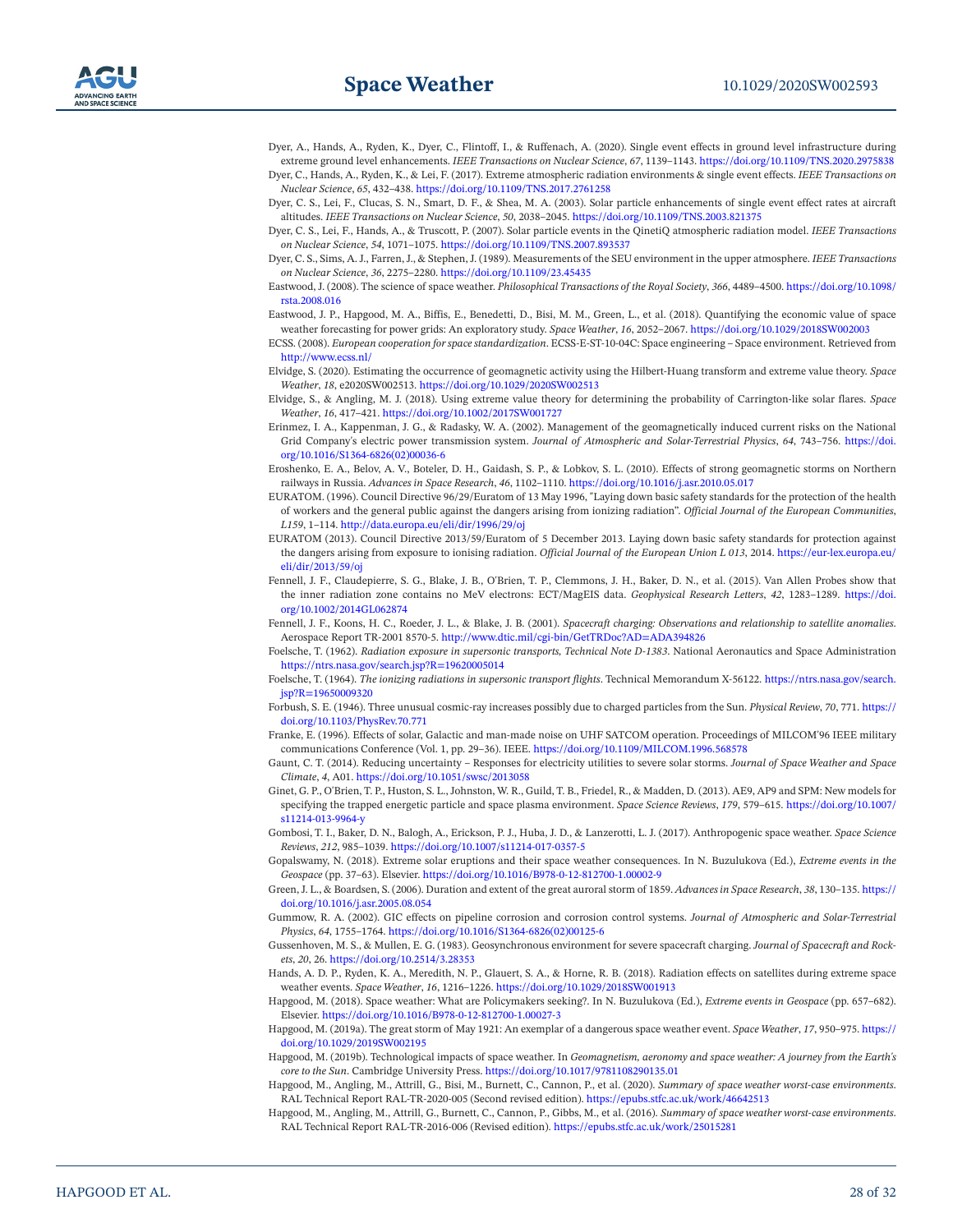<span id="page-28-0"></span>Hapgood, M., Horne, R., Kerridge, D., Jones, B., Cannon, P., Ryden, K., et al. (2012). *Summary of space weather worst-case environments*. RAL Technical Report RAL-TR-2012-022.<https://epubs.stfc.ac.uk/work/64253>

<span id="page-28-35"></span>Hapgood, M. A. (2011). Toward a scientific understanding of the risk from extreme space weather. *Advances in Space Research*, *47*(12), 2059–2072.<https://doi.org/10.1016/j.asr.2010.02.007>

<span id="page-28-13"></span>Hartz, T. R., & Brice, N. M. (1967). The general pattern of auroral particle precipitation. *Planetary and Space Science*, *15*, 301–329. [https://](https://doi.org/10.1016/0032-0633(67)90197-3) [doi.org/10.1016/0032-0633\(67\)90197-3](https://doi.org/10.1016/0032-0633(67)90197-3)

<span id="page-28-36"></span>Haug, E. G. (2010). *When will God destroy our money?*. Available at SSRN:<https://doi.org/10.2139/ssrn.1591768>

<span id="page-28-5"></span>Hayakawa, H., Iwahashi, K., Ebihara, Y., Tamazawa, H., Shibata, K., Knipp, D. J., et al. (2017). Long-lasting extreme magnetic storm activities in 1770 found in historical documents. *Acta Pathologica Japonica*, *850*, L31. <https://doi.org/10.3847/2041-8213/aa9661>

<span id="page-28-31"></span>Hey, J. S. (1946). Solar radiations in the 4–6 meter radio wave-length band. *Nature*, *157*, 47–48. <https://doi.org/10.1038/157047b0>

<span id="page-28-2"></span>Hodgson, R. (1859). On a curious appearance seen in the Sun. *Monthly Notices of the Royal Astronomical Society*, *20*, 15–16. [https://doi.](https://doi.org/10.1093/mnras/20.1.15) [org/10.1093/mnras/20.1.15](https://doi.org/10.1093/mnras/20.1.15)

<span id="page-28-17"></span>Horne, R. B., Phillips, M. W., Glauert, S. A., Meredith, N. P., Hands, A. D. P., Ryden, K., & Li, W. (2018). Realistic worst case for a severe space weather event driven by a fast solar wind stream. *Space Weather*, *16*, 1202–1215. <https://doi.org/10.1029/2018SW001948>

<span id="page-28-18"></span>Horne, R. B., & Pitchford, D. (2015). Space weather concerns for all-electric propulsion satellites. *Space Weather*, *13*, 430–433. [https://doi.](https://doi.org/10.1002/2015SW001198) [org/10.1002/2015SW001198](https://doi.org/10.1002/2015SW001198)

<span id="page-28-16"></span>Horne, R. B., Thorne, R. M., Shprits, Y. Y., Meredith, N. P., Glauert, S. A., Smith, A. J., et al. (2005). Wave acceleration of electrons in the Van Allen radiation belts. *Nature*, *437*, 227–230. <https://doi.org/10.1038/nature03939>

<span id="page-28-33"></span>House of Lords Science and Technology Committee. (2005). *Pandemic influenza: Report with evidence*. London: HMSO, 124

<span id="page-28-1"></span>HSE (Health and Safety Executive). (1992). *The tolerability of risk from nuclear power stations*. [http://www.onr.org.uk/documents/tolera](http://www.onr.org.uk/documents/tolerability.pdf)[bility.pdf](http://www.onr.org.uk/documents/tolerability.pdf)

<span id="page-28-12"></span>Hunsucker, R. D., & Hargreaves, J. K. (2003). *The high-latitude ionosphere and its effects on radio propagation*. Cambridge University Press. ISBN 0 521 33083 1.

<span id="page-28-29"></span>ICAO. (2018). *International standards and recommended practices. Annex 3 to the Convention on International Civil Aviation, Meteorological Service for International Air Navigation* (20th ed.). ISBN 978-92-9258-482-5.

<span id="page-28-30"></span>ICAO. (2019). ICAO manual on space weather information in support of international air navigation (1st ed.). ICAO Doc 10100. ISBN 978-92-9258-662-1.

<span id="page-28-22"></span>ICRP. (1977). *Recommendations of the International Commission on Radiological Protection*. Publication 26.Annals of the ICRP, 1.

<span id="page-28-23"></span>ICRP. (1991). *1990 recommendations of the International Commission on Radiological Protection*. Publication 60. Annals of the ICRP.

<span id="page-28-25"></span><span id="page-28-24"></span>ICRP. (2007). Recommendations of the International Commission on Radiological Protection. Publication 103. *Annals of the ICRP*, *37*, 2–4. ICRP. (2016). Radiological protection from cosmic radiation in aviation. ICRP Publication 132. *Annals of the ICRP*, *45*, 1–48.

<span id="page-28-27"></span>IEC. (2016). Process management for avionics: Atmospheric radiation effects. Part 1: Accommodation of atmospheric radiation effects via

<span id="page-28-28"></span>single event effects within avionics electronic equipment (2nd ed.). *International Electrotechnical Commission document*. 62396-1:2016. IEC. (2017). *Process management for avionics: Atmospheric radiation effects. Part 6: Extreme space weather—Potential impact on the avionics environment and electronics* (1st ed.). International Electrotechnical Commission document. 62396-6:2017.

<span id="page-28-8"></span>Ingham, M., & Rodger, C. J. (2018). Telluric field variations as drivers of variations in cathodic protection potential on a natural gas pipeline in New Zealand. *Space Weather*, *16*, 1396–1409.<https://doi.org/10.1029/2018SW001985>

<span id="page-28-26"></span>JEDEC (2006). Measurement and reporting of alpha particle and terrestrial cosmic ray-induced soft errors in semiconductor devices. In *Joint Electron Device Engineering Council (JEDEC) standard JESD89A*.<https://www.jedec.org/standards-documents/docs/jesd-89a>

- <span id="page-28-7"></span>Jonas, S., Fronczyk, K., & Pratt, L. M. (2018). A framework to understand extreme space weather event probability. *Risk Analysis*, *38*, 1534–1540.<https://doi.org/10.1111/risa.12981>
- <span id="page-28-3"></span>Kappenman, J. G. (2006). Great geomagnetic storms and extreme impulsive geomagnetic field disturbance events – An analysis of observational evidence including the great storm of May 1921. *Advances in Space Research*, *38*, 188–199. [https://doi.org/10.1016/j.](https://doi.org/10.1016/j.asr.2005.08.055) [asr.2005.08.055](https://doi.org/10.1016/j.asr.2005.08.055)
- <span id="page-28-10"></span>Karpachev, A. T., Klimenko, M. V., Klimenko, V. V., & Pustovalova, L. V. (2016). Empirical model of the main ionospheric trough for the nighttime winter conditions. *Journal of Atmospheric and Solar-Terrestrial Physics*, *146*, 149–159. [https://doi.org/10.1016/j.](https://doi.org/10.1016/j.jastp.2016.05.008) [jastp.2016.05.008](https://doi.org/10.1016/j.jastp.2016.05.008)

<span id="page-28-6"></span>Kataoka, R., & Iwahashi, K. (2017). Inclined zenith aurora over Kyoto on 17 September 1770: Graphical evidence of extreme magnetic storm. *Space Weather*, *15*, 1314–1320. <https://doi.org/10.1002/2017SW001690>

<span id="page-28-4"></span>Kelly, G. S., Viljanen, A., Beggan, C. D., & Thomson, A. W. P. (2017). Understanding GIC in the UK and French high-voltage transmission systems during severe magnetic storms. *Space Weather*, *15*, 99–114.<https://doi.org/10.1002/2016SW001469>

<span id="page-28-32"></span>Kerr, R. (2011). Into the stretch for science's point man on Doomsday. *Science*, *6045*(333), 929–929. [https://doi.org/10.1126/](https://doi.org/10.1126/science.333.6045.928) [science.333.6045.928](https://doi.org/10.1126/science.333.6045.928)

<span id="page-28-14"></span>Kintner, P. M., Coster, A. J., Fuller-Rowell, T., Mannucci, A. J., Mendillo, M., & Heelis, R. (2013). Midlatitude ionospheric dynamics and disturbances. *Geophysical Monograph*, *181*. <https://doi.org/10.1029/GM181>

<span id="page-28-11"></span>Kintner, P. M., Ledvina, B. M., & de Paula, E. R. (2007). GPS and ionospheric scintillations. *Space Weather*, *5*, S09003. [https://doi.](https://doi.org/10.1029/2006SW000260) [org/10.1029/2006SW000260](https://doi.org/10.1029/2006SW000260)

<span id="page-28-34"></span>Knipp, D. J., Fraser, B. J., Shea, M. A., & Smart, D. F. (2018). On the little-known consequences of the 4 August 1972 ultra-fast coronal mass ejecta: Facts, commentary, and call to action. *Space Weather*, *16*, 1635–1643.<https://doi.org/10.1029/2018SW002024>

<span id="page-28-20"></span>Knipp, D. J., Pette, D. V., Kilcommons, L. M., Isaacs, T. L., Cruz, A. A., Mlynczak, M. G., et al. (2017). Thermospheric nitric oxide response to shock-led storms. *Space Weather*, *15*, 325–342. <https://doi.org/10.1002/2016SW001567>

<span id="page-28-15"></span>Koons, H. C. (2001). Statistical analysis of extreme values in space science. *Journal of Geophysical Research*, *106*, 10915–10921. [https://doi.](https://doi.org/10.1029/2000JA000234) [org/10.1029/2000JA000234](https://doi.org/10.1029/2000JA000234)

<span id="page-28-9"></span>Krausmann, E., Andersson, E., Russell, T., & Murtagh, W. (2015). *Space weather and rail: Outlook and finding, 16–17 September 2015*. Publications Office of the European Union.<https://doi.org/10.2788/211456>

- <span id="page-28-19"></span>Krauss, S., Temmer, M., & Vennerstrom, S. (2018). Multiple satellite analysis of the Earth's thermosphere and interplanetary magnetic field variations due to ICME/CIR events during 2003–2015. *Journal of Geophysical Research*, *123*, 8884–8894. [https://doi.](https://doi.org/10.1029/2018JA025778) [org/10.1029/2018JA025778](https://doi.org/10.1029/2018JA025778)
- <span id="page-28-21"></span>Krauss, S., Temmer, M., Veronig, A., Baur, O., & Lammer, H. (2015). Thermospheric and geomagnetic responses to interplanetary coronal mass ejections observed by ACE and GRACE: Statistical results. *Journal of Geophysical Research*, *120*, 8848–8860. <https://doi.org/10.1002/2015JA021702>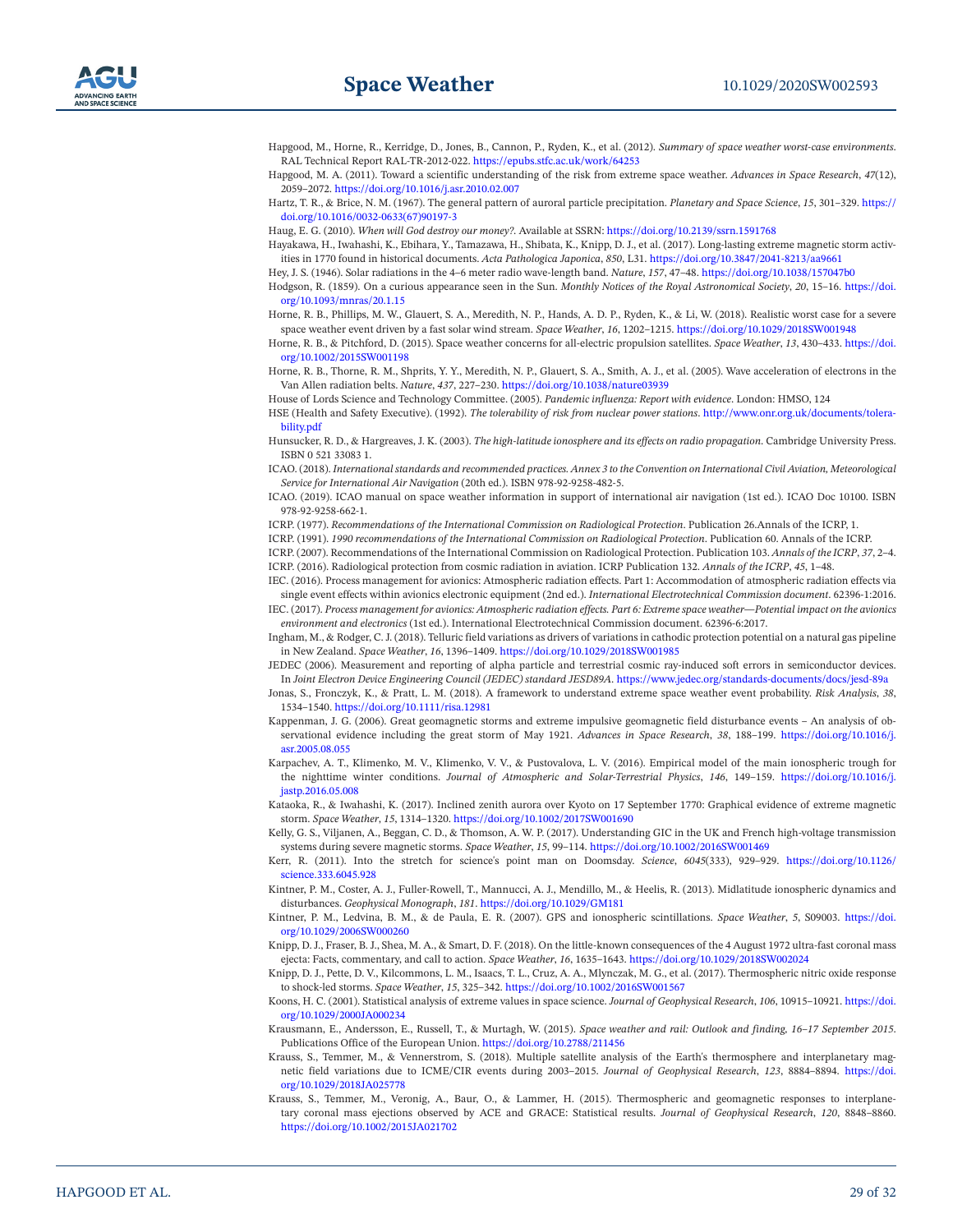- <span id="page-29-27"></span>Lanzerotti, L. J., Thomson, D. J., & Maclennan, C. G. (1999). Engineering issues in space weather. In M. A. Stuchly (Ed.), *Modern radio science 1999* (pp. 25–50). Hoboken, NJ: John Wiley. ISBN 9780780360020.
- <span id="page-29-21"></span>Le, H., Liu, L., Ren, Z., ChenZhang, Y. H., & Wan, W. (2016). A modeling study of global ionospheric and thermospheric responses to extreme solarflare. *Journal of Geophysical Research: Space Physics*, *121*, 832–840. <https://doi.org/10.1002/2015JA021930>
- <span id="page-29-7"></span>Love, J. J. (2012). Credible occurrence probabilities for extreme geophysical events: Earthquakes, volcanic eruptions, magnetic storms. *Geophysical Research Letters*, *39*, L10301. <https://doi.org/10.1029/2012GL051431>
- <span id="page-29-6"></span>Love, J. J., Hayakawa, H., & Cliver, E. W. (2019). Intensity and impact of the New York Railroad superstorm of May 1921. *Space Weather*, *17*, 1281–1292.<https://doi.org/10.1029/2019SW002250>
- <span id="page-29-9"></span>Mannucci, A. J., Tsurutani, B. T., Iijima, B. A., Komjathy, A., SaitoGonzalez, A. W. D., Guarnieri, F. L., et al. (2005). Dayside global ionospheric response to the major interplanetary events of October 29–30, 2003 "Halloween Storms". *Geophysical Research Letters*, *32*, L12S02.<https://doi.org/10.1029/2004GL021467>
- <span id="page-29-28"></span>Marqué, C., Klein, K. L., Monstein, C., Opgenoorth, H., Pulkkinen, A., Buchert, S., et al. (2018). Solar radio emission as a disturbance of aeronautical radionavigation. *Journal of Space Weather and Space Climate*, *8*, A42. <https://doi.org/10.1051/swsc/2018029>
- <span id="page-29-14"></span>Matéo-Vélez, J. -C., Sicard, A., Payan, D., Ganushkina, N., Meredith, N. P., & Sillanpäa, I. (2018). Spacecraft surface charging induced by severe environments at geosynchronous orbit. *Space Weather*, *16*, 89–106. <https://doi.org/10.1002/2017SW001689>
- <span id="page-29-8"></span>Matsushita, S. (1959). A study of the morphology of ionospheric storms. *Journal of Geophysical Research*, *64*, 305. [https://doi.org/10.1029/](https://doi.org/10.1029/JZ064i003p00305) [JZ064i003p00305](https://doi.org/10.1029/JZ064i003p00305)
- <span id="page-29-31"></span>McBeath, A. (1999). Meteors, comets and millennialism. *Journal of the IMO*, *27*, 318–326.Available on ADS with bibliographic code: 1999JIMO…27.318M.
- <span id="page-29-26"></span>McCracken, K., Shea, M. A., & Smart, D. (2016). The short-lived (< 2 minutes) acceleration of protons to> 13 GeV in association with solar flares. EGU general Assembly Conference Abstracts (Vol. 18, p. 9634).
- <span id="page-29-24"></span>McCracken, K. G., & Beer, J. (2015). The annual cosmic-radiation intensities 1391–2014; the annual heliospheric magnetic field strengths 1391–1983, and identification of solar cosmic-ray events in the cosmogenic record 1800–1983. *Solar Physics*, *290*, 3051–3069. [https://](https://doi.org/10.1007/s11207-015-0777-x) [doi.org/10.1007/s11207-015-0777-x](https://doi.org/10.1007/s11207-015-0777-x)
- <span id="page-29-25"></span>McCracken, K. G., Moraal, H., & Shea, M. A. (2012). The high-energy impulsive ground-level enhancement. *Acta Pathologica Japonica*, *761*, 101. <https://doi.org/10.1088/0004-637X/761/2/101>
- <span id="page-29-32"></span>McCrone, P. R., Dhanasiri, S., Patel, A., Knapp, M., & Lawton-Smith, S. (2008). *Paying the price: The cost of mental health care in England to 2026*. King's Fund.<https://www.kingsfund.org.uk/publications/paying-price>
- <span id="page-29-18"></span>McIlwain, C. E. (1961). Coordinates for mapping the distribution of magnetically trapped particles. *Journal of Geophysical Research*, *66*, 3681–3691.<https://doi.org/10.1029/JZ066i011p03681>
- <span id="page-29-1"></span>Mekhaldi, F., Muscheler, R., Adolphi, F., Aldahan, A., Beer, J., McConnell, J. R., et al. (2015). Multiradionuclide evidence for the solar origin of the cosmic-ray events of AD 774/5 and 993/4. *Nature Communications*, *6*.<https://doi.org/10.1038/ncomms9611>
- <span id="page-29-19"></span>Meredith, N. P., Horne, R. B., Isles, J. D., & Green, J. C. (2016). Extreme energetic electron fluxes in low Earth orbit: Analysis of POES E > 30, E > 100 and E > 300 keV electrons. *Space Weather*, *14*, 136–150. <https://doi.org/10.1002/2015SW001348>
- <span id="page-29-15"></span>Meredith, N. P., Horne, R. B., Isles, J. D., & Rodriguez, J. V. (2015). Extreme relativistic electron fluxes at geosynchronous orbit: Analysis of GOES E >2 MeV electrons. *Space Weather*, *13*.<https://doi.org/10.1002/2014SW001143>
- <span id="page-29-17"></span>Meredith, N., Horne, R., Isles, J., Ryden, K., Hands, A., & Heynderickx, D. (2016). Extreme internal charging currents in medium Earth orbit: Analysis of SURF plate currents on Giove-A. *Space Weather*, *14*, 578–591. <https://doi.org/10.1002/2016SW001404>
- <span id="page-29-16"></span>Meredith, N. P., Horne, R. B., Sandberg, I., Papadimitriou, C., & Evans, H. D. R. (2017). Extreme relativistic electron fluxes in the Earth's outer radiation belt: Analysis of INTEGRAL IREM data. *Space Weather*, *15*, 917–933.<https://doi.org/10.1002/2017SW001651>
- <span id="page-29-0"></span>Miyake, F., Nagaya, K., Masuda, K., & Nakamura, T. (2012). A signature of cosmic-ray increase in AD 774–775 from tree rings in Japan. *Nature*, *486*, 240–242. <https://doi.org/10.1038/nature11123>
- <span id="page-29-3"></span>Miyake, F., Usoskin, I., Poluianov, S., et al. (2020). *Extreme solar particle events: The hostile Sun*. Bristol: IOP Publishing Ltd. [https://doi.](https://doi.org/10.1088/2514-3433/ab404a) [org/10.1088/2514-3433/ab404a](https://doi.org/10.1088/2514-3433/ab404a)
- <span id="page-29-13"></span>Mullen, E. G., Gussenhoven, M. S., & Garrett, H. B. (1981). *A 'worst case' spacecraft charging environment as observed by, SCATHA on 24 April 1979. AFGL-TR-81-0231*. <https://apps.dtic.mil/dtic/tr/fulltext/u2/a108680.pdf>
- <span id="page-29-12"></span>NASA. (2017). *Mitigating in-space charging effects-A Guideline. NASA-HDBK-4002*. [https://standards.nasa.gov/standard/oce/](https://standards.nasa.gov/standard/oce/nasa-hdbk-4002) [nasa-hdbk-4002](https://standards.nasa.gov/standard/oce/nasa-hdbk-4002)
- <span id="page-29-22"></span>National Science and Technology Council. (2018). Space weather phase 1 benchmarks. In *National science and technology (US) Space Weather Operations, Research and Mitigation subcommittee*. Washington, DC: Executive Office of the President of the United States.
- <span id="page-29-10"></span>Nava, B., Coisson, P., & Radicella, S. (2008). A new version of the NeQuick ionosphere electron density model. *Journal of Atmospheric and Solar-Terrestrial Physics*, *70*, 1856–1862.<https://doi.org/10.1016/j.jastp.2008.01.015>
- <span id="page-29-4"></span>Ngwira, C. M., Pulkkinen, A., Wilder, F. D., & Crowley, G. (2013). Extended study of extreme geoelectric field event scenarios for geomagnetically induced current applications. *Space Weather*, *11*, 121–131.<https://doi.org/10.1002/swe.20021>
- <span id="page-29-5"></span>Ngwira, C. M., Pulkkinen, A. A., Bernabeu, E., Eichner, J., Viljanen, A., & Crowley, G. G. (2015). Characteristics of extreme geoelectric fields and their possible causes: Localized peak enhancements. *Geophysical Research Letters*, *42*, 6916–6921. [https://doi.](https://doi.org/10.1002/2015GL065061) [org/10.1002/2015GL065061](https://doi.org/10.1002/2015GL065061)
- <span id="page-29-29"></span>NOAA. (1960). *Solar-geophysical data, December 1960*. CRPL-F 196. Part B. ftp: //ftp.ngdc.noaa.gov/STP/SOLAR\_DATA/SGD\_PDFversion/1960/sgd6012.pdf
- <span id="page-29-30"></span>NOAA. (1961). *Solar-geophysical data, January 1961*. CRPL-F 197. Part B. ftp: //ftp.ngdc.noaa.gov/STP/SOLAR\_DATA/SGD\_PDFversion/1961/sgd6101.pdf
- <span id="page-29-23"></span>Normand, E. (1996). Single event upset at ground level. *IEEE Transactions on Nuclear Science*, *43*, 2742–2750. [https://doi.](https://doi.org/10.1109/23.556861) [org/10.1109/23.556861](https://doi.org/10.1109/23.556861)
- <span id="page-29-11"></span>NSTB/WAAS Test and Evaluation Team. (2004). Wide-area augmentation system performance analysis report. *Tech. Rep. 7, William J. Hughes Tech. Cent., fed. Aviation Admin*, Atlantic City, NJ.
- <span id="page-29-2"></span>O'Hare, P., Mekhaldi, F., Adolphi, F., Raisbeck, G., Aldahan, A., Anderberg, E., et al. (2019). Multiradionuclide evidence for an extreme solar proton event around 2,610 BP (∼ 660 BC). *Proceedings of the National Academy of Sciences*, *116*, 5961–5966. [https://doi.org/10.1073/](https://doi.org/10.1073/pnas.1815725116) [pnas.1815725116](https://doi.org/10.1073/pnas.1815725116)
- <span id="page-29-20"></span>Oliveira, D. M., Zesta, E., Schuck, P. W., & Sutton, E. K. (2017). Thermosphere global time response to geomagnetic storms caused by coronal mass ejections. *Journal of Geophysical Research: Space Physics*, *122*, 10762–10782. <https://doi.org/10.1002/2017JA024006>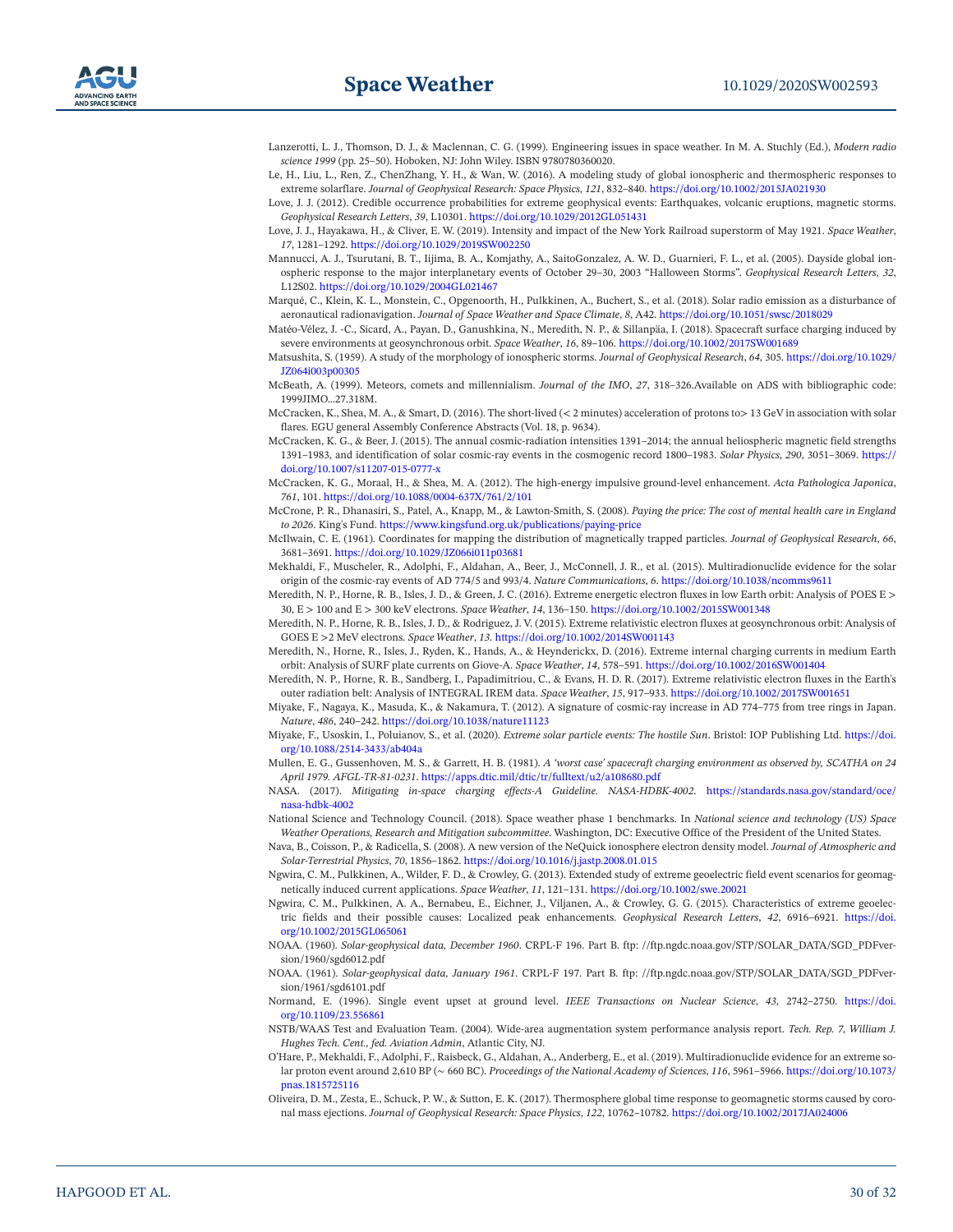- <span id="page-30-6"></span>Oughton, E. J., Hapgood, M., Richardson, G. S., Beggan, C. D., Thomson, A. W. P., et al. (2019). A risk assessment framework for the Socioeconomic impacts of electricity transmission infrastructure failure due to space weather: An application to the United Kingdom. *Risk Analysis*, *39*, 1022–1043.<https://doi.org/10.1111/risa.13229>
- <span id="page-30-0"></span>Oxford Economics. (2010). *The economic impacts of air travel restrictions due to volcanic ash*. [https://www.oxfordeconomics.com/](https://www.oxfordeconomics.com/my-oxford/projects/129051) [my-oxford/projects/129051](https://www.oxfordeconomics.com/my-oxford/projects/129051)
- <span id="page-30-34"></span>Palmer, J. (2016). Purity and Danger in the solar Temple. In J. Lewis (Ed.), *The Order of the Solar Temple: The Temple of Death* (pp. 39–55). London: Routledge. ISBN 978-0-7546-5284-4.
- <span id="page-30-15"></span>Parthasarathy, R., Lerfald, G. M., & Little, C. G. (1963). Derivation of electron density profiles in the lower ionosphere using radio absorption measurements at multiple frequencies. *Journal of Geophysical Research*, *68*, 3581–3588. <https://doi.org/10.1029/JZ068i012p03581>
- <span id="page-30-33"></span>Preston, J., Chadderton, C., Kaori, K., & Edmonds, C. (2015). Community response in disasters: An ecological learning framework. *International Journal of Lifelong Education*, *34*, 727–753.<https://doi.org/10.1080/02601370.2015.1116116>
- <span id="page-30-5"></span>Pulkkinen, A., Bernabeu, E., Eichner, J., Viljanen, A., & Ngwira, C. (2015). Regional-scale high-latitude extreme geoelectric fields pertaining to geomagnetically induced currents. *Earth, Planets and Space*, *67*, 93. <https://doi.org/10.1186/s40623-015-0255-6>
- <span id="page-30-9"></span>Pulkkinen, A., Bernabeu, E., Thomson, A., Viljanen, A., Pirjola, R., Boteler, D., et al. (2017). Geomagnetically induced currents: Science, engineering, and applications readiness. *Space Weather*, *15*, (7), 828–856. <http://dx.doi.org/10.1002/2016sw001501>

<span id="page-30-13"></span>Reames, D. V. (1999). Particle acceleration at the Sun and in the heliosphere. *Space Science Reviews*, *90*, 413. [https://doi.](https://doi.org/10.1023/A:1005105831781) [org/10.1023/A:1005105831781](https://doi.org/10.1023/A:1005105831781)

<span id="page-30-12"></span>Redmon, R. J., Seaton, D. B., Steenburgh, R., He, J., & Rodriguez, J. V. (2018). September 2017's geoeffective space weather and impacts to Caribbean radio communications during hurricane response. *Space Weather*, *16*, 1190–1201.<https://doi.org/10.1029/2018SW001897>

<span id="page-30-26"></span>Reeves, G., Colvin, T., Locke, J., et al (2019). *Next steps space weather benchmarks*. IDA Group Report NS GR-10982. Washington, DC: Institute for Defense Analyses. December 2019. [https://www.ida.org/research-and-publications/publications/all/n/ne/](https://www.ida.org/research-and-publications/publications/all/n/ne/next-step-space-weather-benchmarks) [next-step-space-weather-benchmarks](https://www.ida.org/research-and-publications/publications/all/n/ne/next-step-space-weather-benchmarks)

<span id="page-30-7"></span>Riley, P. (2012). On the probability of occurrence of extreme space weather events. *Space Weather*, *10*, S02012. [https://doi.](https://doi.org/10.1029/2011SW000734) [org/10.1029/2011SW000734](https://doi.org/10.1029/2011SW000734)

- <span id="page-30-8"></span>Riley, P., & Love, J. J. (2017). Extreme geomagnetic storms: Probabilistic forecasts and their uncertainties. *Space Weather*, *15*, 53–64. [https://](https://doi.org/10.1002/2016SW001470) [doi.org/10.1002/2016SW001470](https://doi.org/10.1002/2016SW001470)
- <span id="page-30-30"></span>Rishbeth, H., Shea, M. A., & Smart, D. F. (2009). The solar-terrestrial event of 23 February 1956. *Advances in Space Research*, *44*, 1096–1106. <https://doi.org/10.1016/j.asr.2009.06.020>

<span id="page-30-21"></span><span id="page-30-20"></span>Roederer, J. G. (1970). *Dynamics of geomagnetically trapped radiation*. New York, NY: Springer.<https://doi.org/10.1007/978-3-642-49300-3> Roederer, J. G., & Lejosne, S. (2018). Coordinates for representing radiation belt particle flux. *Journal of Geophysical Research: Space Phys-*

<span id="page-30-3"></span>*ics*, *123*, 1381–1387. <https://doi.org/10.1002/2017JA02505> Rogers, N. C., Wild, J. A., Eastoe, E. F., Gjerloev, J. W., & Thomson, A. W. P. (2020). A global climatological model of extreme geomagnetic field fluctuations. *Journal of Space Weather and Space Climate*, *10*, 5.<https://doi.org/10.1051/swsc/2020008>

<span id="page-30-22"></span>Ryden, K. (2018). *The in-situ measurement of spacecraft internal charging currents*. Doctoral dissertation, University of Surrey. [https://](https://epubs.surrey.ac.uk/849794/7/KARyden_PhD_Thesis_Oct_2018_Part1.pdf) [epubs.surrey.ac.uk/849794/7/KARyden\\_PhD\\_Thesis\\_Oct\\_2018\\_Part1.pdf](https://epubs.surrey.ac.uk/849794/7/KARyden_PhD_Thesis_Oct_2018_Part1.pdf)

<span id="page-30-14"></span>Sauer, H. H., & Wilkinson, D. C. (2008). Global mapping of ionospheric HF/VHF radio wave absorption due to solar energetic protons. *Space Weather*, *6*, S12002.<https://doi.org/10.1029/2008SW000399>

<span id="page-30-1"></span>Sciencewise (2015). *Space weather public dialogue: Summary and final report*. [http://webarchive.nationalarchives.gov.uk/20180103171136/](http://webarchive.nationalarchives.gov.uk/20180103171136/http://www.sciencewise-erc.org.uk/cms/space-weather-dialogue/) [http://www.sciencewise-erc.org.uk/cms/space-weather-dialogue/](http://webarchive.nationalarchives.gov.uk/20180103171136/http://www.sciencewise-erc.org.uk/cms/space-weather-dialogue/)

<span id="page-30-28"></span>Shea, M. A., & Smart, D. F. (2000). Fifty years of cosmic radiation data. *Space Science Reviews*, *93*, 229–262. [https://doi.](https://doi.org/10.1023/A:1026500713452) [org/10.1023/A:1026500713452](https://doi.org/10.1023/A:1026500713452)

<span id="page-30-19"></span>Shprits, Y., Subbotin, D., Ni, B., Horne, R., Baker, D., & Cruce, P. (2011). Profound change of the near-Earth radiation environment caused by solar superstorms. *Space Weather*, *9*, S08007. <https://doi.org/10.1029/2011SW000662>

<span id="page-30-29"></span>Simpson, J. A. (2000). The cosmic ray nucleonic component: The invention and scientific Uses of the neutron monitor (Keynote Lecture). *Space Science Reviews*, *93*, 11–32.<https://doi.org/10.1023/A:1026567706183>

<span id="page-30-35"></span>Smith, R. (2006). Hurricane force. *Physics World*, *19*(6), 32–37.<https://doi.org/10.1088/2058-7058/19/6/35>

<span id="page-30-23"></span>SPENVIS. (2018). *McIlwain's (B,L) coordinate system*.<https://www.spenvis.oma.be/help/background/magfield/bl.html>

- <span id="page-30-4"></span>Stenquist, D. (1925). *Etude des courants telluriques, Mémoires publiés par la Direction Générale des Télégraphes de Suède*. Stockholm (printed by R.W. Statlanders boktryckeri).
- <span id="page-30-25"></span>Sutton, E. K., Forbes, J. M., & Knipp, D. J. (2009). Rapid response of the thermosphere to variations in Joule heating. *Journal of Geophysical Research*, *114*, A04319. <https://doi.org/10.1029/2008JA013667>

<span id="page-30-27"></span>Sutton, E. K., Forbes, J. M., & Nerem, R. S. (2005). Global thermospheric neutral density and wind response to the severe 2003 geomagnetic storms from CHAMP accelerometer data. *Journal of Geophysical Research*, *110*, A09S40.<https://doi.org/10.1029/2004JA010985>

<span id="page-30-2"></span>Thomson, A. W. P., Dawson, E. B., & Reay, S. J. (2011). Quantifying extreme behavior in geomagnetic activity. *Space Weather*, *9*, S10001. <https://doi.org/10.1029/2011SW000696>

<span id="page-30-10"></span>Thomson, A. W. P., McKay, A. J., Clarke, E., & Reay, S. J. (2005). Surface electric fields and geomagnetically induced currents in the Scottish Power grid during the 30 October 2003 geomagnetic storm. *Space Weather*, *3*, S11002. <https://doi.org/10.1029/2005SW000156>

<span id="page-30-16"></span>Thomson, N. R., Rodger, C. J., & Dowden, R. L. (2004). Ionosphere gives size of greatest solar flare. *Geophysical Research Letters*, *31*, L06803. <https://doi.org/10.1029/2003GL019345>

<span id="page-30-18"></span>Tylka, A. J., Adams, J. H., Boberg, P. R., Brownstein, B., Dietrich, W. F., Flueckiger, E. O., & Smith, E. C. (1997). CREME96: A revision of the cosmic ray effects on micro-electronics code. *IEEE Transactions on Nuclear Science*, *44*(6), 2150–2160.<https://doi.org/10.1109/23.659030>

<span id="page-30-32"></span>Tylka, A. J., & Dietrich, W. (2009). A new and comprehensive analysis of proton spectra in ground-level enhanced (GLE) solar particle events. *Proceedings of the 31st International Cosmic Ray Conference* (Łódź) (pp. 7–15).

<span id="page-30-31"></span>Usoskin, I. G., & Kovaltsov, G. A. (2012). Occurrence of extreme solar particle events: assessment from historical proxy data. *The Astrophysical Journal*, *757*(1), 92.<http://dx.doi.org/10.1088/0004-637x/757/1/92>

<span id="page-30-24"></span>Vette, J. I. (1991). *The AE-8 trapped electron model environment*. NASA report NSSDC/WDC-A-R&S 91-24 [https://ntrs.nasa.gov/search.](https://ntrs.nasa.gov/search.jsp?R=19920014985) [jsp?R=19920014985](https://ntrs.nasa.gov/search.jsp?R=19920014985)

<span id="page-30-17"></span>Warrington, E. M., Rogers, N. C., & Jones, T. B. (1997). Large HF bearing errors for propagation paths contained within the polar cap. *IEE Proceedings – Microwaves, Antennas and Propagation*, *144*, 241–249.<https://doi.org/10.1049/ip-map:19971187>

<span id="page-30-11"></span>Weber, E. J., Buchau, J., Moore, J. G., Sharber, J. R., Livingston, R. C., Winningham, J. D., & Reinisch, B. W. (1984). F layer ionization patches in the polar cap. *Journal of Geophysical Research*, *89*, 1683–1694. <https://doi.org/10.1029/JA089iA03p01683>